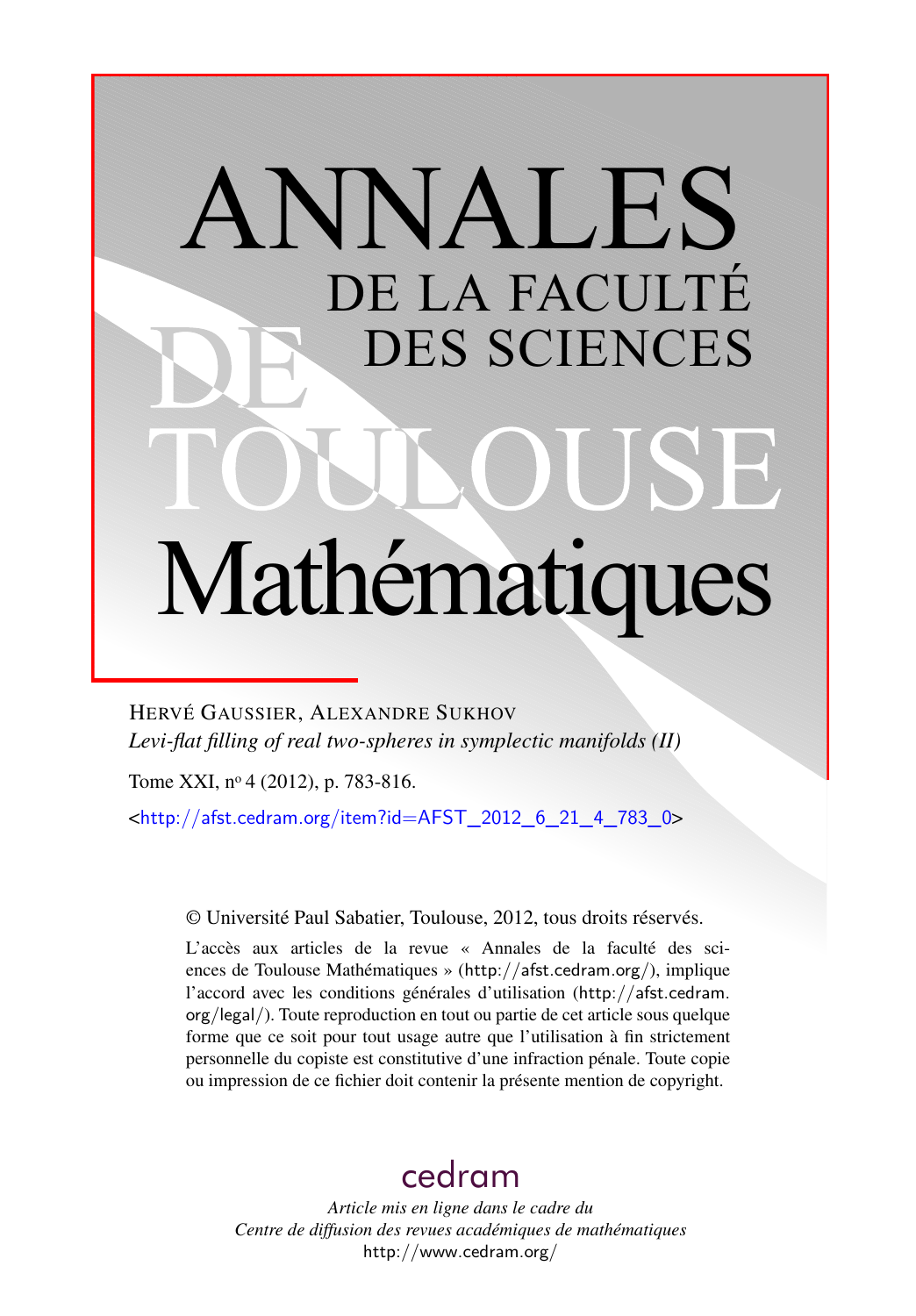HERVÉ GAUSSIER<sup>(1)</sup>, ALEXANDRE SUKHOV<sup>(2)</sup>

**RÉSUMÉ.** — On considère une variété presque complexe  $(M, J, \omega)$  avec la frontière Levi convexe ∂M et une tame forme symplectique  $\omega$ . Soit  $S^2$ une 2-sphere réelle avec des points elliptiques et hyperboliques, plongée génériquement dans ∂M. On démontre un résultat sur le remplissage de  $S<sup>2</sup>$  par des disques holomorphes.

# 1. Introduction

This expository paper is the second part of [10]. We keep the same notations and terminology. Our main result is the following.

THEOREM 1.1. — Let  $(M, J, \omega)$  be a compact almost complex manifold of complex dimension 2 with a tame symplectic form  $\omega$  and smooth boundary  $\partial M$ . Let also  $S^2$  be a real 2-sphere embedded into  $\partial M$ . Assume that the following assumptions hold:

**ABSTRACT.** — We consider a compact almost complex manifold  $(M, J, \omega)$ with smooth Levi convex boundary  $\partial M$  and a tame symplectic form  $\omega$ . Suppose that  $S^2$  is a real two-sphere, containing complex elliptic and hyperbolic points and generically embedded into  $\partial M$ . We prove a result on filling  $S^2$  by holomorphic discs.

 $(*)$  Reçu le 10/06/2011, accepté le 23/01/2012

 $(1)$  Université Joseph Fourier, 100 rue des Maths, 38402 Saint Martin d'Hères, France herve.gaussier@ujf-grenoble.fr

 $(2)$  Université des Sciences et Technologies de Lille, Laboratoire Paul Painlevé, U.F.R. de Mathé-matique, 59655 Villeneuve d'Ascq, Cedex, France sukhov@math.univ-lille1.fr

Article proposé par Jean-François Barraud.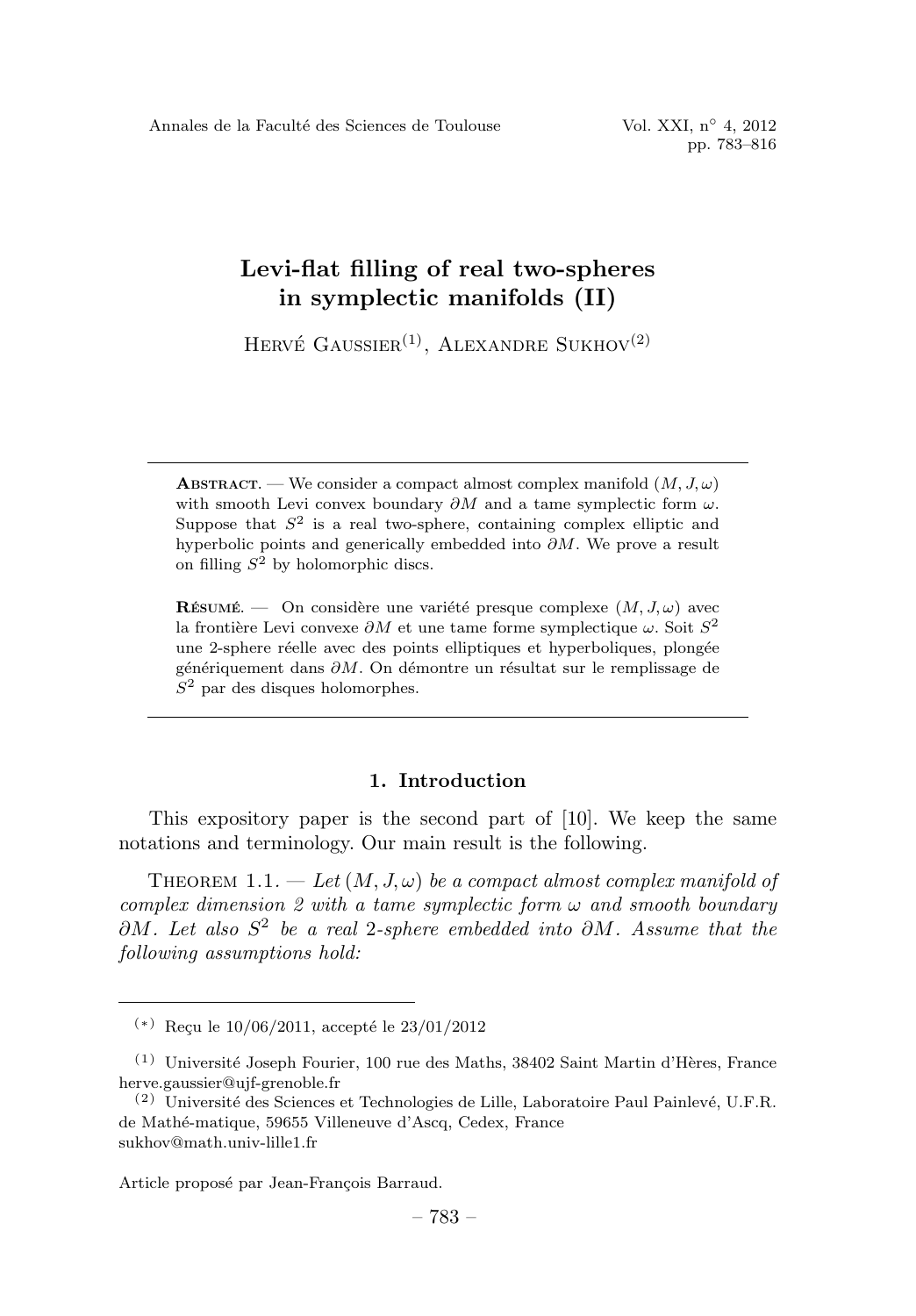- (i) M contains no non-constant J-holomorphic spheres.
- (ii) the boundary  $\partial M$  of M is a smooth Levi convex hypersurface containing no non-constant J-holomorphic discs.
- (iii)  $S<sup>2</sup>$  has only elliptic and good hyperbolic complex points. Furthermore, ∂M is strictly Levi convex in a neighborhood of every hyperbolic point.

Then after an arbitrarily small  $C^2$ -perturbation near hyperbolic points there exists a smooth Levi-flat hypersurface  $\Gamma \subset M$  with boundary  $S^2$ . This hypersurface is foliated by J-holomorphic discs with boundaries attached to  $S^2$ .

In [10] we studied the filling of a two-sphere containing only isolated elliptic complex points. The present work is devoted to the more general case where hyperbolic points occur. We impose on M and  $\partial M$  precisely the same assumptions as in [10].

Conditions (i)-(ii) are essential to extend a local filling of  $S<sup>2</sup>$  by boundaries of pseudoholomorphic discs, starting at an elliptic point, up to hyperbolic points without appearance of sphere or disc bubbles. Assumption (i) may be weakened (see the discussion in  $[10]$ ), however (ii) is in general necessary (see the last section). Condition (iii) is a technical assumption but it is sufficient for consistent applications. A precise definition of a good hyperbolic point is given in the next section. We mention that by definition the almost complex structure  $J$  is supposed to be integrable near a good hyperbolic point and each hyperbolic point can be made a good one by an arbitrary small  $C^2$  deformation of the sphere  $S^2$  near this point. In the last section we include a detailed discussion and comparison of this result with known results obtained by several authors.

We thank the referee for several helpful remarks and suggestions improving the paper. This work was partially done when the second author was visiting the Indiana University during the Fall 2011. He thanks this institution for excellent conditions for work.

# 2. Good hyperbolic points: Bedford-Klingenberg's analysis

Denote by  $S^2$  the set of totally real points in  $S^2$ . Let f be a Bishop disc for  $S^2$ . We call f hyperbolic if there exists a finite set of points  $\zeta_i \in \partial \mathbb{D}$ ,  $j = 1, ..., k$ , such that every point  $f(\zeta_j)$  is a hyperbolic point of  $S^2$  and  $f(\zeta) \in S^2_*$  for every  $\zeta \in \partial \mathbb{D} \setminus {\zeta_1, \ldots, \zeta_k}$ . We recall some properties of hyperbolic discs in a neighborhood of a hyperbolic point. These results were obtained by E. Bedford-W. Klingenberg  $[2]$  in the case where  $(M, J)$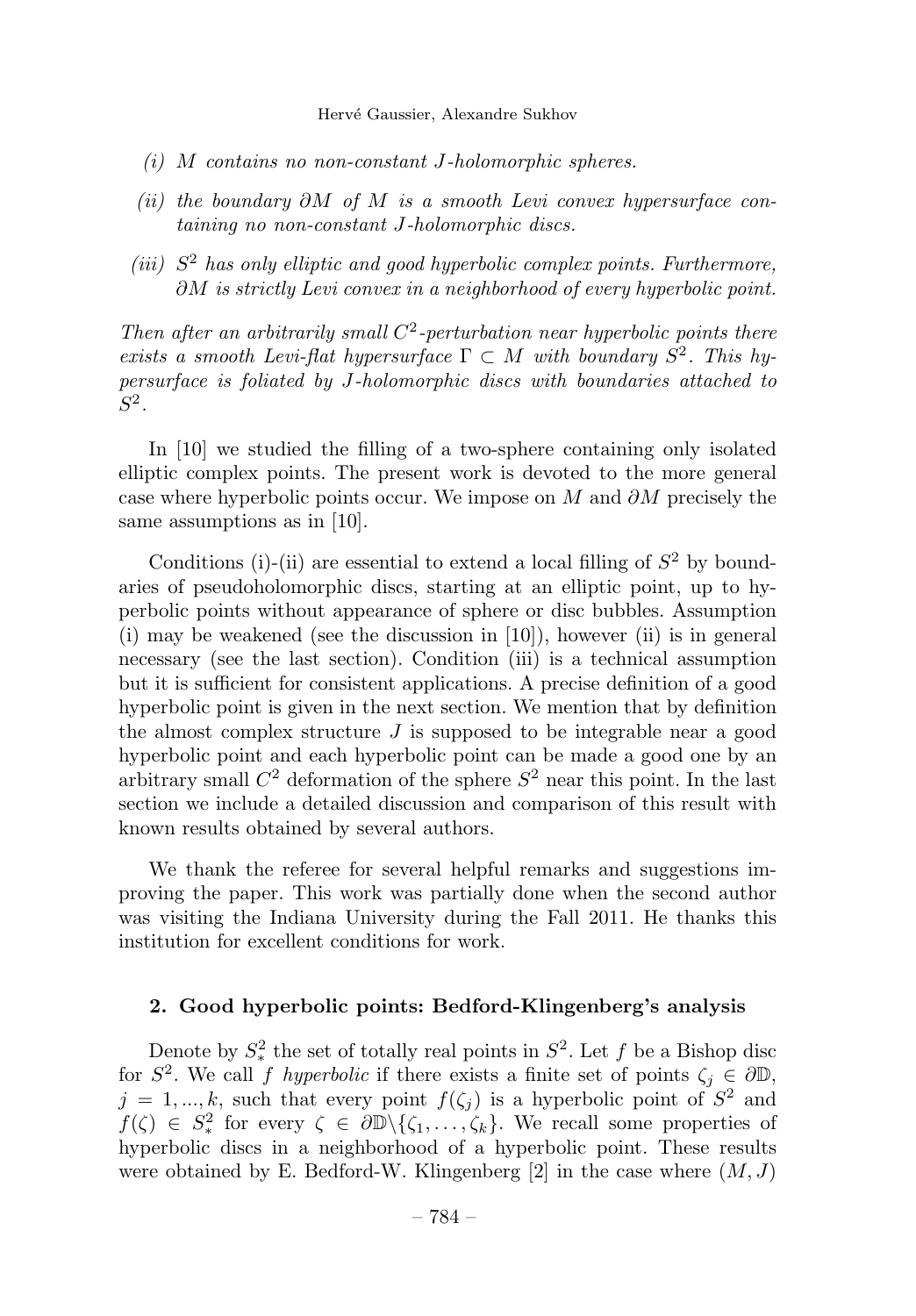coincides with a strictly pseudoconvex domain in  $(\mathbb{C}^2, J_{st})$ . Everywhere in this section we suppose that the almost complex structure  $J$  is integrable near every hyperbolic point of  $S^2$ . This assumption will be crucially used.

# 2.1. Good hyperbolic points

Let  $S<sup>2</sup>$  be a two-sphere generically embedded into an almost complex manifold  $(M, J)$  of complex dimension 2. In what follows it is convenient to view  $M$  as a smoothly bounded subdomain in an almost complex manifold  $\tilde{M}$  .

Suppose that p is a hyperbolic point of  $S^2$ . Since the almost complex structure  $J$  is integrable in a neighborhood of  $p$ , there exist complex coordinates  $(z, w) \in \mathbb{C}^2$  defined in a neighborhood of p such that in these coordinates the origin corresponds to  $p, J = J_{st}$  in a neighborhood of the origin and  $S^2$  is locally defined by the expression :

$$
w = z\overline{z} + \gamma Re z^2 + o(|z|^2)
$$
\n
$$
(2.1)
$$

where  $\gamma > 1$ . Then we can represent the boundary  $\partial M$  near the origin in the form  $\partial M = \{\rho = 0\}$  with

$$
\rho(z, w) = -Re w + \alpha_1 Im w + |z|^2 + \alpha_2 |w|^2 + \gamma Re z^2 + Re [(\alpha_3 + i\alpha_4)z\overline{w}] + o(|z|^2);
$$

here  $\alpha_j$  are real constants. We will call such a  $\rho$  a local defining function of  $\partial M$  near a good hyperbolic point.

After an arbitrarily small  $C^2$ -deformation near the origin  $S^2$  can be transformed to the model quadric :

$$
w = \psi(z) = z\overline{z} + \gamma Re z^2 \tag{2.2}
$$

which coincides with the initial sphere outside a neighborhood of  $p$ . This follows by multiplying the  $o(|z^2|)$ -term in the right-hand side by a suitable cut-off function vanishing near the origin, see [2]. More precisely, denote the  $o(|z|^2)$ -term in (2.1) by  $\phi(z)$ . Then we replace  $\phi(z)$  by  $\chi(|z|/\varepsilon)\phi(z)$ , where  $\chi$  is a smooth function with  $\chi(t) = 0$  for  $t < 1$  and  $\chi(t) = 1$  for  $t > 2$ . It is easy to see that the quantity  $(1 - \chi(|z|/\varepsilon))\phi(z)$  tends to 0 in the  $C^2$ -norm as  $\varepsilon \to 0$ .

The boundary  $\partial M$  also must be slightly deformed near the origin in order to contain the perturbed  $S^2$  given by (2.2). Since the hypersurface  $\partial M$  is strictly Levi convex, it remains strictly Levi convex after a small  $C<sup>2</sup>$ -deformation. Thus, in the present paper we deal with hyperbolic points which can be written in the form (2.2). Throughout the rest of the paper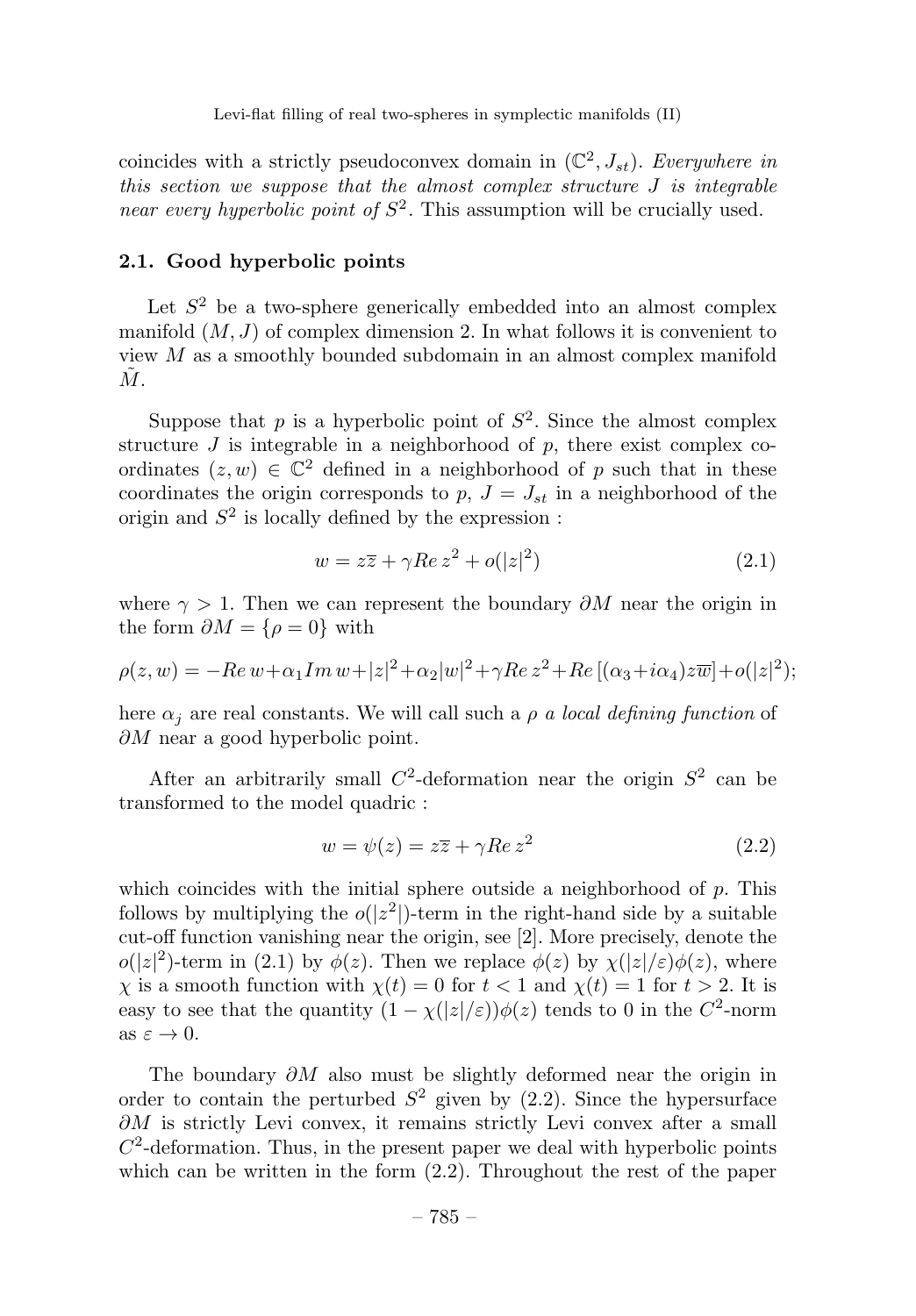we keep the notation  $\rho$  and  $\psi$  for the local defining functions of  $\partial M$  and  $S^2$ respectively, near a good hyperbolic point, introduced above.

Now we describe an additional restriction on the values of the parameter  $\gamma$  imposed through the present paper; it considerably simplifies the study of hyperbolic discs. Consider the proper holomorphic map  $H: \mathbb{C}^2 \to \mathbb{C}^2$  given by

$$
H(z, w) = (z, zw + \frac{\gamma}{2}(z^2 + w^2)).
$$

Then H determines a two-fold branched covering of  $\mathbb{C}^2$ . The pull-back  $H^{-1}(S^2)$  in a neighborhood of the origin consists of two totally real subspaces  $E_1 = \{w = \overline{z}\}\$ and  $E_2 = \{w = -\overline{z} - (2/\gamma)z\}$ . Denote by  $\tau_i$  the antiholomorphic involution with respect to  $E_i$ . It is easy to see that

$$
\tau_1 = \tau \circ \left( \begin{array}{cc} 0 & 1 \\ 1 & 0 \end{array} \right)
$$

and

$$
\tau_2 = \tau \circ \begin{pmatrix} -2/\gamma & -1 \\ (2/\gamma)^2 - 1 & 2/\gamma \end{pmatrix}
$$

where  $\tau$  denotes the usual conjugation in  $\mathbb{C}^2$ . Since the matrices in the expressions of  $\tau_1$  and  $\tau_2$  commute with  $\tau$ , we may with some abuse of terminology view  $\tau_i$  as elements of the group  $GL(2,\mathbb{R})$ .

LEMMA 2.1. — There exists a dense subset  $\Lambda$  in  $]0, +\infty[$  such that for every  $\gamma \in \Lambda$ , the involutions  $\tau_1$  and  $\tau_2$  generate a finite group isomorphic to the dihedral group  $D_{2n}$  for some integer n (in general, depending on  $\gamma$ ).

Proof. — Every matrix

$$
C = \left(\begin{array}{cc} c_1 & c_2 \\ c_2 & c_1 \end{array}\right)
$$

commutes with  $\tau_1$ . Setting  $a = 2/\gamma$ , we have

$$
\begin{aligned}\n\tilde{\tau}_2 &= C^{-1} \tau_2 C \\
&= \frac{1}{c_1^2 - c_2^2} \left( \begin{array}{cc} -ac_1^2 - a^2 c_1 c_2 - ac_2^2 & -c_1^2 - 2ac_1 c_2 - (a^2 - 1)c_2^2 \\
(a^2 - 1)c_1^2 + 2c_1 c_2 a + c_2^2 & ac_1^2 + a^2 c_1 c_2 + ac_2^2 \end{array} \right)\n\end{aligned}
$$

Since the trace of  $\tilde{\tau}_2$  is zero, it suffices to make it symmetric in order to assure that this matrix is orthogonal (perhaps, after a multiplication by a suitable diagonal matrix). The condition for  $\tilde{\tau}_2$  to be symmetric is

$$
ax^2 + 4x + a = 0
$$

– 786 –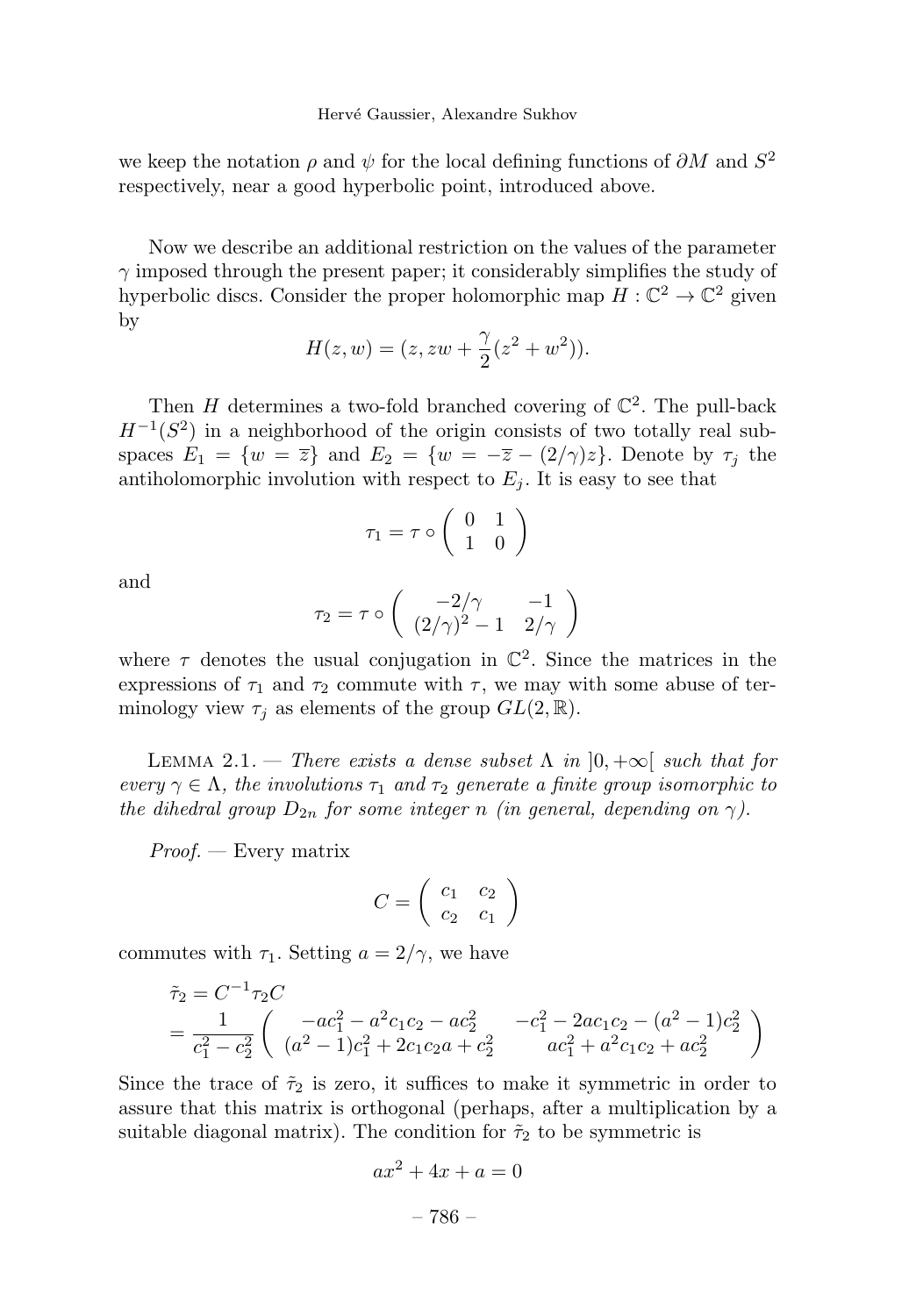with  $x = c_1/c_2$ . This equation admits a real solution since  $0 < a < 2$ . The vector  $\begin{pmatrix} \nu \\ 1 \end{pmatrix}$ 1 Í. generating the axis of reflection for  $\tilde{\tau}_2$  satisfies

$$
\tilde{\tau}_2 \left( \begin{array}{c} \nu \\ 1 \end{array} \right) = \left( \begin{array}{c} \nu \\ 1 \end{array} \right)
$$

From this we deduce

$$
\nu = \frac{-c_1^2 - 2ac_1 + 1 - a^2}{(1+a)c_1^2 + a^2c_1 + a - 1}.
$$

This implies that  $\nu$  is a non-constant algebraic function of the variable  $\gamma = 2/a$ .

The group generated by  $\tau_1$  and  $\tilde{\tau}_2$  is generated by orthogonal reflections about the vectors  $\begin{pmatrix} 1 \\ 1 \end{pmatrix}$ 1 ) and  $\begin{pmatrix} \nu \\ 1 \end{pmatrix}$ 1  $\sqrt{ }$ . If the angle between these vectors is a rational multiple of  $\pi$  of the form  $n\pi/m$  with relatively prime numbers n and m, then  $\tilde{\tau}_2$  and  $\tau_1$  generate the dihedral group  $D_{2m}$ . Since this occurs for a dense set  $1 < \gamma < \infty$ , we obtain the conclusion.  $\Box$ 

DEFINITION 2.2. — Suppose that  $S^2$  is contained in a strictly Levi convex hypersurface near a hyperbolic point  $p \in S^2$ . This point is called good if

- (i) J is integrable in a neighborhood of  $p$ ,
- (ii) there exist local holomorphic coordinates near p such that  $S<sup>2</sup>$  has the form (2.2),
- (iii)  $\gamma$  satisfies the conclusion of Lemma 2.1 i.e.  $\gamma \in \Lambda$ .

# 2.2. Analytic extension past a good hyperbolic point

Now we describe the behaviour of hyperbolic discs near a good hyperbolic point.

LEMMA 2.3. — Suppose that  $S^2$  is given by (2.2) near the origin which is a good hyperbolic point. Let U be a neighborhood of the origin in  $\mathbb{C}^2$  and Y be a closed complex purely 1-dimensional variety in  $U\backslash S^2$  (i.e. every irreducible component of Y has complex dimension 1, see  $\vert 4 \vert$  for more details). Then (possibly after shrinking  $U$ ) Y is contained in a closed complex purely 1dimensional subset X in U.

Thus, a complex 1-dimensional analytic set Y extends analytically past the origin. This key result was proved in [2] under an additional assumption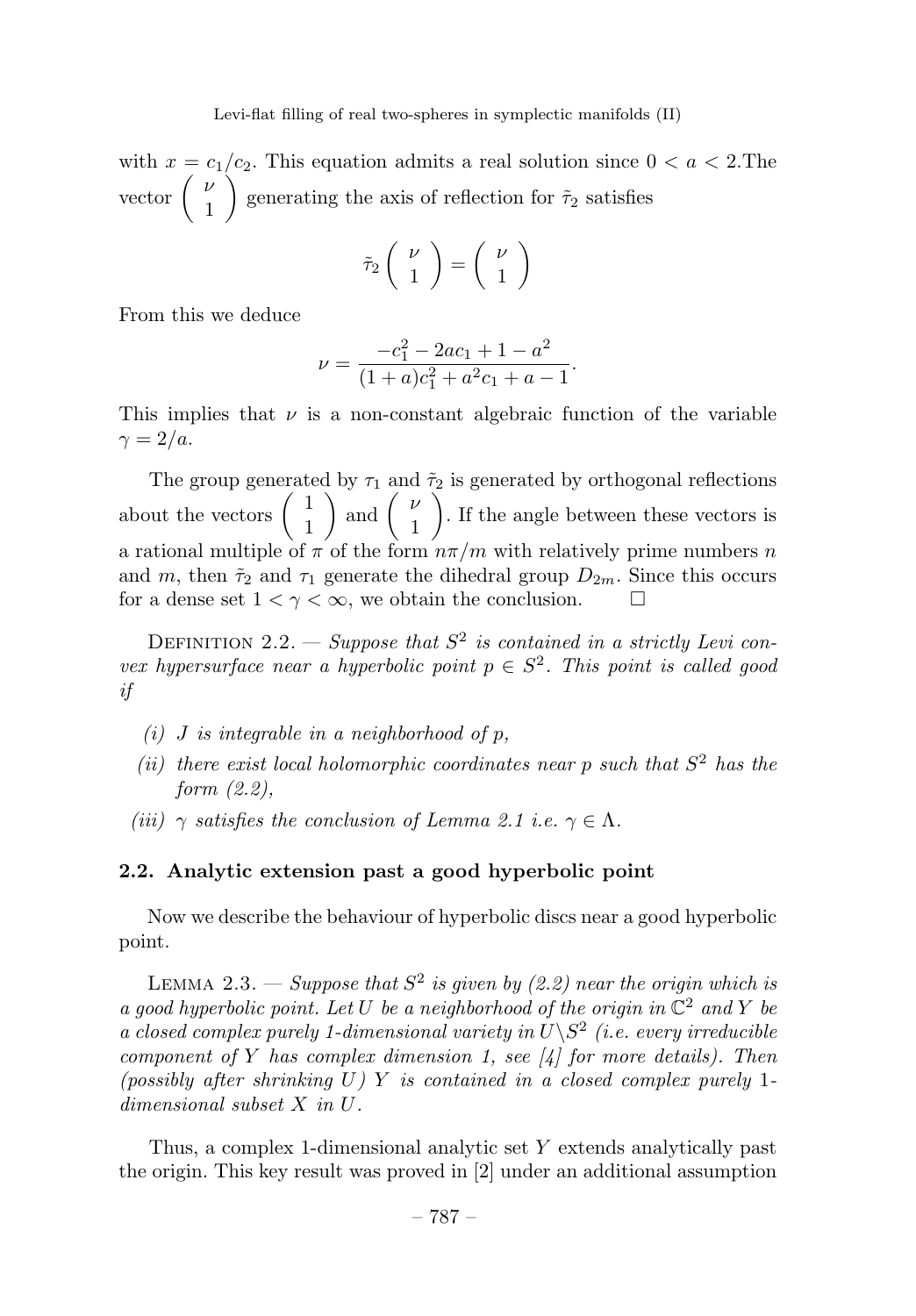that Y is a graph of a holomorphic function continuous up to the boundary on a domain in  $\mathbb C$  whose boundary contains the origin. However the argument still works without this assumption.

*Proof.* — The pull-back  $V_0 = H^{-1}(Y)$  is a closed complex 1-dimensional subset in  $H^{-1}(U\backslash S^2) = H^{-1}(U)\backslash (E_1 \cup E_2)$ . Of course, an analytic subset defined outside a single real analytic totally real manifold can be extended through this manifold by the reflection principle [4]. Our case is more subtle since the standard reflection principle cannot be applied at the origin where the totally real planes interesect. So we first use the involutions  $\sigma_i$  and the reflection principle at points of  $E_1 \cup E_2$  off the origin in order to obtain an analytic subset in a punctured neighborhood of the origin.

By Lemma 2.1 the group G generated by the reflections about  $E_1$  and  $E_2$  is finite. Set  $\tilde{U} = H^{-1}(U)$ . Then  $\tilde{U}$  is a neighborhood of the origin and  $V := \bigcup_{\sigma \in G} \sigma(V_0)$  is a complex 1-dimensional subset in  $\tilde{U} \setminus (\bigcup_{\sigma \in G} \sigma(E_1 \cup E_2)).$ Since every  $\sigma \in G$  is an antiholomorphic reflection with respect to  $E_1$  or  $E<sub>2</sub>$ , the reflection principle for complex analytic varieties (see for instance [4]) implies that the closure  $\overline{V}$  of V is an analytic subset in  $\overline{U}\setminus\{0\}$ . Then by the Remmert-Stein removal singularities theorem (see for instance  $[4]$ ) the closure  $\overline{V}$  is a complex analytic variety in  $\overline{U}$ . Since H is proper, the image  $H(\overline{V})$  is a complex 1-dimensional variety in U containing Y.  $\Box$ 

Let  $f : \mathbb{D} \to M$  be a non-constant map. Then  $f(\mathbb{D})$  is contained in M, i.e. for every point  $\zeta \in \mathbb{D}$  its image  $f(\zeta)$  is not on the boundary  $\partial M$ . This is a consequence of the J-convexity of  $\partial M$  and of the assumption that the boundary  $\partial M$  contains no J-holomorphic discs, see [10]. Let E be a nonempty subset of  $\partial\mathbb{D}$ . The cluster set  $C(f, E)$  of f on E is defined as the set of all points p such that there exists a sequence  $(\zeta_n)$  in  $\mathbb D$  converging to a point  $\zeta \in E$  with  $f(\zeta_n) \to p$ . A map  $f : \mathbb{D} \to M$  is proper if and only if the cluster set  $C(f, \partial \mathbb{D})$  is contained in  $\partial M$  (one can say that in this sense the boundary values of f belong to  $\partial M$ ). Because of the above remark for a proper Jholomorphic map  $f : \mathbb{D} \to M$  one has  $C(f, \partial \mathbb{D}) = f(\mathbb{D}) \setminus f(\mathbb{D})$ . Recall the well-known fact that the cluster set  $C(f, \partial \mathbb{D})$  is connected. Indeed, if not, there are two disjoint open sets U and V such that  $C(f, \partial \mathbb{D}) \subset U \cup V$  and  $C(f,\partial\mathbb{D})$  meets each of the sets U and V. Then for  $r < 1$  close enough to 1 the connected set  $f({r < |\zeta| < 1})$  is contained in  $U \cup V$  and intersects each set  $U$  and  $V$  which is impossible.

Let now  $f : \mathbb{D} \to M$  be a proper *J*-holomorphic map such that the cluster set  $C(f, \partial \mathbb{D})$  is contained in  $S^2$ . We will see in Section 4 that this condition always hold for a disc which is the limit of a sequence of Bishop's discs attached to the totally real part  $S^2_*$  of the sphere  $S^2$ .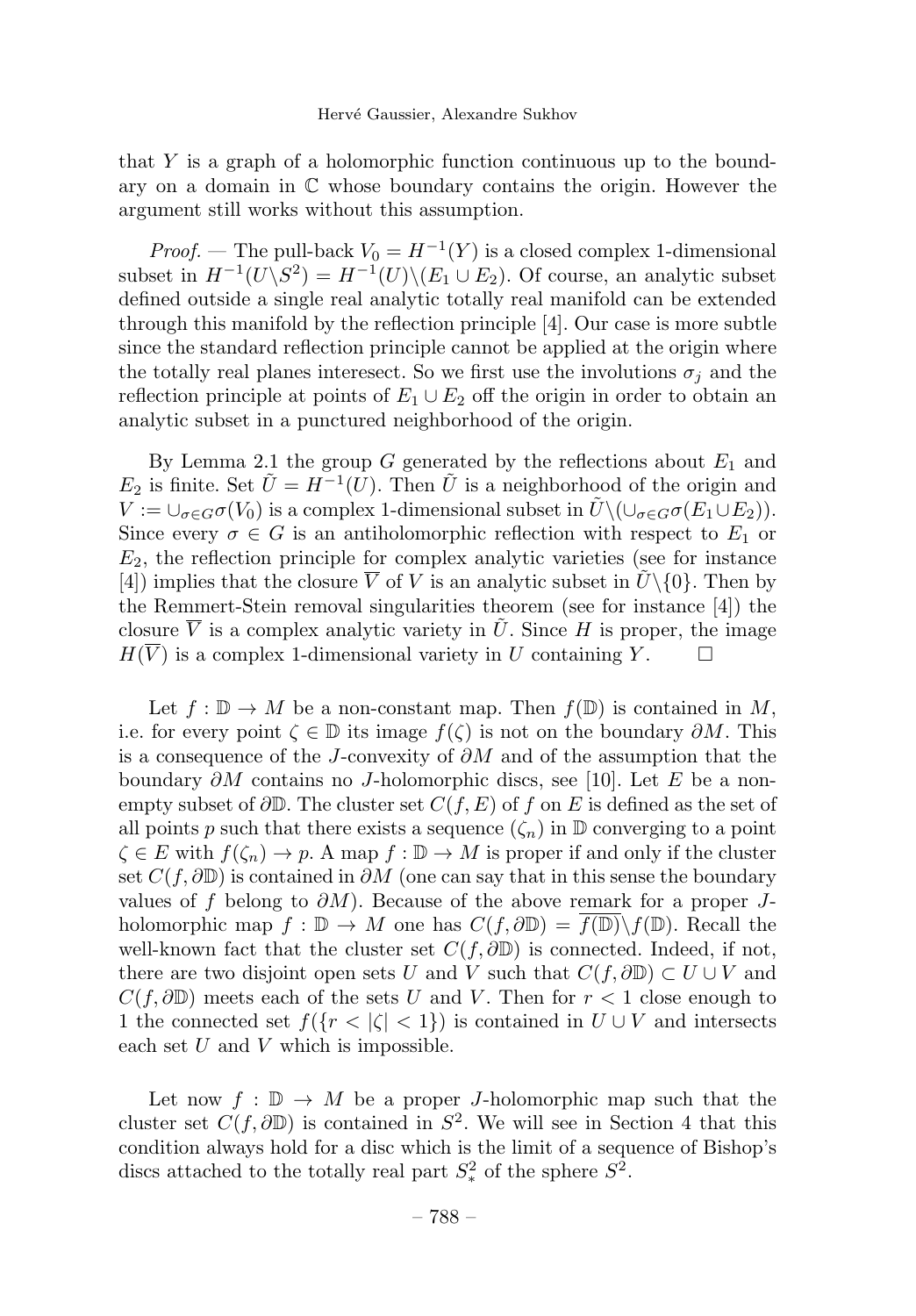Let  $p \in S^2$  be a point of  $S^2$  and  $p \in C(f, \partial \mathbb{D})$ . Consider an open neighborhood  $U_p$  of p. Choosing  $U_p$  small enough, we can take it in the form  $U_p = \{\phi < 0\}$  where  $\phi$  is a strictly J-plurisubharmonic function on  $U_p$ . It suffices to fix a local coordinate system  $(z_1, z_2)$  centered at p such that in these coordinates  $J(0) = J_{st}$  and set  $\phi(z) = |z_1|^2 + |z_2|^2 - \varepsilon$  with  $\varepsilon > 0$  small enough. Denote by  $B(p, \varepsilon) = \{\phi < 0\}$  the ball of radius  $\varepsilon$  centered at p. This construction may be performed for all points q of  $S^2$ . It provides a family of neighborhoods  $(U_q)$ ,  $q \in U_q$ , and a family of strictly J-plurisubharmonic functions on  $U_q$ ,  $(\phi_q)$ , depending smoothly on q, such that  $\phi_p = \phi$ . We use the notation  $B(q, \varepsilon) = \{\phi_q < \varepsilon\}.$ 

LEMMA 2.4 For  $\varepsilon > 0$  small enough each connected component of the intersection  $f(\mathbb{D}) \cap B(p,\varepsilon)$  is a disc (more precisely, the image of a Jholomorphic disc).

Proof. – Fix  $\varepsilon > 0$  small enough such that every ball  $B(q,\varepsilon)$  is compactly contained in the neighborhood  $U_q$  of q chosen above, for all  $q \in S^2$ . Let G be an open connected component of the pull-back  $f^{-1}(B(p,\varepsilon))$ . Suppose by contradiction that G is not simply connected. If the closure  $\overline{G}$  is simply connected, the subharmonic function  $\rho \circ f$  achieves its maximum (equal to  $\varepsilon$ ) at an interior point of  $\overline{G}$  which gives a contradiction. Consider the case where  $\overline{G}$  is not simply connected i.e. G has at least one hole H with non-empty interior. Then  $C = f(H)$  is a compact J-holomorphic curve with boundary  $\partial C \subset B(p, \varepsilon)$ . Since  $C(f, \partial \mathbb{D})$  is contained in  $S^2$ , we can choose  $\varepsilon$ small enough such that the curve  $C$  is compactly contained in the neighborhood  $U = \bigcup_{q \in S^2} U_q$  of  $S^2$ . On the other hand, the curve C is not contained in  $B(p, \varepsilon)$ . Then, considering the family of balls  $B(q, \tau)$  and their translations along the real normals to  $\partial M$ , we can find by continuity suitable q and  $\tau > 0$  such that the *J*-holomorphic curve C touches the boundary of the ball  $B(q, \tau)$  from inside at some point a. But the boundary  $\partial B(q, \tau)$  is strictly J-convex and admits a strictly plurisubharmonic defining function near a as described above. Then the restriction of this function on  $C$  is a subharmonic function admitting a local maximum at an interior point. This contradicts the maximum principle. Thus, every open component of  $f^{-1}(B(p,\varepsilon))$  is simply connected. Reparametrizing it by D via the Riemann mapping theorem, we conclude.  $\square$ 

We point out that the above lemma claims that every single connected component of the intersection  $f(\mathbb{D}) \cap B(p,\varepsilon)$  is a disc. A priori, such an intersection can have several connected components.

Let  $p \in S^2$  be a good hyperbolic point. Consider a proper J-holomorphic map  $f : \mathbb{D} \to M$  such that the point p belongs to the cluster set  $C(f, \partial \mathbb{D}) \subset$  $S^2$ . Let U be a coordinate neighborhood of p provided by Definition 2.2; in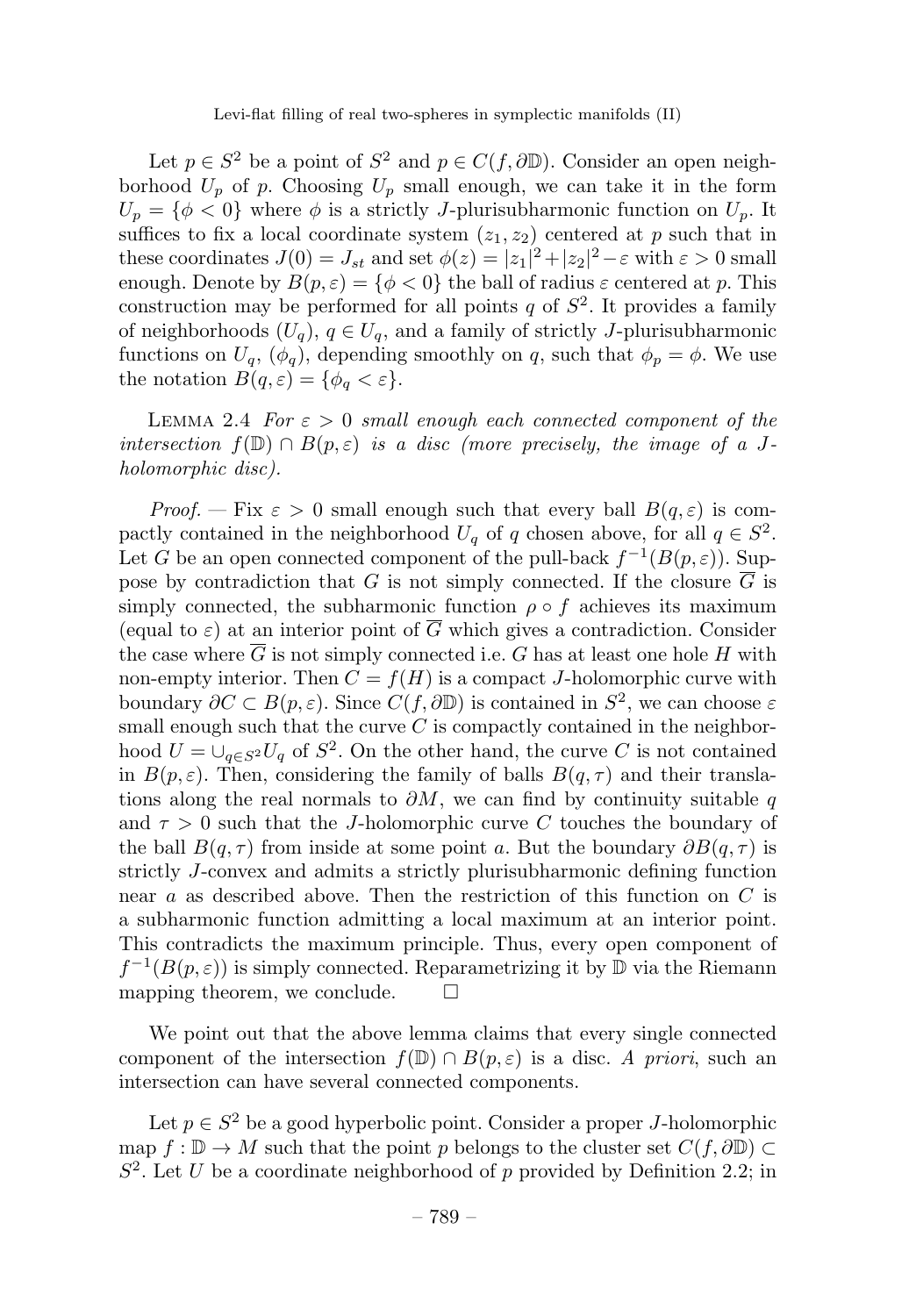particular, we identify p with the origin. Then  $Y = f(\mathbb{D}) \cap U$  is a closed complex 1-dimensional subset in  $U\backslash S^2$ . By Lemma 2.4 this set consists of a finite number of holomorphic discs in  $M \cap U$ ; we choose one of them and again denote it by Y. By Lemma 2.3 the variety Y extends as a complex 1dimensional set  $\tilde{Y}$  past  $S^2$ . By the uniqueness theorem for complex analytic sets [4] there exists a unique irreducible component of  $\tilde{Y}$  containing Y; we still denote this component by  $\tilde{Y}$ . In particular, Y and  $\tilde{Y}$  do not contain the w-axis (if not, Y would coincide with the w-axis by the uniqueness theorem).

Let now  $\pi : (z, w) \mapsto z$  be the canonical projection. Since  $\tilde{Y}$  does not contain the w-axis, the restriction  $\pi|_{\tilde{Y}}$  is proper when U is small enough. More precisely, the intersection  $\pi^{-1}(0) \cap \tilde{Y}$  is discrete near the origin and taking a neighborhood  $U = U' \times U''$  small enough, U' and U'' being neighborhoods of the origin in C, we obtain that  $\pi : \tilde{Y} \cap U \to U'$  is proper (see [4]).

Then Y is the graph  $\{w = g(z)\}\$  of a function g holomorphic in a domain  $D$  in  $\mathbb{C}$ , and the boundary of  $D$  contains the origin. Since the variety  $Y$ extends analytically past  $S^2$ , the function q is continuous up to the boundary of D and extends past the origin as a multivalued complex analytic function. Furthermore, q has a Puiseux expansion at the origin. Since  $q(z) = \psi(z)$  on  $\partial D$ , we have  $q(z) = O(z^2)$  for  $z \in \partial D$  and all terms of this expansion are  $O(z^2)$ . Then there exists a positive integer m such that in a neighborhood of the origin  $q$  is given in  $D$  by the Puiseux expansion

$$
g(z) = \sum_{k \ge 2m} g_k z^{k/m}.
$$
 (2.3)

The representation  $(2.3)$  gives much useful information about the behaviour of a hyperbolic disc near a good hyperbolic point. For instance, we obtain that the boundary of  $f(\mathbb{D})$  is a continuous curve (with a finite number of real analytic components intersecting at the origin) near the origin. Now under the assumption that the area of  $f$  is bounded (which always holds in our situation) one can easily show that the map  $f$  itself is necessarily continuous on the closed disc  $\overline{D}$ . The proof is based on a classical argument form the one-variable theory of conformal maps. This justifies the terminology "a hyperbolic disc" since by definition such a disc is a Bishop disc and so is continuous up to the boundary. We postpone the proof of this fact to Section 4, but in the rest of this section one may assume that a hyperbolic disc is continuous on D.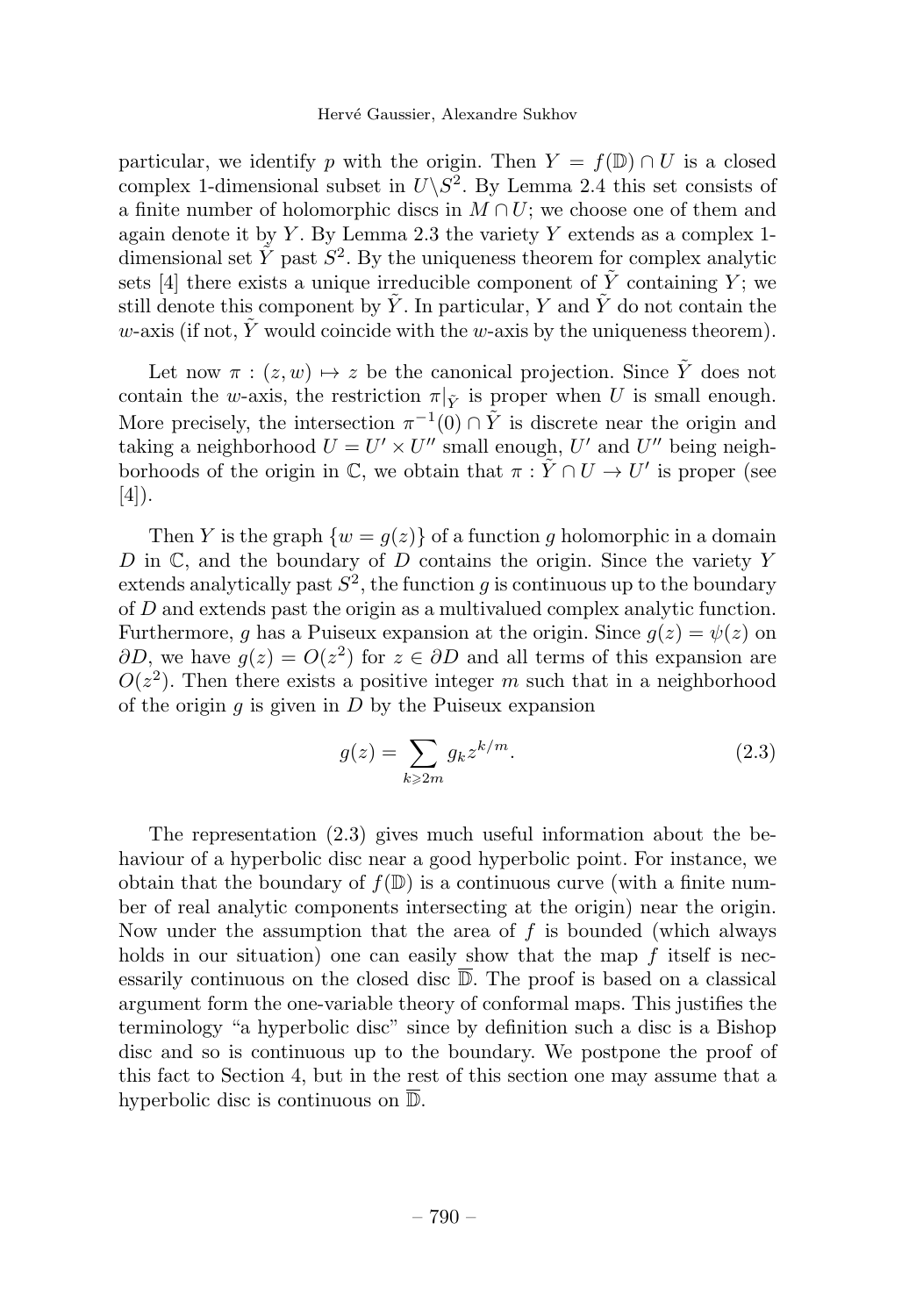## 2.3. Approaching a good hyperbolic point by a disc

Following [2] we study a local behaviour of hyperbolic discs near a good hyperbolic point. Since these results will be crucially used, for reader's convenience we include the proofs.

We begin with a more precise information about the Puiseux expansion (2.3):

LEMMA 2.5. — In the expansion (2.3) the sum is taken over the set of integers k satisfying  $k > 2m$ .

*Proof.* — Suppose by contradiction that  $g_{2m}$  in (2.3) does not vanish. Then

$$
g(z) = az^2 + O(z^{2+1/m}),
$$
\n(2.4)

with  $a \neq 0$ . Recall that q is holomorphic on a domain D in  $\mathbb C$  whose boundary contains the origin. Denote by  $\mathbb{D}^+$  the upper half-disc  $\mathbb{D}^+ = \{ \zeta \in \mathbb{C} :$  $|\zeta| < 1, Im \zeta > 0$ . It is convenient to assume that the hyperbolic disc f under consideration is defined and holomorphic on  $\mathbb{D}^+$ , continuous on  $\overline{\mathbb{D}}^+$ and  $f([-1, 1]) \subset S^2$  i.e.  $f(\mathbb{D}^+)$  is glued to the sphere  $S^2$  along the real segment  $[-1, 1] = \{\zeta : -1 \leqslant Re \zeta \leqslant 1, Im \zeta = 0\}$ ; furthermore,  $f(0) = 0$ . One can always achieve these conditions, reparametrizing  $f$  by a suitable conformal isomorphism. The image  $f(\mathbb{D}^+)$  coincides with the graph of g over the domain D. As above, denote by  $\pi : \mathbb{C}^2 \to \mathbb{C}, \pi(z, w) = z$ , the canonical projection. If  $\varepsilon > 0$  is small enough, the intersection  $\partial D \cap \varepsilon \mathbb{D}$  consists of two real curves  $\gamma_+ = (\pi \circ f)([-1,0])$  and  $\gamma_- = (\pi \circ f)([0,1])$ . Since  $S^2$  is given by (2.2) near the origin,  $\gamma_+ \cup \gamma_-$  is contained in  $\{z : Im\, g(z)=0\}.$ Hence  $\gamma_{\pm}$  are real analytic 1-dimensional sets. By (2.4) each  $\gamma_{\pm}$  is tangential at the origin to one of the real lines satisfying the equation  $\{Im az^2 = 0\}$ . Therefore, the domain D at the origin is asymptotic to an angle of size  $\kappa$ (i.e. the curves  $\gamma_{\pm}$  are tangent at the origin to the rays bounding this angle) which is a non-zero integer multiple of  $\pi/2$ . Consider separately the possible cases.

Case 1:  $\kappa \geq \pi$ . Recall that in a neighborhood U of the origin the disc  $f(\mathbb{D}^+)$  is contained in the domain  $M \cap U = \{\rho < 0\}$  where a strictly plurisubharmonic function  $\rho$  is a local defining function for M introduced in Subsection 2.1. The composition  $\phi(z) = \rho(z, g(z))$  is a negative subharmonic function on  $D$  and its gradient vanishes at the origin. By assumption on  $\kappa$ ,one can find an open disc G contained in D such that  $\partial G \cap \partial D = \{0\}.$ Applying to  $\phi$  the Hopf lemma on G, we obtain that  $\partial \phi(0)/\partial z \neq 0$  which is a contradiction.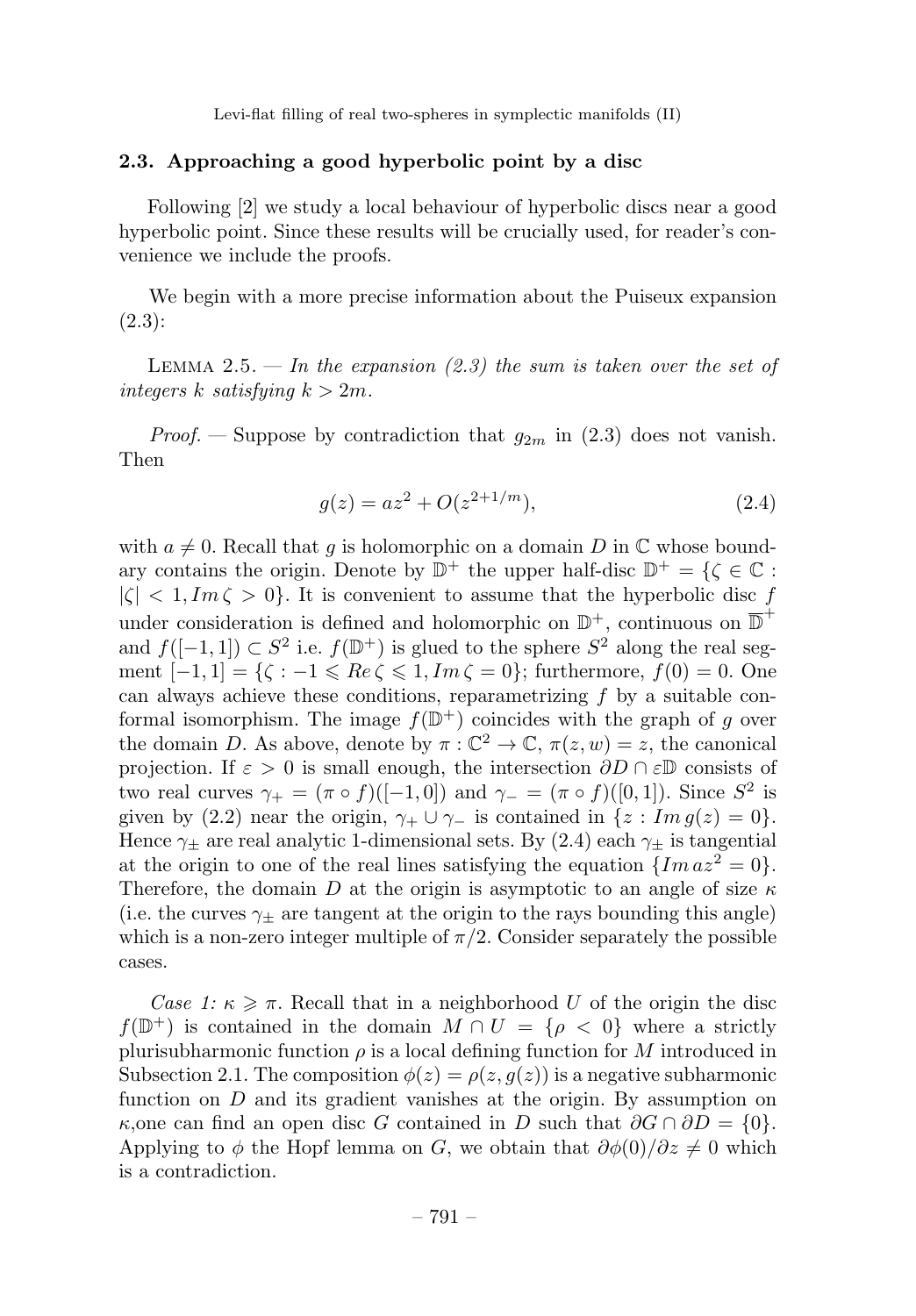Case 2:  $\kappa = \pi/2$ . Since  $Im g(z) = 0$  for  $z \in \gamma_+ \cup \gamma_-,$  we conclude that

$$
g(z) = \pm |az^2| + O(|z|^{2+1/m}), z \in \gamma_+ \cup \gamma_-
$$

and furthermore, q has opposite signs on  $\gamma_+$  and  $\gamma_-$ . Every curve  $\gamma_+$  is tangent at the origin to a line forming an angle  $\mu_{+}$  with the axis x, so that  $\mu = \mu_{+} + \pi/2$ . The function  $\psi$  (defined in (2.2) in the polar coordinates  $z = re^{i\theta}$  has the form  $\psi(z) = r^2 \chi(\theta)$  with  $\chi(\theta) = 1 + \gamma \cos(2\theta)$ . Consider a sequence  $z_k = r_k e^{i\theta_k}$  in  $\gamma_+$  converging to 0. Then for every k one has  $\psi(e^{i\theta_k}) = r_k^{-2} g(r_k e^{i\theta_k})$ . Passing to the limit as  $k \to \infty$ , we obtain that  $\psi(e^{i\mu_+})$  is equal to  $\alpha$  or  $-\alpha$ . Repeating the same argument for  $\gamma_-,$  we obtain  $\psi(e^{i\mu_+}) = -\psi(e^{\mu_+ + \pi/2})$ . But this means that  $\mu_+$  satisfies the equation

$$
1 + \gamma \cos(2\mu_{+}) = -1 - \gamma \cos(2(\mu_{+} + \pi/2)).
$$

But this equation does not admit any solution. Thus, none of the above cases can occur. This implies  $a = 0$ .

Let  $D^+$  and  $D^-$  denote the connected components of  $\{z \in \mathbb{C} : z\overline{z} + z\overline{z}\}$  $\gamma Re z^2 < 0$ . They are domains defined by the inequalities of type  $\{|Re z| <$  $C|Im z|$ . The sign of  $D^{\pm}$  is chosen so that the domain  $D^{+}$  intersects the axis  $\{Im\ z > 0\}.$ 

DEFINITION 2.6. — A hyperbolic disc f has a good (or admissible) approach at  $(0,0)$  if

- (i) There exists a domain  $D \subset \mathbb{C}$  which is asymptotic at 0 to one of the domains  $D^{\pm}$  (that is the boundary  $\partial D$  near  $0 \in \partial D$  is formed by two curves tangent at the origin to the boundary lines of  $D^{\pm}$ ).
- (ii) There exists a function q holomorphic on  $D$  such that in a neighborhood of the origin the image  $f(\mathbb{D})$  is the graph of g over D.
- (iii)  $g \in C^2(\overline{D})$  and  $g(0) = g'(0) = g''(0) = 0$ .

The first important consequence of Lemma 2.5 is the following assertion:

LEMMA 2.7.  $- A$  hyperbolic disc has a good approach at a good hyperbolic point.

*Proof.* — As above, the function  $\psi$  in the left-hand side of (2.2) has the form  $\psi(z) = r^2 \chi(\theta)$  with  $\chi(\theta) = 1 + \gamma \cos(2\theta)$ . One readily sees that there is an angle  $0 < \mu < \pi/4$  such that  $\{\chi = 0\} = \{\theta = \pi/2 \pm \mu\}$ . Let us write the two first terms of the expansion (2.3):

$$
g(z) = az^{k/m} + bz^{k'/m} + o(z^{k'/m}), 2m < k < k'.\tag{2.5}
$$

$$
-792-
$$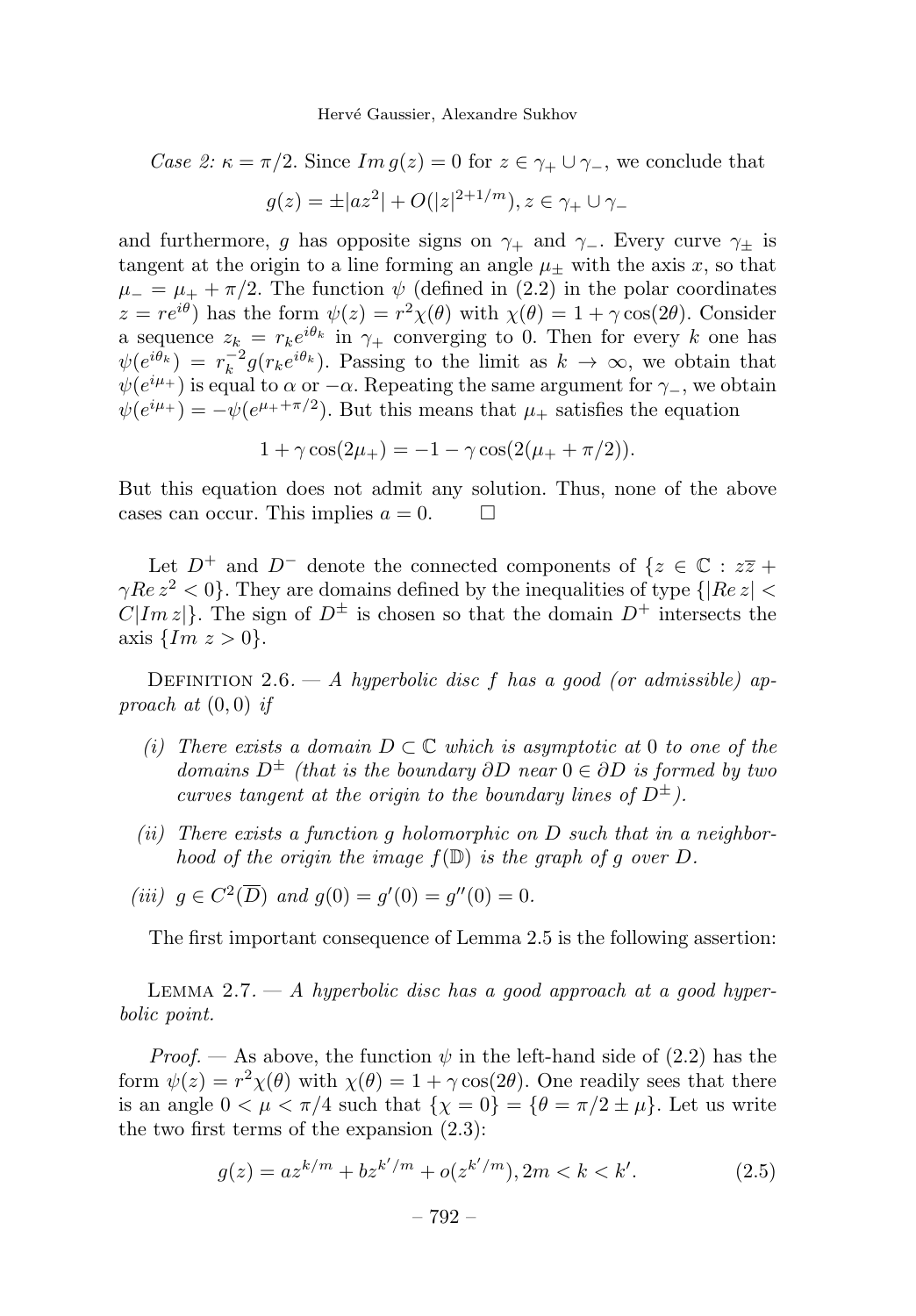Consider a point  $z = re^{i\theta(r)} \in \partial D$ . It follows from (2.5) and from the identity  $g(z) = r^2 \chi(\theta(r))$ ,  $z \in \partial D$ , that  $\chi(\theta(r)) = O(r^{k/m-2})$ . Since the right-hand side converges to 0 as  $r \to 0$ , we conclude that  $\theta(r)$  converges to  $\pi/2 - \mu$  or to  $\pi/2 + \mu$  as  $r \to 0$  when z belongs to  $\gamma_+$  or  $\gamma_-$  respectively. Thus,  $\partial D$  is tangent to the lines  $\{\theta = \pi/2 \pm \mu\}$  at the origin.

Another important consequence is the uniqueness principle for hyperbolic discs.

LEMMA 2.8. — Suppose that the origin is a good hyperbolic point. Let  $f_1$ and  $f_2$  be hyperbolic discs in a neighborhood U of the origin which are the graphs of functions  $g_i$  over domains  $D_i$ . Suppose that one of the following conditions holds :

- (i)  $D_1 = D_2$ .
- (ii)  $D_1 \subset D_2$  and  $Re\,g_1(z) \leqslant Re\,g_2(z),\,z \in U \cap D_1.$

Then  $f_1 = f_2$ .

*Proof.* — (i) This is immediate. Indeed, since  $f_i(\partial \mathbb{D}) \subset S^2$ , we have  $g_i(z) = \psi(z)$  for  $z \in \partial D$  near the origin i.e.  $g_1(z) = g_2(z)$  on an arc of  $\partial D$  of positive length. Then  $g_1 \equiv g_2$  by the classical boundary uniqueness theorem for holomorphic functions.

(ii) First we study more precisely the asymptotic behaviour of  $D$  at the origin. We use the equality  $\{\theta = \pi/2 \pm \mu\} = \{Im\ a z^{k/m} = 0\}$  established above. Let  $a = r_0e^{i\theta_0}$ . Then the set  $\{Im\ a z^{k/m} = 0\}$  consists of the rays  $R_l := {\theta = (m/k)l\pi - (m/k)\theta_0}, l$  being an integer. For some l the rays  $R_l$ and  $R_{l+1}$  coincide with  $\theta = \pi/2 \pm \mu$  which implies that  $\pi m/k = 2\mu$  and  $\theta_0 = \pi l + 2\pi - 2(k/m)\pi$ . Set  $\mu = -\chi'(\pi/2 - \mu) = \chi(\pi/2 + \mu)$ . We have  $\theta(r) = \pi/2 \pm \mu + o(r^{k/m-2})$  when  $z \to 0$  along  $\gamma_{\pm}$ . Expanding the identity  $\theta(r) = \chi^{-1}(r^{-2}g(z))$  at the origin we obtain

$$
\theta(r) = \pi/2 \pm \mu - \frac{|a|}{\nu} r^{k/m - 2} + O(r^{(k+1)/m - 2}).
$$
\n(2.6)

It is worth noticing here that the constants  $\mu$ ,  $k/m$ ,  $\nu$  are determined by  $\gamma$  and are independent of g.

Now we proceed the second step of the proof. Consider the Puiseux expansion  $g_i(z) = a_i z^{k/m} + ...$  for  $j = 1, 2$ . The boundary of every domain  $D_j$  is given by (2.6) near the origin. Since  $D_1$  is contained in  $D_2$  we obtain that  $|a_1| = |a_2|$ . For the same reason the rays  $R_l$  and  $R_{l+1}$ , corresponding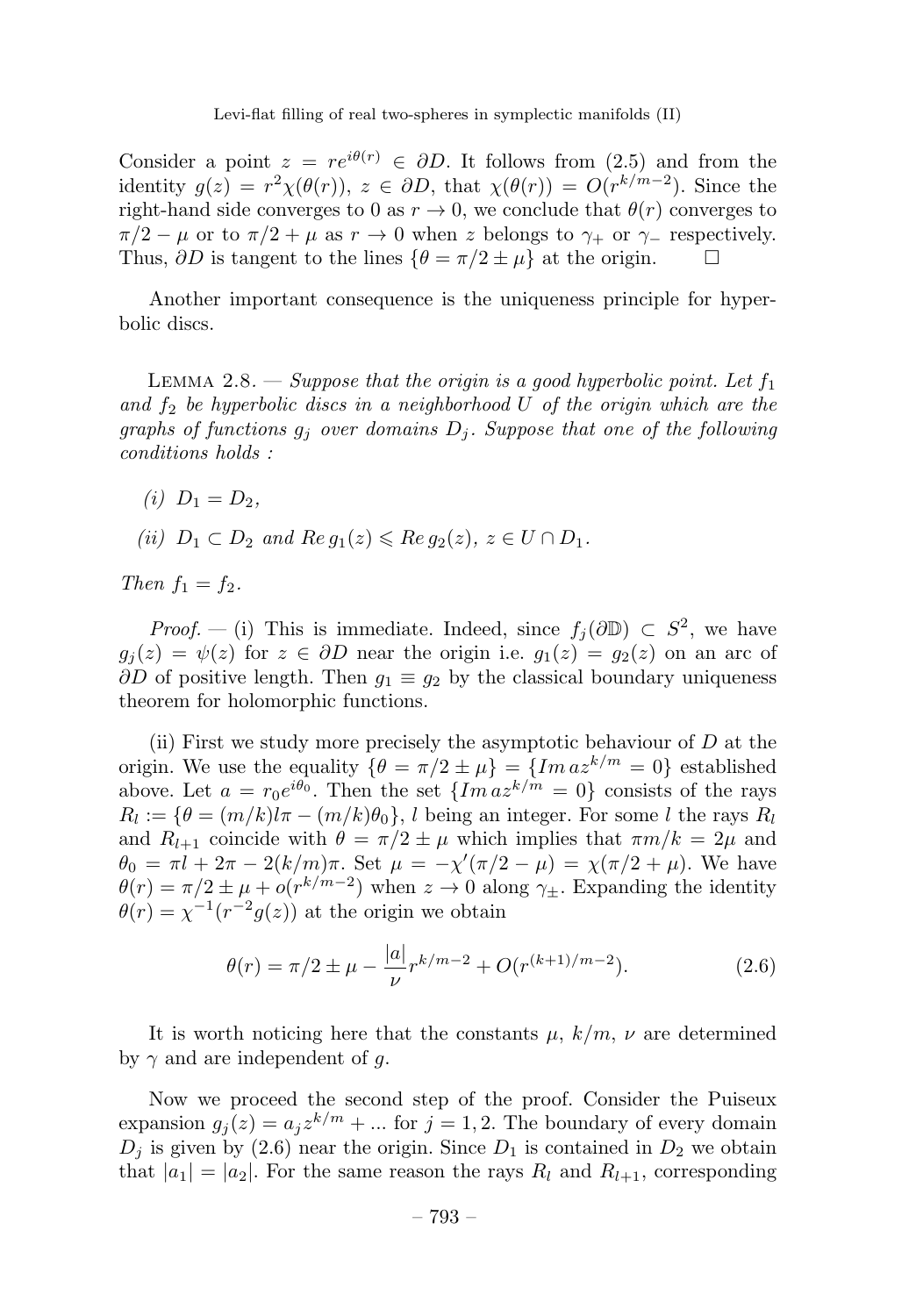to  $j = 1, 2$ , are defined by the same l. Hence  $a_1 = a_2$ . Next, consider the difference

$$
g_2(z) - g_1(z) = \sum_{n>k} c_n z^{n/m}
$$

Let  $c_q$  be the first non-vanishing coefficient. Then

$$
0 < \operatorname{Re} g_2(z) - \operatorname{Re} g_1(z) = \operatorname{Re} (c_q z^{q/m}) + o(z^{q/m}).
$$

on  $D_1$  near the origin. But  $Re(c_qz^{q/m})$  can be positive only on a sector of angle  $\pi m/q$  while  $\partial D_1$  is asymptotic to a sector of larger angle  $\pi k/m$ : a contradiction.

#### 3. Indices

In the first part of our work [10] we saw that an extension of a 1parameter family of Bishop discs is determined by some topological characteristic of these discs called in [10] the winding number. In the present work we need to study the behaviour of this invariant when a family of discs extends past a hyperbolic point. For our applications it is convenient to discuss this notion more conceptually and in full generality. This is the goal of the present section.

We recall some known facts concerning the Maslov index and the topological properties of real surfaces in (almost) complex manifolds.

## 3.1. Totally real case : the Maslov index

There are several possibilities to introduce V.Arnold's conception of the Maslov index [1]; we follow [16, 12]. Denote by  $S^1$  the unit circle. Let

$$
R(n) = GL(n, \mathbb{C})/GL(n, \mathbb{R})
$$

be the manifold of totally real n-dimensional subspaces of  $\mathbb{C}^n$ . Consider the map  $\kappa : R(n) \to S^1$  defined by

$$
\kappa(B \cdot GL(n, \mathbb{R})) = \frac{\det(B^2)}{\det(B^*B)}, B \in GL(n, \mathbb{C})
$$

where the index star denotes the matrix transposition and the complex conjugation. Let  $\gamma : S^1 \to R(n)$  be a continuous map i.e. a loop in  $R(n)$ . The Maslov index of  $\gamma$  is defined by

$$
\mu(\gamma) = \deg(\kappa \circ \gamma)
$$

$$
-794 -
$$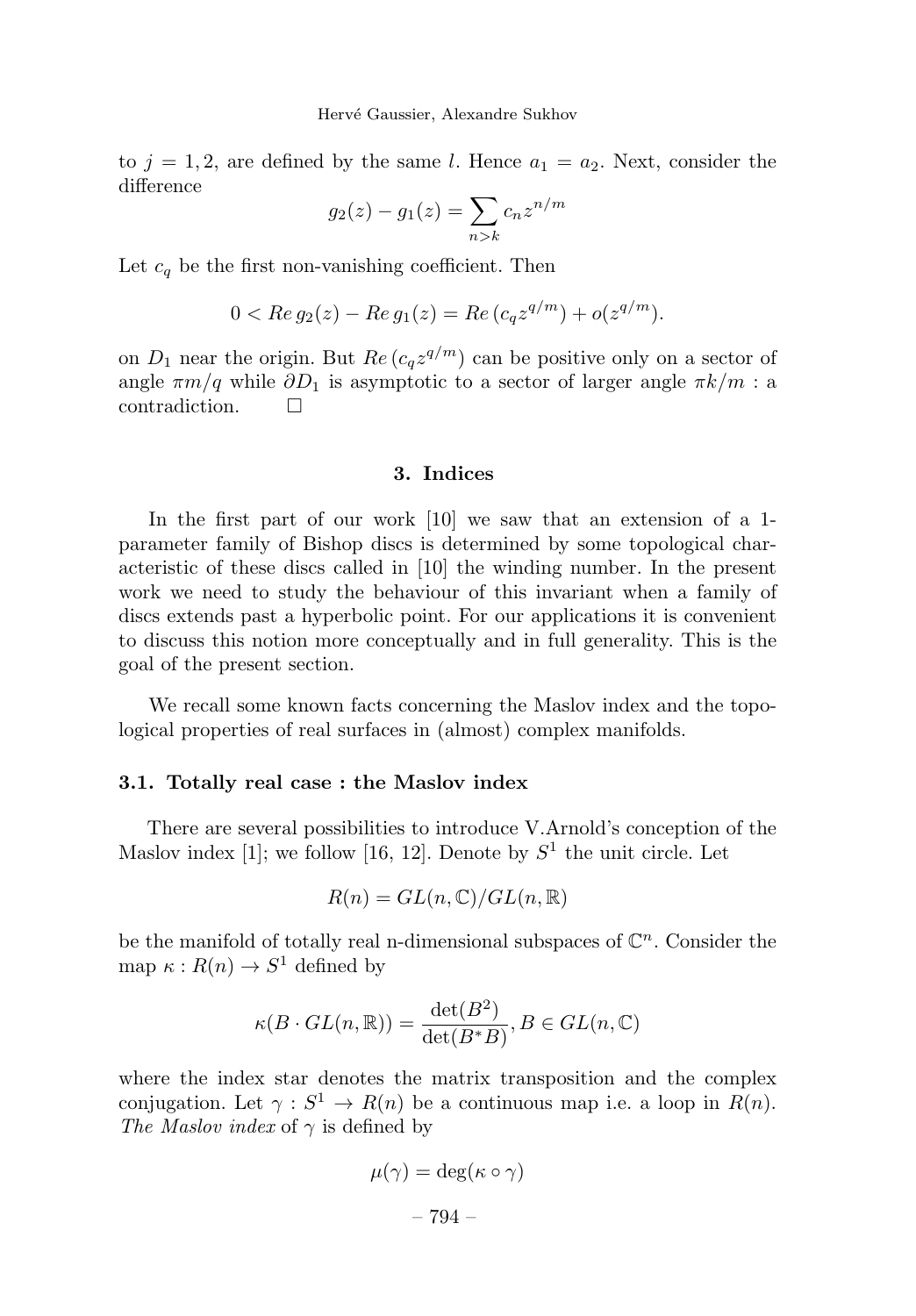where deg denotes the topological degree of a map. V.Arnold [1] proved that two loops in  $R(n)$  are homotopic if and only if they have the same Maslov index. According to classical results a complex vector bundle L over the unit circle  $S^1$  is trivial because  $\pi_0(GL(n,\mathbb{C})) = 0$ . If F is a totally real subbundle (with fibers of real dimension n) of the trivial bundle  $L = S^1 \times \mathbb{C}^n$ , we consider the loop  $\gamma : S^1 \to R(n)$  defined by

$$
\gamma(\zeta) = F_{\zeta}, \zeta \in S^1. \tag{3.1}
$$

Here  $F_{\zeta}$  denotes the fiber of F at the point  $\gamma(\zeta)$ . Hence it is a totally real subspace of  $\mathbb{C}^n$  and can be viewed as an element of  $R(n)$ . Since  $\pi_0(GL(n,\mathbb{R})) =$  $\mathbb{Z}_2$ , there are two rank n real vector bundles over the circle. Two totally real subbundles are isomorphic as real bundles if their Maslov classes have the same parity.

Let  $L \to \mathbb{D}$  be a complex rank n vector bundle over the unit disc  $\mathbb{D}$  and  $F \subset L|_{\partial\mathbb{D}}$  be a totally real subbundle over  $\partial\mathbb{D}$ . The Maslov index  $\mu(L, F)$ of the pair  $(L, F)$  is an integer which can be defined axiomatically by the properties of isomorphism, direct sum, normalisation and decomposition. Let us describe them.

Isomorphism. If  $\Phi: L_1 \to L_2$  is a vector bundle isomorphism then

$$
\mu(L_1, F_1) = \mu(L_2, \Phi(F_1)).
$$

Direct sum.

$$
\mu(L_1 \oplus L_2, F_1 \oplus F_2) = \mu(L_1, F_1) + \mu(L_2, F_2).
$$

*Normalisation.* If  $L = \mathbb{D} \times \mathbb{C}$  is the trivial line bundle and  $F_{\zeta} = e^{ik\theta/2}\mathbb{R}$ ,  $\zeta = e^{i\theta} \in \partial \mathbb{D}$ , then

$$
\mu(L, F) = k.
$$

We do not describe the decomposition property (see  $[16]$ ) since we do not need it here.

In general one can show that if  $L = \mathbb{D} \times \mathbb{C}^n$  is the trivial bundle, then

$$
\mu(L, F) = \mu(\gamma)
$$

where the loop  $\gamma$  in  $R(n)$  is defined by (3.1). One can use this property as the definition of the Maslov class and then show (see [16]) that it is independent of a choice of trivialisation. The following trivialisation presented in [16] is particularly useful.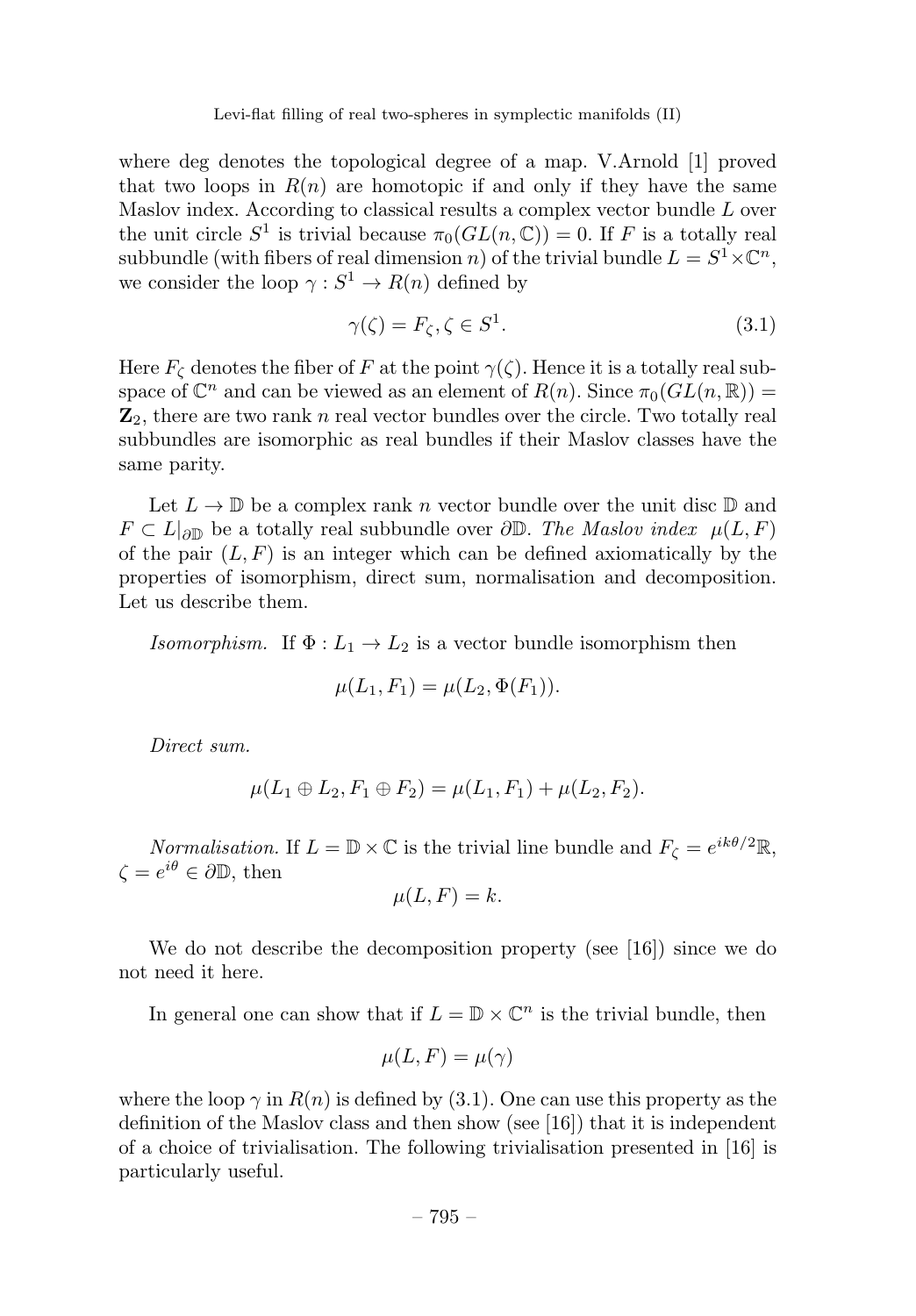LEMMA 3.1. – For every complex line bundle L over  $\mathbb D$  and every totally real subbundle  $F \subset L|_{\partial \mathbb{D}}$  there exists a trivialisation such that in the corresponding coordinates one has  $F_{\zeta} = e^{ik\theta/2}$ ,  $\zeta = e^{i\theta} \in \partial \mathbb{D}$ .

Let now  $f$  be a Bishop disc with boundary attached to a totally real manifold E in an almost complex manifold M. The pull-back  $f^*(TM)$  is a complex vector bundle over  $\mathbb D$  and  $f^*(TE)$  is its totally real subbundle over  $\partial \mathbb{D}$ . Then the Maslov class  $\mu(f^*TM, f^*TE)$  is defined and is called the Maslov index of the disc f. We denote it by  $\mu_E(f)$ .

It was shown in [10] that every elliptic point of the sphere  $S^2$  generates a 1-parameter family of Bishop discs  $(f<sup>t</sup>)$  whose boundaries foliate a punctured neighborhood of this point in  $S^2$ . We introduced in [10] a topological invariant of  $f^t$  called the winding number. It is equal to 0 for every disc  $f^t$ . Comparing that definition of the winding number for a Bishop disc  $f<sup>t</sup>$  from [10] with Lemma 3.1 one readily sees that the Maslov index of  $f<sup>t</sup>$  also is equal to 0. Thus, the Maslov index of every disc  $f<sup>t</sup>$  generated by an elliptic point is equal to 0. We sum up this in the following assertion.

LEMMA 3.2.  $-$  Let  $(f<sup>t</sup>)$  be a 1-parameter family of Bishop discs generated by an elliptic point as in [10]. Then the winding number of each disc coincides with its Maslovindex. In particular

$$
\mu_{S^2}(f^t) = 0.
$$

#### 3.2. Index of a complex point

Here we follow [8, 17]. Let S be a real surface embedded into an almost complex manifold  $M$  of complex dimension 2. Recall that we assume everywhere that the complex points of  $S$  are isolated and are either elliptic or hyperbolic. Assume for simplicity that the almost complex structure  $J$ is integrable near the complex points of  $S^2$ ; this assumption can be easily dropped. Let  $p$  be a complex point in  $S$ . There exist local complex coordinates  $(z, w)$  centered at p such that S is locally the graph  $\{(z, w) : w = g(z)\}\$ of a smooth complex valued function  $g$  defined in a neighborhood of the origin in  $\mathbb C$  and such that  $g(z) = O(|z|^2)$ . The points where  $\partial g/\partial \overline{z} \neq 0$  are totally real. Since the origin is an isolated complex point,  $\partial g/\partial \overline{z}$  does not vanish elsewhere in a neighborhood of the origin. The index of  $p$ , denoted by  $I(p, S)$  is defined as the winding number of the function  $\partial g/\partial \overline{z}$  around the origin. In the general almost complex situation consider first the case of an elliptic point. Choose local coordinates as in [10]; in particular,  $J(0) = J_{st}$ . Then the origin is also an isolated complex point for the standard structure and we can apply the above construction using the standard operator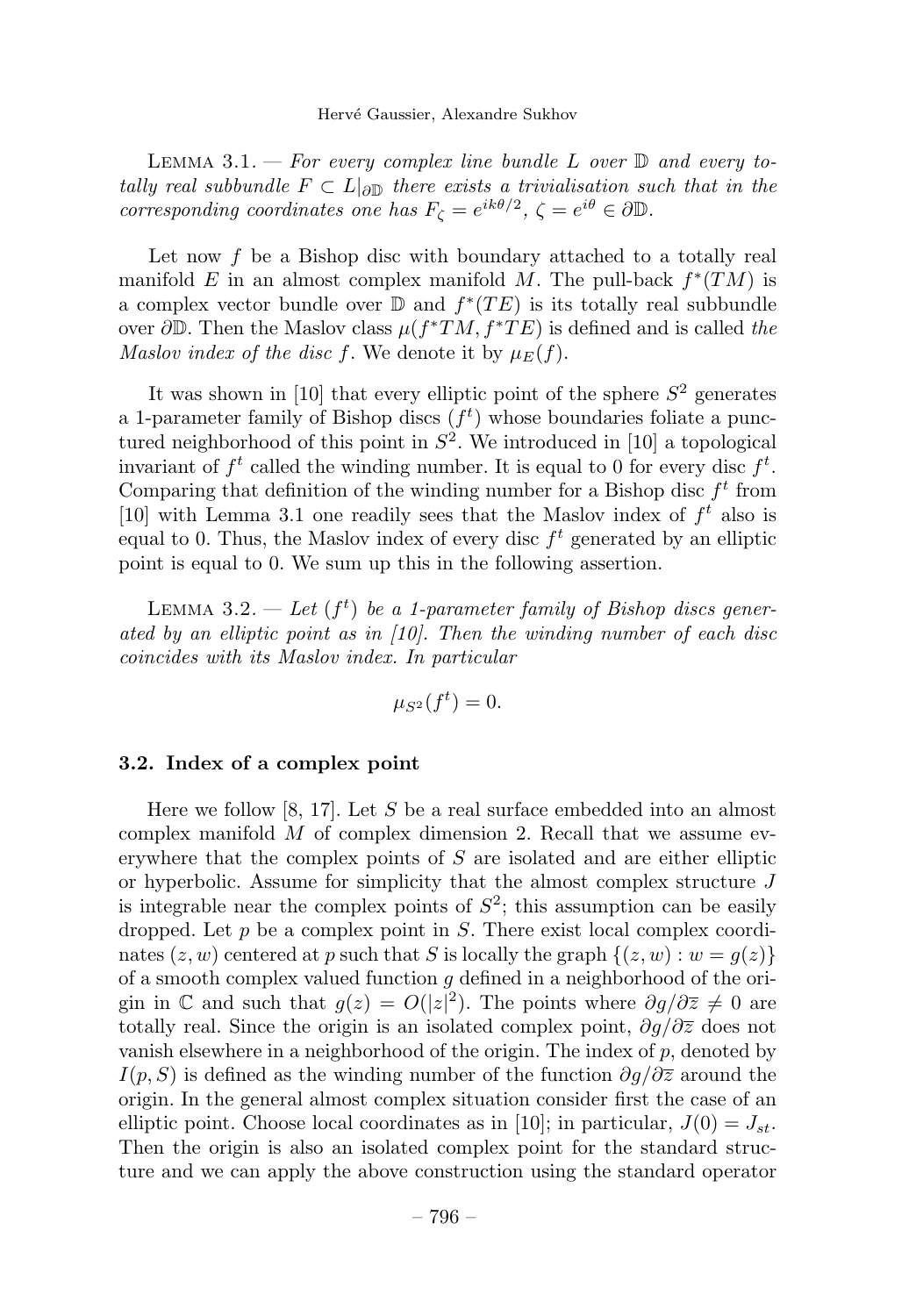$\partial q/\partial \overline{z}$ . Since we consider here the case where an almost complex structure is integrable near each hyperbolic point, the above construction can be applied directly there. We point out that  $I(p, S)$  does not depend on a choice of g defining  $S^2$  locally. For a totally real point  $p \in S$  we set  $I(p, S) = 0$ . One readily sees from this definition that the index of an elliptic point is equal to  $+1$  and the index of a hyperbolic point is equal to  $-1$ . This definition does not rely on an orientation of S.

If  $S$  is orientable (which is the case considered in the present paper) the orientation must be taken into account.

DEFINITION 3.3. — A complex point p of  $S^2$  is called positive (resp. negative) if the orientation of the tangent space  $T_pS^2$  coincides with (resp. is opposite to) the orientation induced by  $(M, J)$ .

We define  $I_{+}(S)$  (resp.  $I_{-}(S)$ ) as the sum of the indices over positive (resp. negative) complex points in S. It is known that  $I_{+}(S) = I_{-}(S)$  for every closed oriented immersed surface in  $\mathbb{C}^2$ , see [8].

The index of S is defined by  $I(S) := \sum_{p \in S} I(p, S)$ ; in particular  $I(S) =$  $I_{+}(S) + I_{-}(S)$ . We note that for a sphere S generically embedded into a (almost) complex manifold we have

$$
I(S) = \chi(S) = 2
$$

where  $\chi(S)$  is the Euler number.

We denote by  $e_{+}(S)$  (resp.  $e_{-}(S)$ ) the number of positive (resp. negative) elliptic points of S and by  $h_{+}(S)$  (resp.  $h_{-}(S)$ ) the number of positive (resp. negative) hyperbolic points. Then from this definition we get  $I_{+}(S)$  =  $e_{+}(S) - h_{+}(S)$ . Moreover, if S is an oriented real surface embedded to a complex surface M we have :

 $LEMMA$   $3.4.$   $-$ 

$$
I_{\pm}(S) = (1/2)(I(S) \pm c(S)).
$$
\n(3.2)

Here  $c(S)$  denotes the value of the first Chern class  $c_1(M)$  on S. For example,  $c(S)$  always vanishes when  $M = \mathbb{C}^2$ ; in what follows we assume that this condition always holds in the present paper. In particular we have :  $I_{\pm}(S^2)=1$  for a two-sphere  $S^2$  embedded into an almost complex manifold.

In [8] a slightly different version of the notion of the index of a loop is used. Let us recall it since this is useful in index computations. The simplest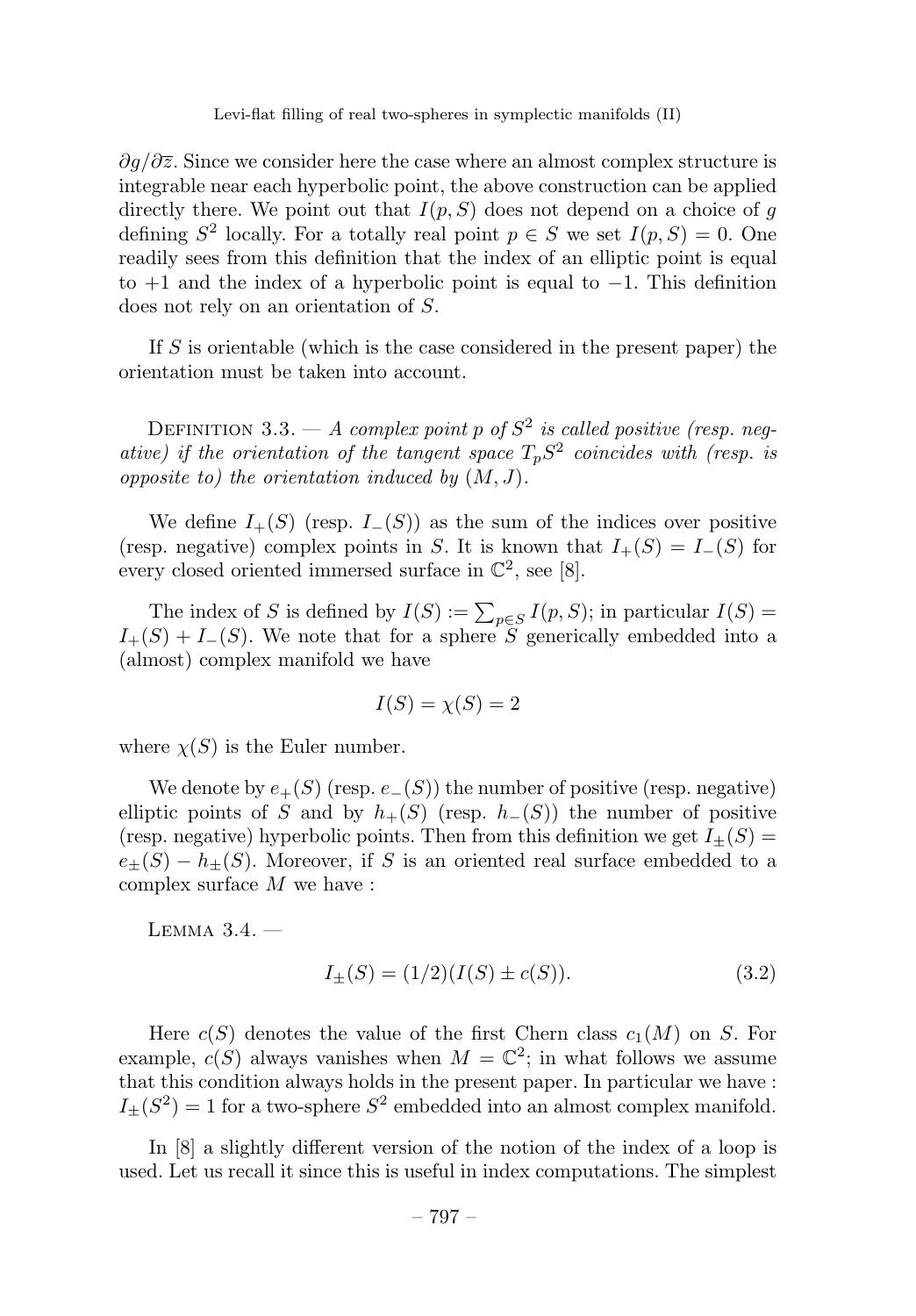way is to define it in a special system of coordinates. Let  $U$  be an open set in the complex plane,  $g: U \to \mathbb{C}$  be a smooth complex valued function on U, and  $E \subset \mathbb{C}^2$  be the graph of g:

$$
E = \{(z, g(z)) \in \mathbb{C}^2 : z \in U\}.
$$
\n(3.3)

Let now  $\gamma = (\gamma_1, \gamma_2) : S^1 \to E$  be a loop contained in the set of totally real points of E. Then the index  $I_E(\gamma)$  is equal to the winding number of the function  $\theta \in S^1 \mapsto \partial g / \partial \overline{z}(\gamma_1(\theta)) \in \mathbb{C} \backslash \{0\}$ . In some situations it is not convenient to use a coordinate representation  $(3.3)$ . If E is embedded to  $\mathbb{C}^2$ , the simplest way to compute the index  $I_E(\gamma)$  is the following (see [8]). Choose continuous vector fields  $X_j : S^1 \to \mathbb{C}^2$ ,  $j = 1, 2$  such that for every  $\theta \in S^1$  the vectors  $X_i(\theta)$  form a basis of  $T_{\gamma(\theta)}E$ . Such vector fields exist when E is orientable along  $\gamma$  which is always our case; the method can be extended to the non-orientable case, see [8]. Then the index  $I_E(\gamma)$  is equal to the winding number (around the origin) of the determinant  $\det(X_1(\theta), X_2(\theta)).$ This determinant does not vanish on the unit circle since  $E$  is totally real. Hence  $I_E(\gamma)$  is correctly defined and is independent on a choice of  $X_i$ , in particular, is independent on an orientation of  $E$  (but depends, of course, on an orientation of  $\gamma$ ). Indeed, if  $X'_{j}$ ,  $j = 1, 2$  is another couple of vector fields with similar properties, then  $X'_{j} = AX_{j}$  for some continuous map  $A: S^1 \to GL(2, \mathbb{R})$ . Hence the winding number of  $\det(X'_1, X'_2)$  is equal to the sum of winding numbers of det A and  $\det(X_1, X_2)$ . But  $\det A$  is a real-valued non-vanishing function on  $S^1$ , so its winding number is equal to 0. One can give an intrinsic definition of  $I_E(\gamma)$  for an oriented real surface embedded or immersed into a (almost) complex manifold. This general definition is similar to the notion of the Maslov index so we drop it, see details in [8].

We recall here that the Maslov index of the boundary  $f|_{\partial \mathbb{D}}$  of a Bishop disc generated by an elliptic point is equal to 0. On the other hand, a direct computation shows that  $I_{S^2}(f|_{\partial\mathbb{D}})=1$ . It is easy to see from the above definitions that for a Bishop disc f the equality  $\mu_{S^2}(f)=0$  holds if and only if  $I_{S^2}(f|_{\partial\mathbb{D}})=1$ . Indeed, choose canonical coordinates along  $f(\mathbb{D})$  as in [10]; they provide a trivialisation of bundles from Lemma 3.1. Comparing the Maslov index and the winding number of the determinant as described above (with an obvious choice of vector fields  $X_j$ ), we conclude.

The following useful statement is contained in [8].

PROPOSITION 3.5.  $-$  Let E be an oriented real surface with totally real boundary ∂E . Then

$$
I_{+}(E) - I_{-}(E) = I_{E}(\partial E).
$$

– 798 –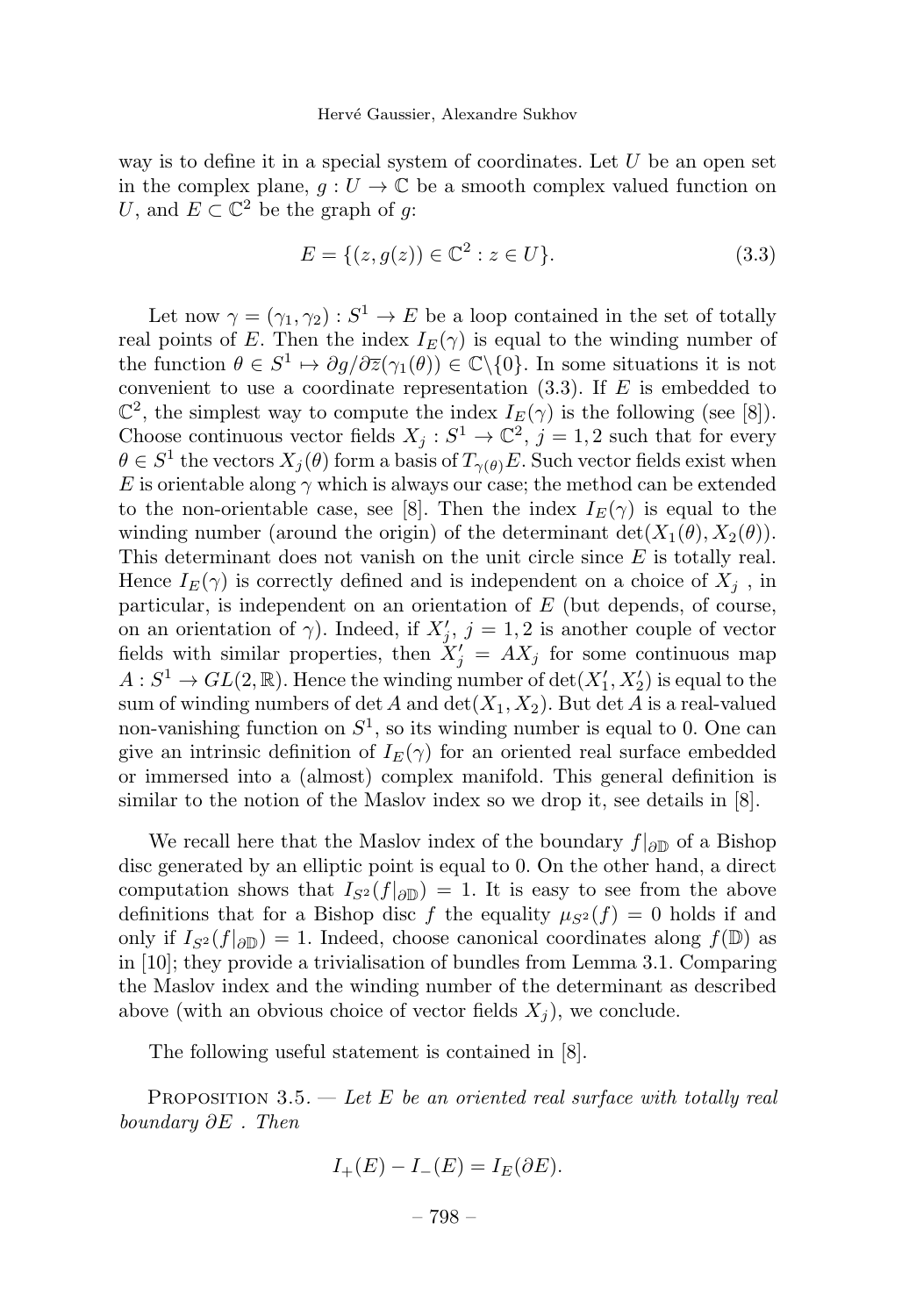The above mentioned results are often proved for real surfaces in complex manifolds. It is easy to see that the proofs remain true without any changes in the almost complex case since they use only standard differential geometry and the topological properties of complex vector bundles.

# 4. Approaching good hyperbolic points by families of discs

Let  $f^t$ ,  $t \in ]0,1[$ , be a one-parameter family of embedded J-holomorphic discs of Maslov index 0 attached to the totally real part  $S^2$  of the sphere  $S^2$ . They have a uniformly bounded area and their boundaries  $f^t(\partial \mathbb{D})$  foliate an open subset E of  $S^2$ , see [10]. Let  $(f_k)_k$  be a sequence of such discs corresponding to the values  $(t_k)$  of the parameter i.e.  $f_k = f^{t_k}$ . Since the areas are bounded, Gromov's compactness theorem can be applied. The case where these discs are separated from the set of complex points of  $S<sup>2</sup>$ is considered in [10]. In that case there are no bubbles and after a suitable reparametrization by Mobius transformations the sequence  $(f_k)$  converges in every  $C^m(\overline{\mathbb{D}})$  norm to a non-constant Bishop disc attached to  $S^2_*$ . Let us consider now the case where the limit of a sequence of discs touches a good hyperbolic point  $p$ . The usual version of Gromov's compactness theorem deals with totally real manifolds. Here we adapt it to our situation. Previously we often identified a map  $f_k : \mathbb{D} \to M$  and its image  $f_k(\mathbb{D})$  using the same terminology "disc" for both of them. In this section we proceed more carefully and distinguish the convergence of  $(f_k(\mathbb{D}))_k$  as a sequence of sets (i.e. non-parametrized holomorphic curves) and the convergence of  $(f_k)_k$  as a sequence of maps (i.e. parametrized holomorphic curves).

# 4.1. Convergence of  $(f_k)$  as sets

Let U be a neighborhood of a good hyperbolic point p. Then  $Y_k = f_k(\mathbb{D}) \cap$ U is a closed complex purely 1-dimensional analytic subset in  $U\backslash S^2$  for every integer  $k \geqslant 1$ . Since the areas of the sets  $Y_k$  are uniformly bounded, Bishop's convergence theorem [4] implies (after extracting a subsequence) that the sequence  $(Y_k)$  converges on every compact subset of  $U\backslash S^2$  to a complex purely 1-dimensional analytic subset Y in  $U\backslash S^2$ . Here the convergence is in the sense of the Hausdorff distance. Applying Lemma 2.3 to Y we conclude that Y extends to a neighborhood of  $p$  as a complex 1-dimensional analytic set. Thus, the convergence of  $(f_k(\mathbb{D}))$  as sets near a hyperbolic point is quite simple. Unfortunately, this argument is not precise enough. In order to obtain a more detailed information about the limit analytic set  $Y$ , we need to study the convergence of the sequence of maps  $(f_k)$ .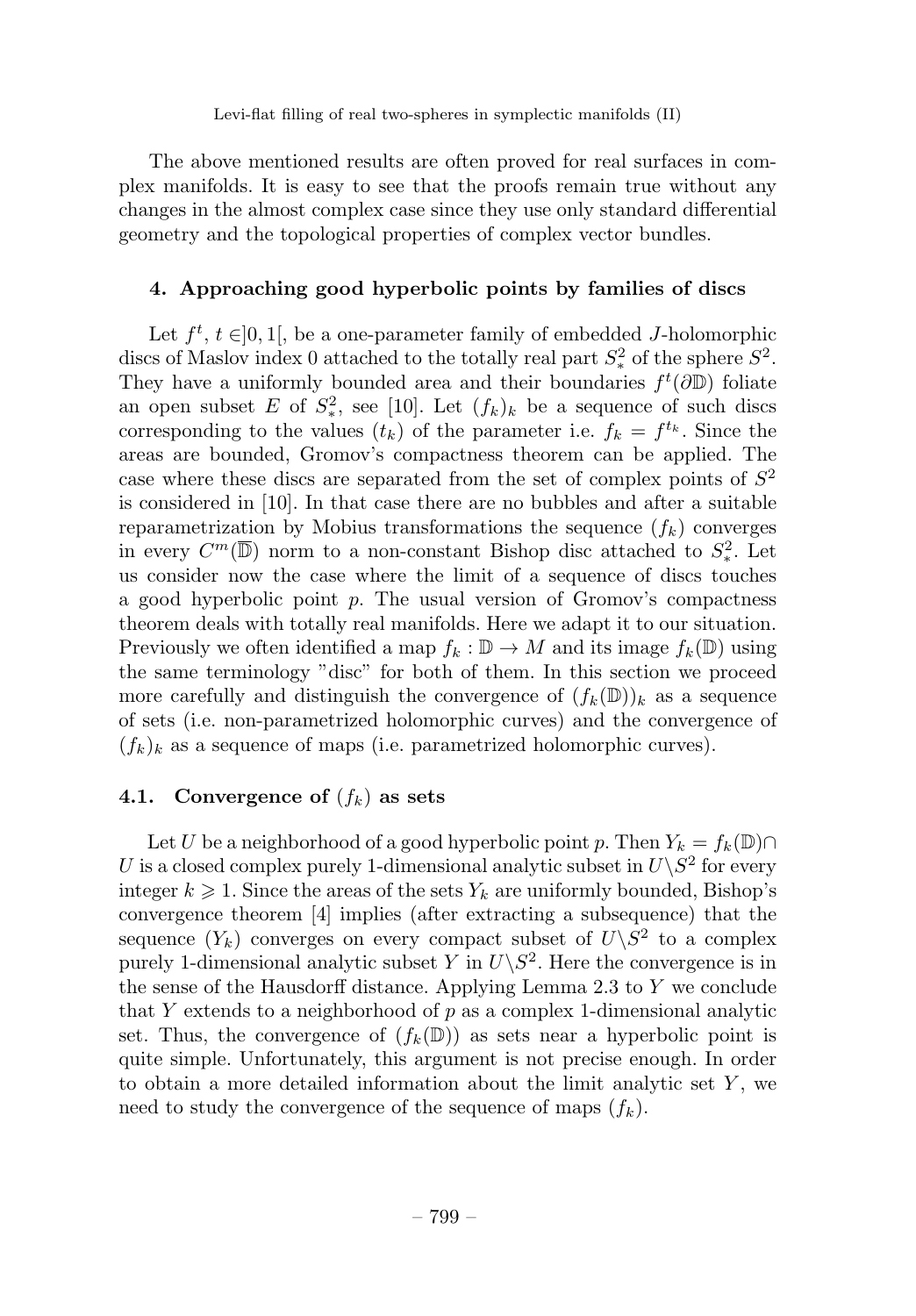# 4.2. Interior convergence of  $(f_k)$  as maps

We proceed in several steps. First, recall some basic notions related to the Gromov compactness theorem that we apply to our sequence  $(f_k)_k$  (see [10] and references there for precise definitions and statements). After a suitable reparametrization we may assume that  $(f_k)$  converges to a nonconstant map  $f_{\infty}$  attached to  $S^2$ . The convergence is in *Gromov's sense* which we briefly discuss.

We say that a *spherical bubble* arises at an interior point  $q$  of the unit disc  $\mathbb D$  if one can find a sequence of biholomorphic maps  $(\phi_k)$  which "blow up" a neighborhood of q such that the sequence  $(f_k \circ \phi_k)$  converges to a nonconstant J-holomorphic map  $g: \mathbb{C} \to M$ . Since the areas are bounded, g extends to the whole Riemann sphere as a J-holomorphic map and is called a spherical bubble. Similarly we may define *disc-bubbles* that can occur only at boundary points of  $\mathbb{D}$ . Since the areas of  $f_k$  are uniformly bounded with respect to k, bubbles can occur only in a finite number of points  $\Sigma \subset \overline{\mathbb{D}}$ . The sequence  $(f_k)$  converges to the limit disc  $f_{\infty}$  uniformly on every compact subset of  $\overline{\mathbb{D}}\backslash\Sigma$  and at every point of the set  $\Sigma$  a bubble necessarily arises. After a suitable reparametrization by Mobius transformations the sequence converges to a prescribed bubble. The images  $f_k(\overline{\mathbb{D}})$  converge in the Hausdorff distance to the union of  $f_{\infty}(\mathbb{D})$  and of the images of the bubbles. Furthermore, this union is a nodal curve, in particular, is connected. Recall that the standard node is the complex analytic set  $\{(z_1, z_2) \in \mathbb{C}^2 : z_1z_2 = 0\}.$ A point on a complex curve is called a *nodal point* if it has a neighborhood biholomorphic to the standard node. A boundary nodal point may be defined using the double of a given complex curve with boundary (namely its compactification as a Riemann surface, see, for instance, [18]). A nodal curve is a compact complex curve with boundary and with a finite number of interior and boundary nodes (see [13, 18] for more details). Notice that in the case under consideration the following simplification occurs. According to Section 2, every hyperbolic disc extends as a complex analytic set through a good hyperbolic point. Hence, if a disc-bubble arises at a good hyperbolic point  $p$ , this point  $p$  will be an interior nodal point for a complex analytic set in a neighborhood of  $p$  which extends "the principal disc" and a bubble.

In what follows we need a more detailed description of the behaviour of the sequence  $(f_k)$  near a point where a disc bubble arises. We follow [18, 19, 21]. Let q be a point in  $\Sigma \in \partial \mathbb{D}$ . Then one can find a sequence of discs  $D_k := q_k + r_k \mathbb{D}$  of radius  $r_k \to 0$ , centered at  $q_k \in \partial \mathbb{D} \to q$ , and conformal injective maps  $\psi_k : D_k \cap \mathbb{D} \to H := \{ \zeta \in \mathbb{C} : Im \, \zeta > 0 \}$ such that  $\psi_k(D_k \cap \partial \mathbb{D}) \subset \partial H$ ,  $\psi_k(D_k \cap \mathbb{D}) \to H$  and  $f_k \circ \psi_k^{-1}$  converges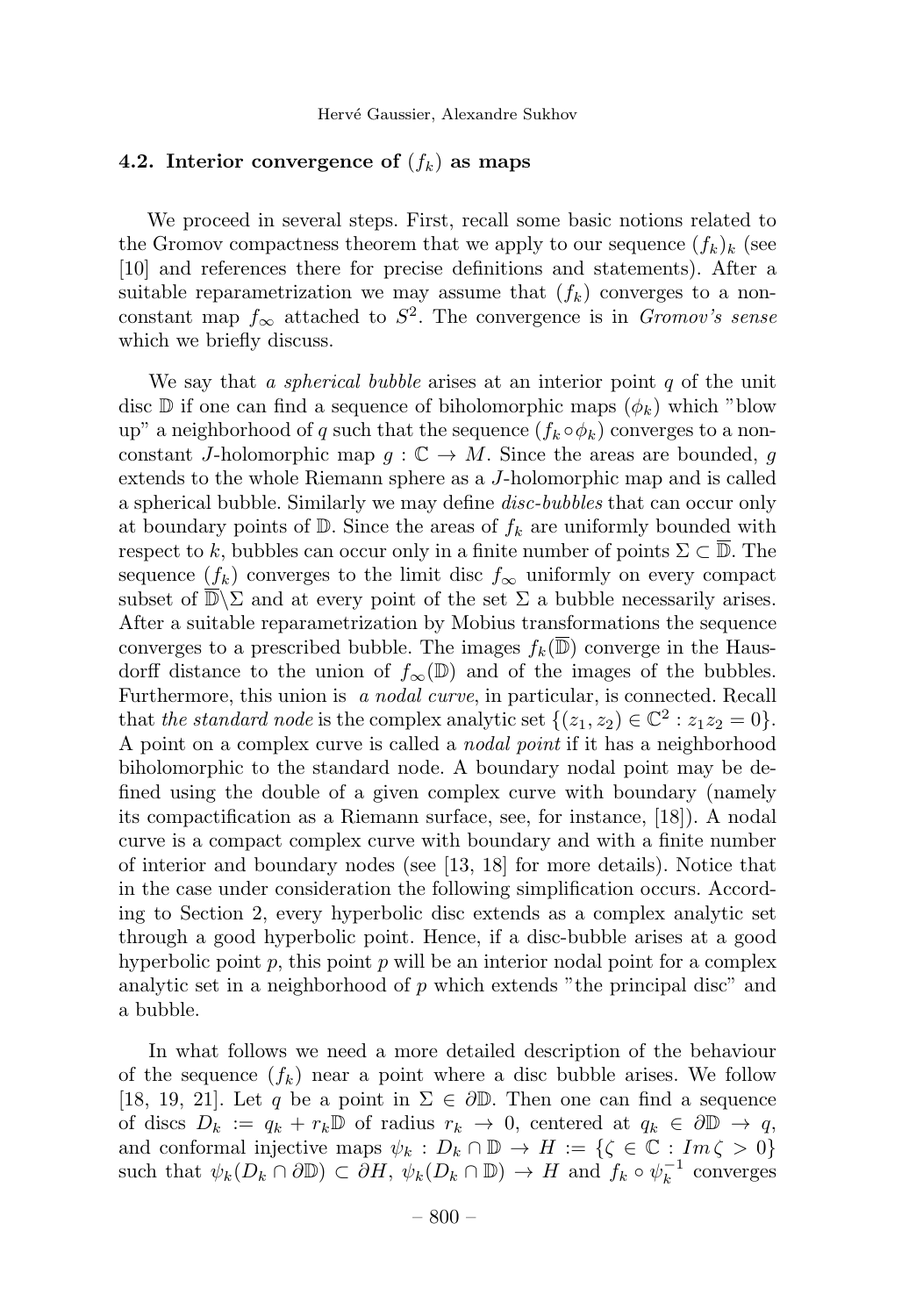smoothly on compacts to a disc-bubble  $g$  (more precisely,  $g$  becomes a disc bubble after a composition with a conformal isomorphism from  $\mathbb D$  to  $H$ ). Moreover,  $f_k(\partial D_k \cap \mathbb{D})$  converges to a cusp (nodal) point  $f_{\infty}(q)$  where  $f_{\infty}$ and q intersect each other.

The connectedness of the limit nodal curve is often useful to study its global topological properties (the Maslov indices of discs contained in such a curve, their homology classes, etc.). Furthermore, for large  $k$  the homology class  $[f_k]_{\partial\mathbb{D}}$  is equal to the sum of  $[f_\infty]_{\partial\mathbb{D}}$  and of the homological classes of bubbles boundaries on  $S^2$  (see, for instance, [18, 21]).

Recall that the first step in the proof of Gromov's compactness theorem [16, 19] considers holomorphic discs with free boundary (i.e. without totally real boundary conditions) and claims that after a suitable reparametrization the sequence  $(f_k)$  converges to a non-constant disc  $f_\infty$  outside a finite set  $\Sigma$  as explained above. By assumption, M contains no non-constant Jholomorphic spheres. Since spherical bubbles are non-constant, there are no spherical bubbles. Hence the only possibility is that the set  $\Sigma$  where bubbles arise is contained in  $\partial \mathbb{D}$  and the bubbles must be disc-bubbles. In particular, the sequence  $(f_k)$  converges to  $f_\infty$  uniformly on compact subsets of D. But then, since the areas of the discs are uniformly bounded, the sequence  $(f_k)$ satisfies the assumptions of the theorem in [15] which implies that the cluster set  $C(f_{\infty}, \partial \mathbb{D}) = \overline{f_{\infty}(\mathbb{D})} \backslash f_{\infty}(\mathbb{D})$  is contained in  $S^2$ . The same holds for the boundary disc-bubbles since after suitable reparametrization the sequence  $(f_k)$  converges uniformly on compact subsets of D to such a bubble.

Our next goal is to study the behaviour of boundary disc bubbles. We will see that they do not arise at totally real boundary points of a hyperbolic disc and will give a precise description of bubbling near a good hyperbolic point. We begin with a useful technical statement mentioned above in Section 2.

# 4.3. Boundary continuity of discs forming the limit nodal curve

Let  $f : \mathbb{D} \to M$  be a non-constant *J*-holomorphic disc from the limit nodal curve (i.e. after a suitable reparametrization by a sequence of Mobius transformations the sequence  $(f_k)$  converges to f). As we noticed above, the cluster set  $C(f, \partial \mathbb{D}) = \overline{f(\mathbb{D})} \backslash f(\mathbb{D})$  of f on  $\partial \mathbb{D}$  is contained in  $S^2$ . If  $S<sup>2</sup>$  would be a totally real manifold, Gromov's compactness theorem would imply that f is smooth on  $\overline{\mathbb{D}}$ . However, the presence of hyperbolic points requires additional considerations. The following assertion is due to [11].

PROPOSITION 4.1. — The map f extends continuously on  $\overline{\mathbb{D}}$ .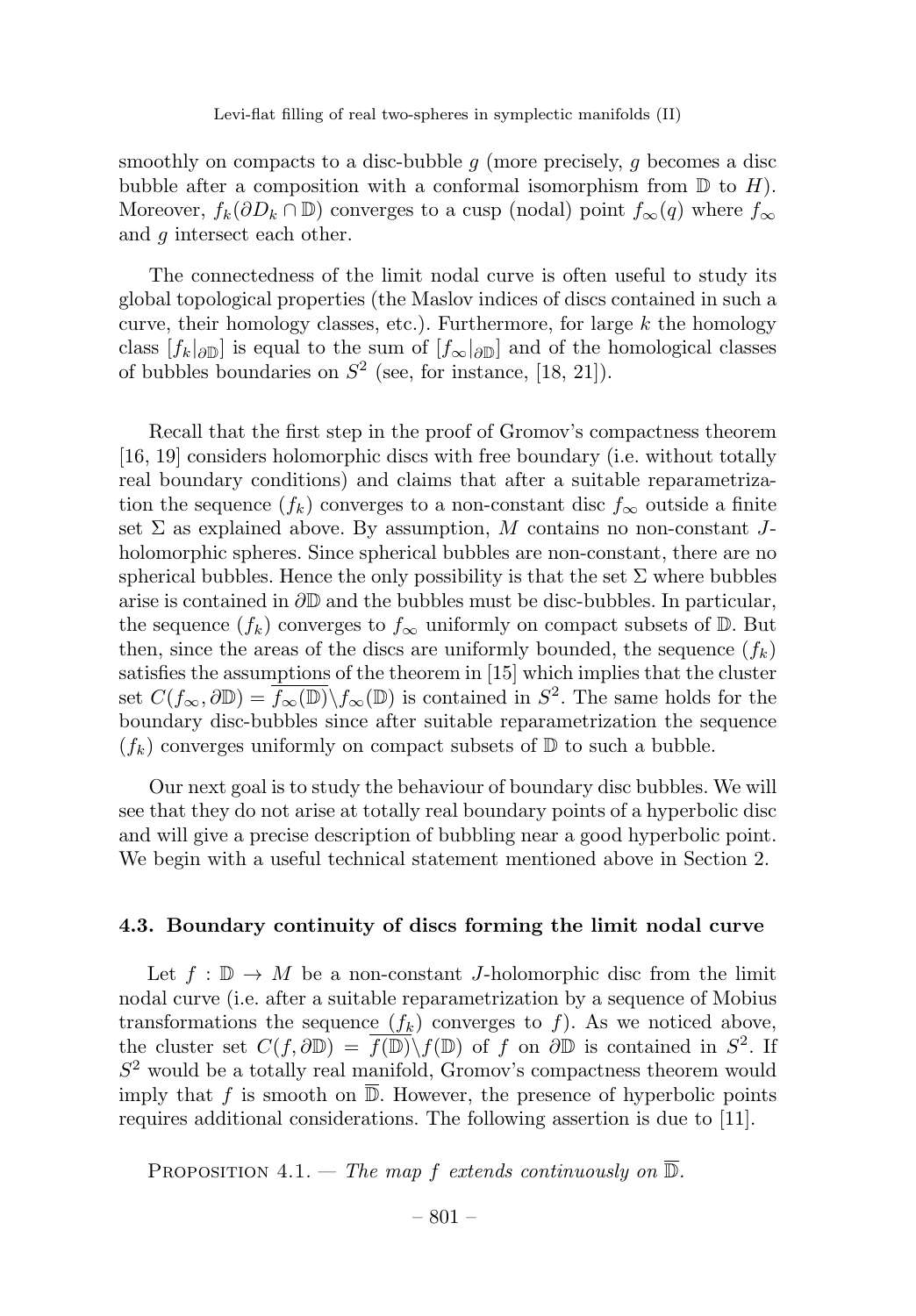*Proof.* — Since the area of f is bounded, for every point  $p \in S^2$  and  $\varepsilon > 0$  small enough the intersection  $f(\mathbb{D}) \cap B(p, \varepsilon)$  admits a finite number of connected disc-components in view of Lemma 2.4. We notice here that if  $p$  is a good hyperbolic point, then it follows from the description of the boundary behaviour of f near such a point established in Section 2 that the area of every disc in  $f(\mathbb{D}) \cap B(p,\varepsilon)$  is separated from zero.

Let  $p \in S^2_*$  be a totally real point of  $S^2$ . Lemma 2.4 may be applied to every map  $f_k$  on  $B(p, \varepsilon)$ . Since the areas of  $f_k$  are bounded from above, the number of discs in  $f_k(\mathbb{D}) \cap B(p, \varepsilon)$  is bounded from above, independently of k. We use here the well-known fact (see for instance  $[16]$ ) that the areas of these discs are separated from zero. Applying to these discs Gromov's compactness theorem, we obtain that their boundaries converge in  $B(p, \varepsilon) \cap \partial M$  to a continuous curve which is a connected finite union of smooth curves (as we will prove below, the bubbles do not arise here so in fact the limit will be a single smooth curve). Thus, the boundary of  $f(\mathbb{D})$  near a totally real point  $p$  is a continuous curve. If  $p$  is a hyperbolic point, the boundary behavior of f is described in Section 2; as it is proved there (see the basic representation  $(2.3)$ , the boundary of  $f(\mathbb{D})$  near such a point also is a continuous curve.

Now we may proceed the proof of the continuity of f. This is a slight modification of the classical Geometric Function Theory argument.

Suppose by contradiction that  $f$  does not extend continuously to a point  $\zeta_0 \in \partial \mathbb{D}$ . Then there exist two sequences  $(\zeta_n)$ ,  $(\tilde{\zeta}_n)$  converging to  $\zeta_0$  such that  $p_n = f(\zeta_n)$  and  $\tilde{p}_n = f(\tilde{\zeta}_n)$  converge respectively to  $p_\infty \neq \tilde{p}_\infty$ . Since the almost complex structure J is tamed by the symplectic form  $\omega$ , they define canonically a Riemannian metric  $q$  (see, for instance, [16]):

$$
g(u, v) = (1/2)(\omega(u, Jv) + \omega(v, Ju))
$$

We will measure the distances and norms with respect to this metric (in fact, any Riemannian metric satisfying  $g(X, X) \leq \omega(X, JX)$  is adapted). Let  $d = dist(p_\infty, \tilde{p}_\infty)$ . We may assume that  $d(p_n, p_\infty) \leq d/3$ ,  $d(\tilde{p}_n, \tilde{p}_\infty) \leq$  $d/3$  for all n. Denote by  $B(p,\varepsilon)$  the ball of radius  $\varepsilon$  centered at p.

In view of the above description of the boundary behaviour of  $f(\mathbb{D})$  near  $C(f,\partial\mathbb{D})$ , there exist maps (paths)  $\lambda$  and  $\lambda$ , continuous on [0, 1], such that  $\lambda([0,1)) \subset f(\mathbb{D}) \cap B(p_{\infty}, d/3), \lambda([0,1)) \subset f(\mathbb{D}) \cap B(\tilde{p}_{\infty}, d/3), \text{ and } \lambda(1)=p_{\infty},$  $\tilde{\lambda}(1) = \tilde{p}_{\infty}$ . Furthermore, there exist increasing sequences  $t_n, \tilde{t}_n \to 1$  such that  $\lambda(t_n) = p_n$ ,  $\tilde{\lambda}(t_n) = \tilde{p}_n$  (passing to a subsequence if necessarily).

Set  $\Lambda(t) = f^{-1}(\lambda(t)), \tilde{\Lambda}(t) = f^{-1}(\tilde{\lambda}(t)).$  Let  $t_1(r)$  denote the smallest  $t \in [0,1]$  such that  $\Lambda(t) \in \partial B(\zeta_0,r)$ . The function  $r \mapsto t_1(r)$  is decreasing,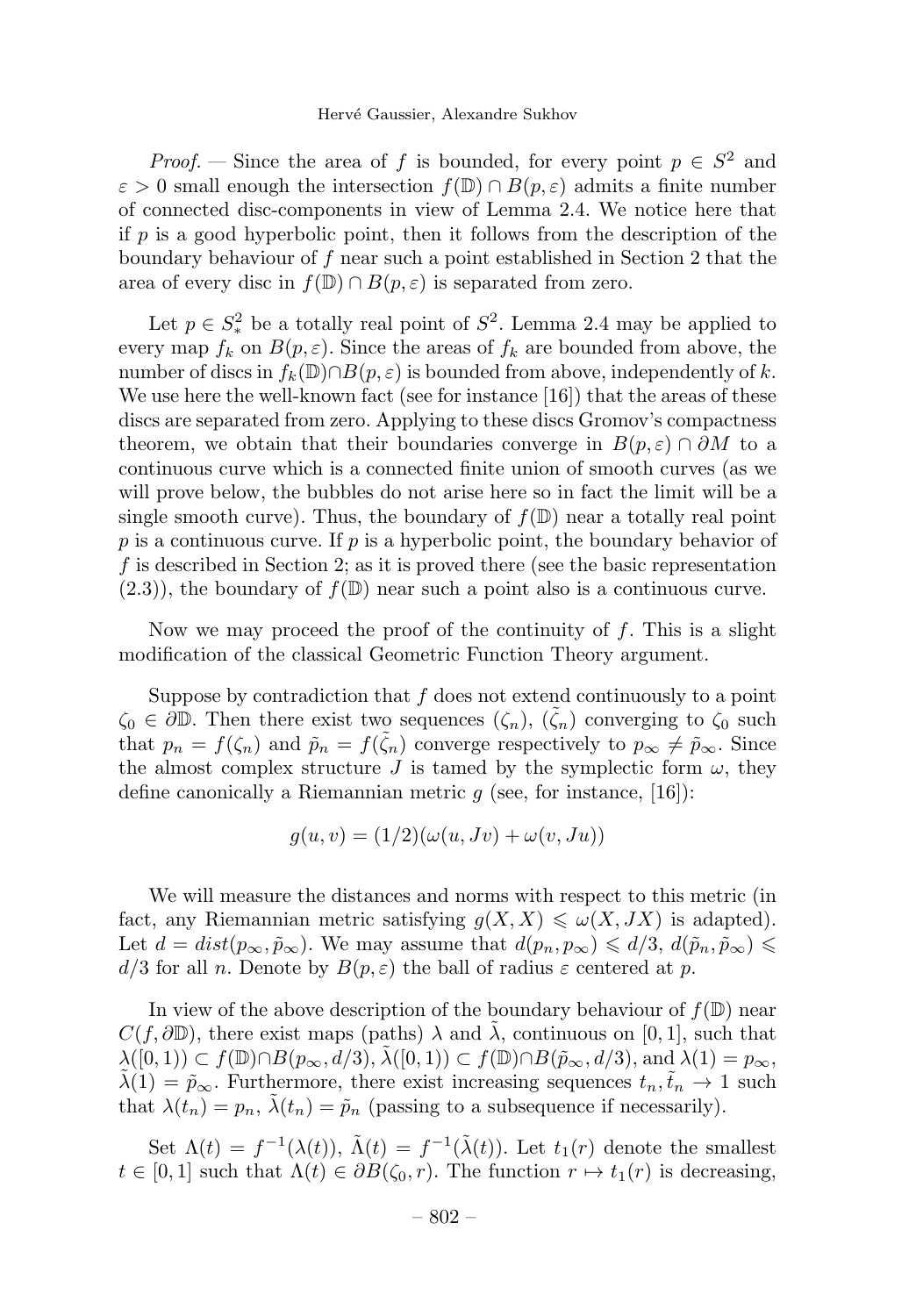so is continuous except at most on a countable set of points of discontinuity. Put  $\Lambda(t_1(r)) = \zeta(r) = \zeta_0 + re^{i\tau(r)}$ . Then the functions  $r \mapsto \zeta(r)$  and  $r \mapsto$  $\tau(r)$  also are continuous except on a countable set. We may define similarly the functions  $\tilde{\zeta}$  and  $\tilde{\tau}$ .

Fix  $r_0 > 0$  small enough. Using the polar coordinates  $\zeta = re^{i\theta}$  on the disc  $\zeta_0 + r_0 \mathbb{D}$  and integrating along the arc  $[\tau(r), \tilde{\tau}(r)]$  of  $\zeta_0 + r_0 \partial \mathbb{D}$ , we obtain :

$$
d/3 \leq d(f(p_n), f(\tilde{p}_n)) \leq \int_{[\tau(r), \tilde{\tau}(r)]} \left| Df\left(\frac{1}{r}\frac{\partial}{\partial \theta}\right) \right| r d\theta.
$$

By the Cauchy-Schwarz inequality we get :

$$
(d/3)^2 \leq r^2 |\tau(r) - \tilde{\tau}(r)| \int_{[\tau(r), \tilde{\tau}(r)]} \left| Df\left(\frac{1}{r} \frac{\partial}{\partial \theta}\right) \right|^2 d\theta
$$
  

$$
\leq 2\pi r^2 \int_{[\tau(r), \tilde{\tau}(r)]} \left| Df\left(\frac{1}{r} \frac{\partial}{\partial \theta}\right) \right|^2 d\theta.
$$

Let  $dm(\zeta)$  denote the standard Lebesgue measure on  $\mathbb C$  with respect to the variable  $\zeta$ . Dividing by r and integrating with respect to r from  $\varepsilon$  to  $r_0$ we obtain :

$$
(d/3)^2 \ln(r_0/\varepsilon) \leq 2\pi \int_{[\varepsilon, r_0]} r dr \int_{[\tau(r), \tilde{\tau}(r)]} \left| Df\left(\frac{1}{r} \frac{\partial}{\partial \theta}\right) \right|^2 d\theta
$$
  

$$
\leq 2\pi \int_{\mathbb{D} \cap (\zeta_0 + r_0 \mathbb{D})} \left| Df\left(\frac{1}{r} \frac{\partial}{\partial \theta}\right) \right|^2 dm(\zeta)
$$
  

$$
\leq 2\pi \int_{\mathbb{D}} \omega \left( Df\left(\frac{1}{r} \frac{\partial}{\partial \theta}\right), Df\left(i\frac{1}{r} \frac{\partial}{\partial \theta}\right) \right) dm(\zeta)
$$
  

$$
= 2\pi area(f).
$$

Here in the last inequality we used the classical identity connecting the symplectic area of a J-holomorphic curve and the  $q$ -norm of its tangent vectors, see [16], pp. 20-21. Since  $\varepsilon \to 0$ , we obtain a contradiction which proves the Proposition. proves the Proposition.

#### 4.4. Disc-bubbles do not arise at totally real points

The next step is the following

LEMMA 4.2. — If  $p \in f(\partial \mathbb{D})$  is a totally real point of  $S^2$ , there are no disc bubbles arising at p.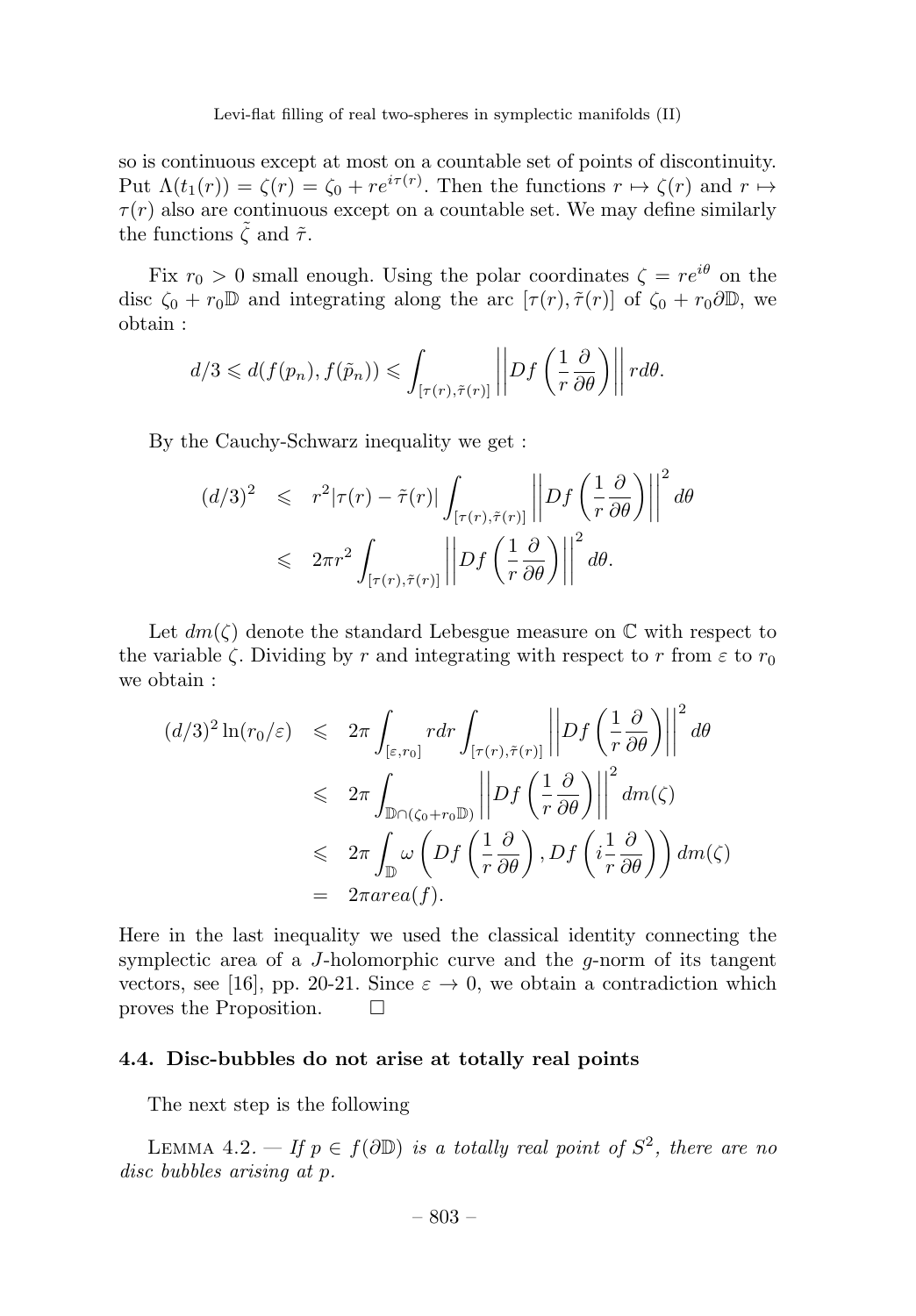*Proof.* — We could proceed similarly to [10], but in the presence of hyperbolic points it requires some global analysis of the characteristic foliation. So we use another argument due to [21], easy to localize. Suppose that a disc-bubble g arises at a totally real point  $p = f_{\infty}(\zeta_1), \zeta_1 \in \partial \mathbb{D}$ . Let  $\zeta_2 \in \partial \mathbb{D}$ be a point with  $g(\zeta_2) = p$ . By Proposition 2.6 of [10] the maps  $f_{\infty}|_{\partial \mathbb{D}}$  and  $g|_{\partial\mathbb{D}}$  are embeddings near  $\zeta_1$  and  $\zeta_2$  respectively. Then we may fix open arcs  $\gamma_i \subset \partial \mathbb{D}$  containing  $\zeta_i$ ,  $j = 1, 2$ , such that  $g(\gamma_2)$  lies on one side of  $f_{\infty}(\gamma_1)$ ; in particular,  $f_{\infty}(\gamma_1)$  and  $g(\gamma_2)$  are tangent at p (if not, the curves  $f_k(\partial \mathbb{D})$ would have self-intersections for large  $k$ , but they are embedded). Furthermore, because of the above mentioned relation for homological classes, the circles  $f_{\infty}(\partial \mathbb{D})$  and  $g(\partial \mathbb{D})$  have opposite orientations. Let  $\tau$  be a continuous unit tangent vector on the unit circle  $\partial \mathbb{D}$ . Set  $Y_k = \frac{\partial f_k}{\partial \tau}$  $\begin{array}{c} \begin{array}{c} \begin{array}{c} \end{array} \\ \begin{array}{c} \end{array} \end{array} \end{array}$  $\begin{array}{c} \hline \end{array}$ ∂f<sup>k</sup> ∂τ  $^{-1}$ . Then, see [21], it follows from the above description of a disc-bubble that there exists sequences  $(\xi_k)$  and  $(\tilde{\xi}_k)$  on  $\gamma_1$ , converging to  $\zeta_1$  and such that  $f_k(\xi_k) \to p$ ,  $f(\xi_k) \to p$  and

$$
\lim_{k \to \infty} Y_k(\xi_k) = v, \lim_{k \to \infty} Y_k(\tilde{\xi}_k) = -v
$$

where v is a unit tangent vector to  $f_{\infty}(\partial \mathbb{D})$  at p. Let now  $\chi$  be the characteristic foliation on  $S^2$ , see [10]. Choose a continuous unit tangent vector field X on  $S^2$  which is everywhere orthogonal to  $\chi$  (with respect to the inner product • induced by some Riemannian metric). By Proposition 2.6 of [10]  $f_{\infty}$  is transverse to  $\chi$  at  $p$ ; hence  $v \bullet X(p) \neq 0$ . Then for large k the products  $\frac{\partial f_k}{\partial \tau}(\xi_k) \bullet X(f_k(\xi_k))$  and  $\frac{\partial f_k}{\partial \tau}(\tilde{\xi}_k) \bullet X(f_k(\tilde{\xi}_k))$  have opposite signs. By the intermediate value theorem, there exists a point  $\eta_k \in \gamma_1$  such that  $\frac{\partial f_k}{\partial \tau}(\eta_k) \bullet X(f_k(\eta_k)) = 0.$  This means that  $f_k$  is tangent to  $\chi$  at the point  $f(\eta_k)$ , which contradicts Proposition 2.6 of [10].  $\Box$ 

In particular, it follows by Gromov's compactness theorem that the sequence  $(f_k)$  converges to f up to the boundary in each  $C^k$ -norm near every totally real point  $p \in S^2_*$ . Furthermore, since  $\partial M$  is J-convex, it follows by [10] that f is transverse to  $\partial M$  at p.

Now we study the behaviour of  $(f_k)$  near a hyperbolic point.

# 4.5. Dynamics of  $(f<sup>t</sup>)$  near a good hyperbolic point.

Let  $f^t$ ,  $t \in \mathbb{R}$ , be a 1-parameter family of embedded Bishop discs attached to the totally real part  $S^2_*$  of the sphere  $S^2$  and converging to a non-constant hyperbolic disc  $f^{\infty}$ . We call such a family maximal. Let p be a good hyperbolic point in the boundary of  $f_{\infty}$ . We suppose that local coordinates near  $p$  are given by Definition 2.2. Therefore it follows from Section 2 that every disc  $f^t$  is the graph of a function  $g^t$  holomorphic in a domain  $D<sup>t</sup>$  in  $\mathbb{C}$ , in a neighborhood of the origin. The boundaries of the discs  $f<sup>t</sup>$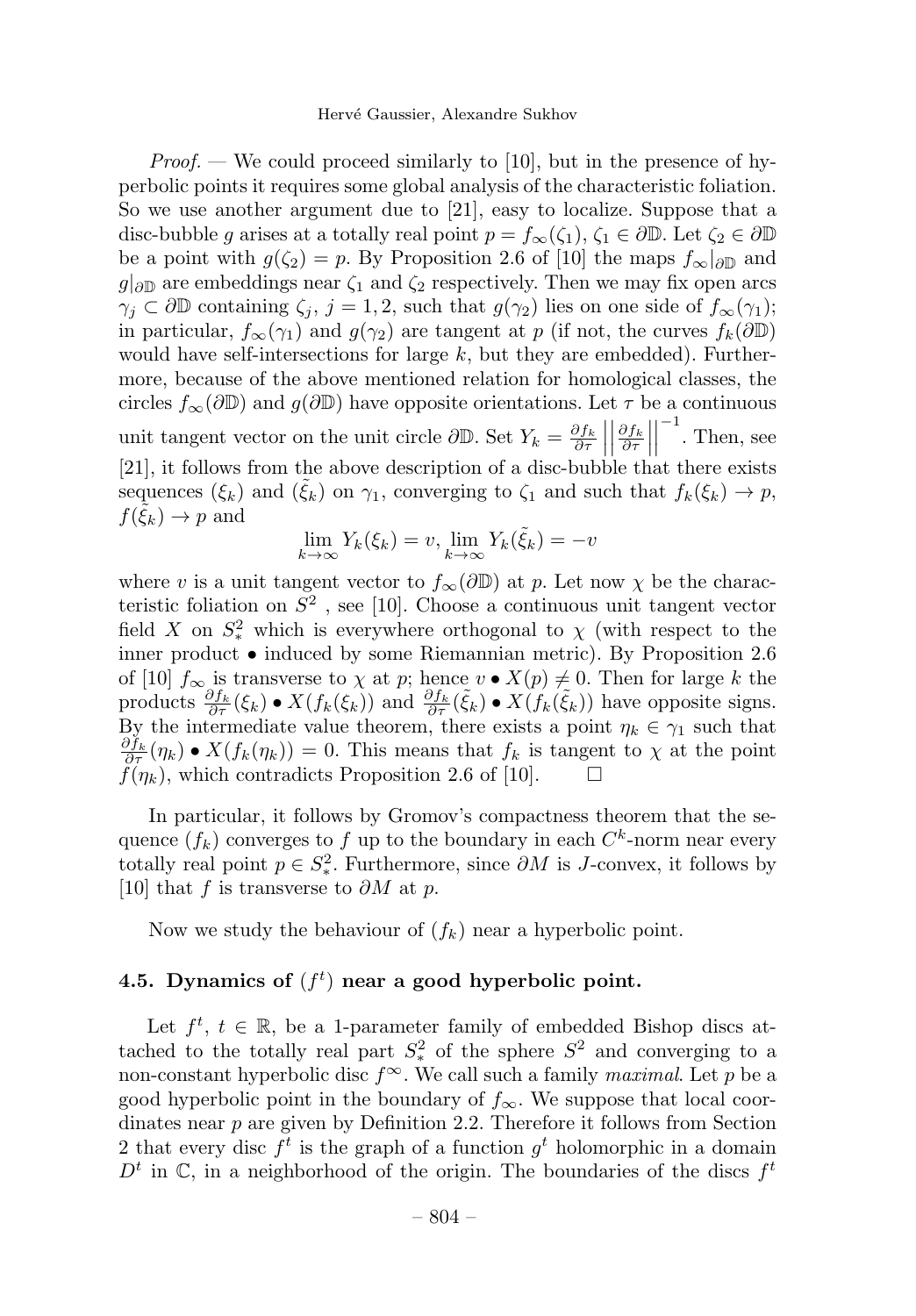are disjoint so we may assume that the family  $D<sup>t</sup>$  of domains in  $\mathbb C$  is either increasing or decreasing.

DEFINITION 4.3. — The family  $f^t$  approaches  $f^{\infty}$  from inside at p (resp. from outside) if the family  $D<sup>t</sup>$  is increasing (resp. decreasing).

In order to determine which case actually occurs near a given hyperbolic point, it is convenient to use the orientability of  $S^2$ . As above, consider a 1-parameter family  $(f^t)$ ,  $t \in \mathbb{R}$ , of Bishop discs attached to the totally real part  $S^2$ . We observe that such a family  $(f^t)$  provides  $S^2$  with an orientation. This orientation is defined by pushing forward the form  $dt \wedge d\theta$  via the map

$$
(t,\theta)\mapsto f^t(e^{i\theta}).
$$

DEFINITION 4.4. — The family  $f^t$  is called positive if this orientation coincides with an orientation already fixed on  $S^2$ . Otherwise a maximal family is called negative.

We have the following

LEMMA  $4.5. - A$  positive elliptic point generates a positive family of Bishop discs.

*Proof.* — Consider first the model case where  $S^2$  is defined near an elliptic point by the equation (2.2) with  $0 < \gamma < 1$ . The Bishop discs near the origin are described in [10] and are obtained by the intersection with the hyperplanes  $\{Re\, w = t\}$ . One readily sees that in this case the statement of lemma 4.5 holds. Since the general case is a small perturbation of this model situation (see [10]) the assertion remains true.  $\Box$ 

LEMMA 4.6. — Suppose that the family of discs  $(f^t(\overline{\mathbb{D}}))_k$  approaches a good hyperbolic point p from inside. Then (after a suitable reparametrization by Mobius transformations) the family  $(f<sup>t</sup>)$  converges (passing to a subsequence) in  $C(\overline{D})$  to a hyperbolic disc.

*Proof.* — We use local coordinates  $(z, w)$  near p as in Section 2, identifying p with the origin. Then as  $t \to \infty$  every disc  $f^t(\mathbb{D})$  near 0 is the graph  $\{w = g^t(z)\}\$  of a function  $g^t$  holomorphic over a domain  $D^t$  with smooth boundary. Let  $t_k \to \infty$  be an increasing sequence of values of parameter,  $f_k = f^{t_k}$ . The family  $(D^t)$  is monotone and converges to a domain D with  $\partial D$  smooth off the origin  $D$ ; this domain  $D$  satisfies Definition 2.6 of Section 2. Since the family  $(D<sup>t</sup>)$  is increasing, the limit domain D can fill only one admissible region i.e. is asymptotic either to the domain  $D^+$  or  $D^-$  from Definition 2.6.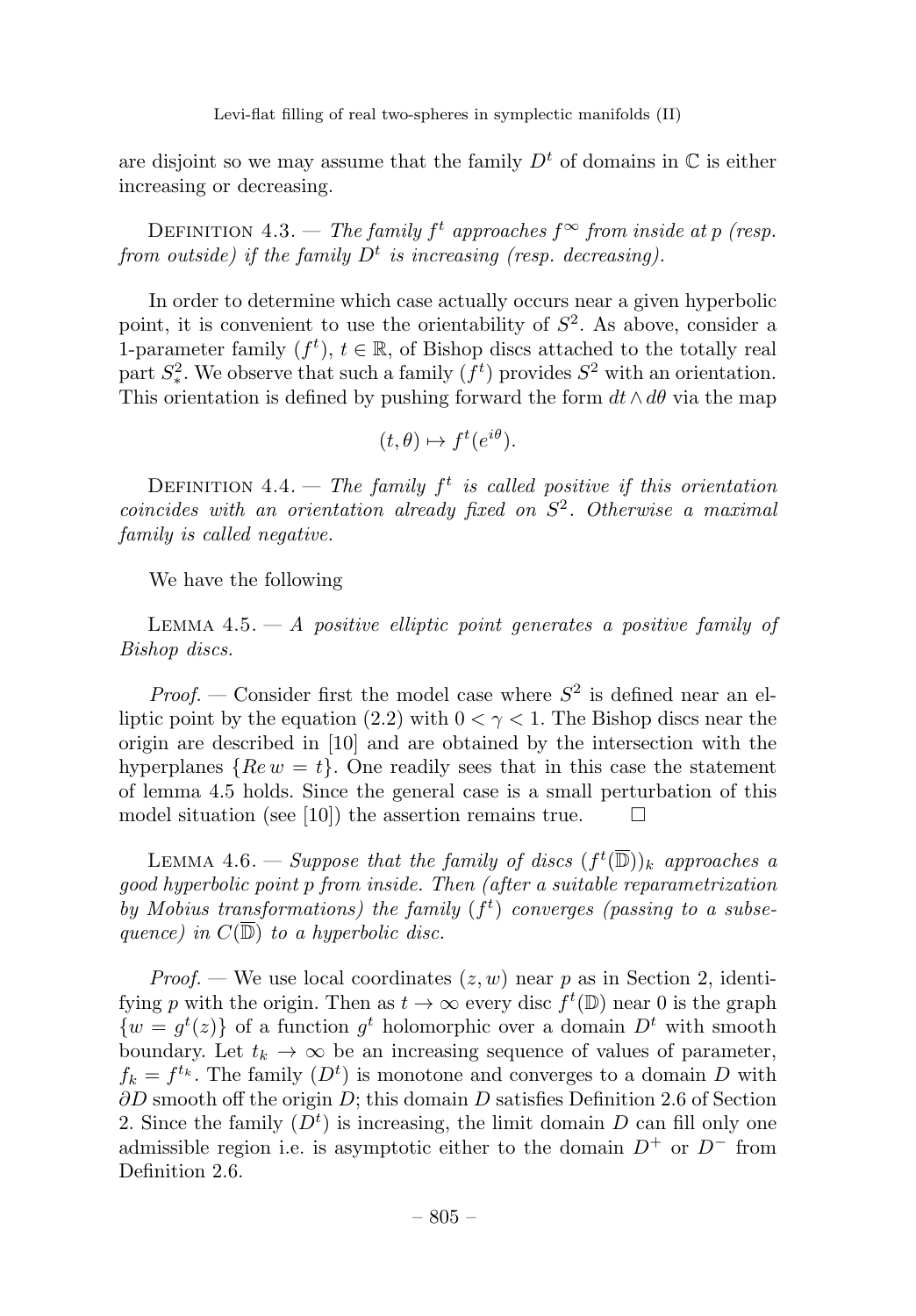Next, the family  $(q^{t_k})$  converges to a function g holomorphic on D near the origin. According to Section 2, g is of class  $C^2(\overline{D})$  and also satisfies Definition 2.6. As we saw previously, the intersection of the limit nodal curve with a neighborhood of the origin is a finite number of holomorphic discs in  $M$  which are graphs over  $D$ . But in our case the limit of discs  $(f_k(\mathbb{D}))$  is the graph of q over D near the origin so only one single disc, the graph of  $g$ , appears in the limit. Hence the origin is not a nodal point and no disc bubble arises at the origin. If  $t_n \to \infty$  is another sequence of parameters and  $f_n = f^{t_n}$ , we repeat the same argument. Since  $(D^t)$ is a monotone family, the domains  $(D^{t_n})$  converge to the same domain D which is the limit of  $(D^{t_k})$ . Suppose that the limit of  $(f_n(\mathbb{D}))$  is the graph of  $\tilde{g}$  over D in a neighborhood U of the origin. Then  $\tilde{g}(z) = g(z) = \psi(z)$ for  $z \in U \cap \partial D$ , where  $\psi$  comes from Equation (2.2). By the boundary uniqueness theorem for holomorphic functions,  $\tilde{q} = q$  on D. This means that the family  $(f<sup>t</sup>)$  converges to a single disc which is the graph of g and the absence of bubbles implies the convergence in  $C(\overline{\mathbb{D}})$ . As it was mentioned previously, near totally real points the convergence will be in every  $C^k$  norm up to the boundary.  $\square$ 

In the case of outside approach bubbles necessarily arise, but their structure is quite simple in view of a local description of hyperbolic discs from Section 2.

LEMMA 4.7. — Suppose that the family of discs  $(f^t(\overline{\mathbb{D}}))_k$  approaches a good hyperbolic point p from outside. Then near p it converges in the Hausdorff distance to the union of two hyperbolic discs approaching p from opposite sides in admissible regions described in Section 2. Thus, the family of maps  $(f<sup>t</sup>)$  converges to one of these discs after a suitable reparametrization by Mobius transformations and the second disc may be viewed as a bubble.

*Proof.* — We use the characteristic foliation  $\chi$  induced by  $\partial M$  on  $S^2$ , see [10]. Since p is a good hyperbolic point, we may assume that  $S<sup>2</sup>$  has the form  $(2.2)$  near p and  $p = 0$  in these coordinates. Consider the projection  $\pi$ :  $(z, w) \mapsto z$ . Then the images  $\pi(x)$  foliate a neighborhood of the origin in C. They are trajectories of a first order dynamical system

$$
\begin{cases}\nRe \,\dot{z} = (2\gamma + 1)Re \, z + \alpha_1 (2\gamma - 1) Im \, z + O(z^2) \\
Im \,\dot{z} = \alpha_1 (2\gamma + 1) Re \, z - (2\gamma - 1) Im \, z + O(z^2)\n\end{cases}
$$

with  $\alpha_1$ ,  $\gamma$  given by the expansion of the local defining function  $\rho$  in Subsection 2.1. Then the origin is a saddle point for this dynamical system. There are four trajectories through the origin tangent to two lines through the origin; these lines are determined by the eigenvalues of the linear part of the above system. They divide a neighborhood of the origin in four regions,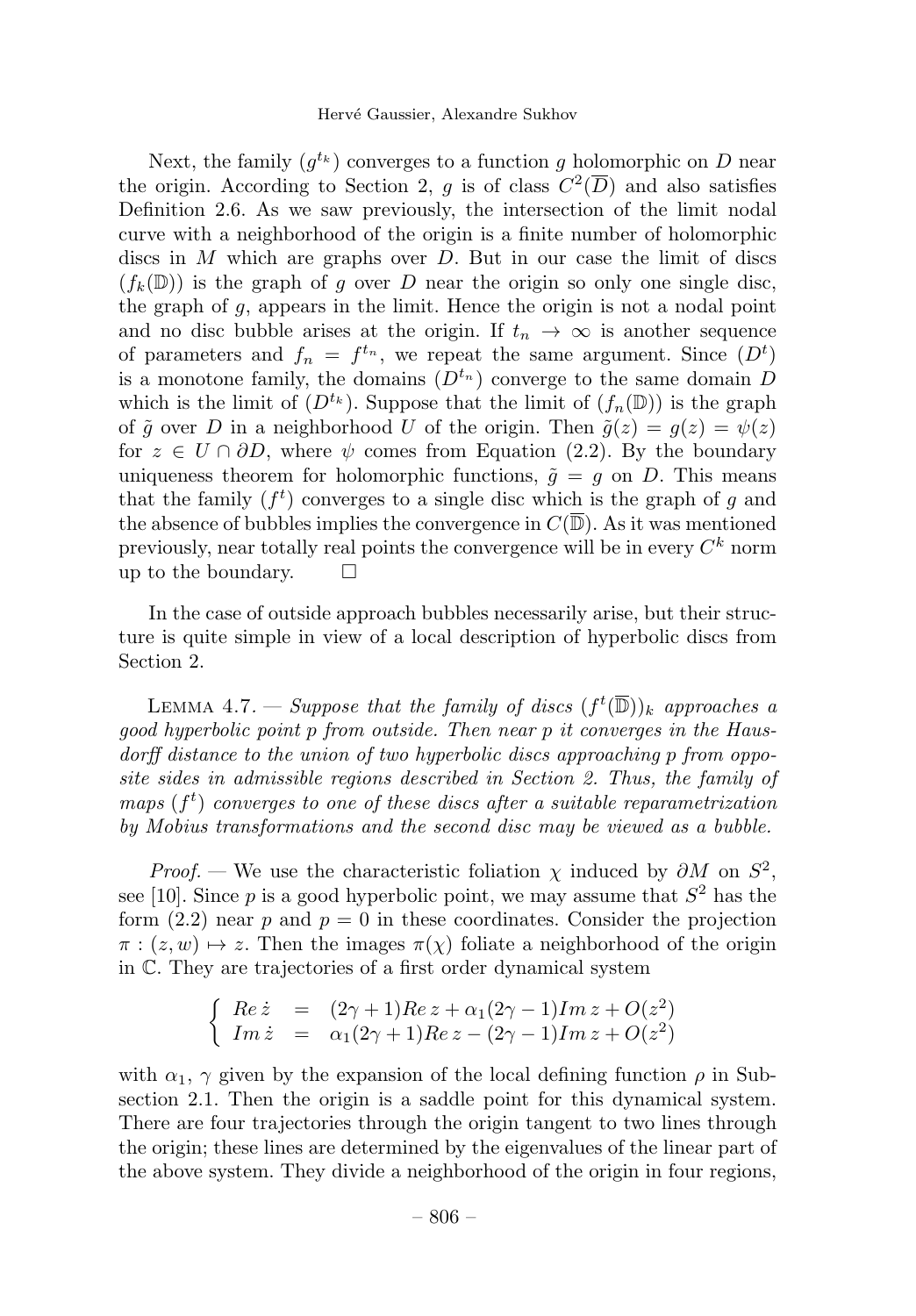say,  $\Omega_i$ ,  $j = 1, 2, 3, 4$ , which are filled by other leaves of  $\chi$  precisely as in the classical phase portrait of a dynamical system near a saddle point. Now suppose by contradiction that  $(f^t)$  is a family approaching p from outside and converging to a single disc. Then the limit disc is the graph over an admissible approach region D, say asymptotic to the domain  $D^+$  from Definition 2.6. The discs  $f^t(\mathbb{D})$  are the graphs over domains  $D^t$  with smooth boundaries near the origin; these domains decrease to  $D$ . But then for  $t$ large enough their boundaries  $\partial D^t$  intersect at least three regions  $\Omega_i$  and one can find one region, say  $\Omega_1$ , where the intersections  $\partial D^t \cap \Omega_1$  form a sequence of curves closed in  $\Omega_1$ , converging to the origin. But then, since the origin is a saddle point, for a given  $t$  one can find a leaf of the above dynamical system which is tangent to  $\partial D^t$  at some point  $a \in \Omega_1$ . Therefore, there exists a leaf of the characteristic foliation  $\chi$  tangent to  $f^t(\overline{\mathbb{D}})$  at some point. However, it is shown in [10] that this is impossible.  $\Box$ 

Next, we have the following useful

LEMMA 4.8.  $-$  If a positive (resp. negative) family  $(f<sup>t</sup>)$  approaches a positive hyperbolic point p, then it must approach from inside (resp. outside).

Once again, for the proof it suffices to consider the case where  $S^2$  is defined near a positive hyperbolic point by (2.2) with  $\gamma > 1$ . In view of Lemma 2.7 the dynamics of the family  $f<sup>t</sup>$  near the origin is the same as the behaviour of the sections by the real hyperplanes  $\{Rew = t\}$ . We conclude the proof by checking the orientations of boundaries of discs corresponding to these sections.  $\Box$ 

Thus for every maximal family  $(f^t)$  two cases may occur. In the first case (inside approach) the family  $(f^t(\mathbb{D}))$  converges to the image of a single hyperbolic disc  $f_1(\mathbb{D})$  having a good approach. Then necessarily we deal with the inside approach and the boundaries of  $f<sup>t</sup>$  fill an approach region near a good hyperbolic point  $p$ . In the second case (outside approach) the sequence  $(f^t(\mathbb{D}))$  of discs converges to the union of images of two hyperbolic discs  $f_1(\mathbb{D})$  and  $f_2(\mathbb{D})$ .

# 5. Deformation of hyperbolic discs

Recall again [10] that a Bishop disc with boundary glued to  $S^2_*$  belongs to a 1-parameter family of Bishop discs with boundaries foliating an open piece of  $S^2_*$ . We establish here an analog for hyperbolic discs.

# 5.1. Gluing two hyperbolic discs into a single disc

The main technical result here is the following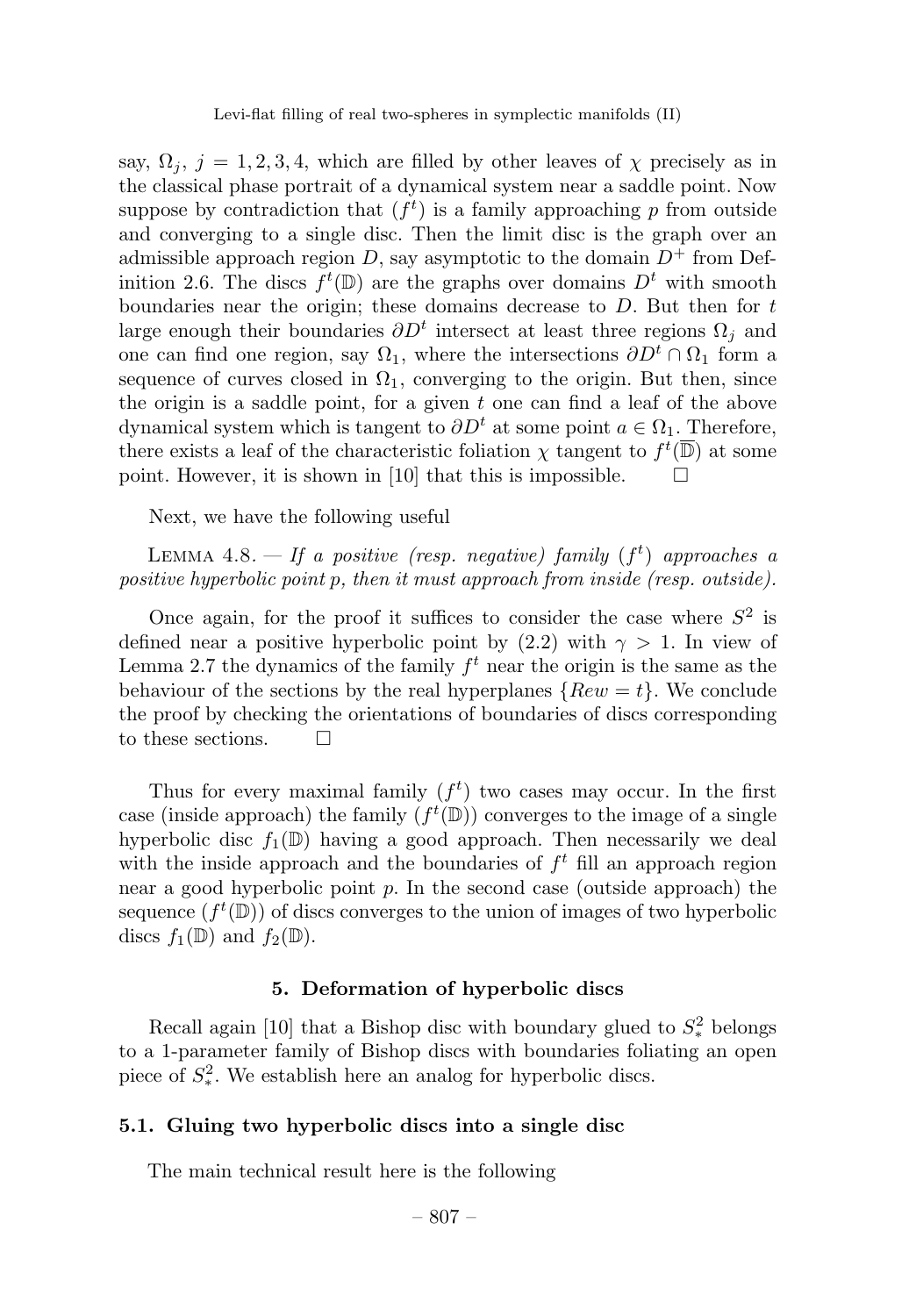PROPOSITION 5.1. — Let  $f_1$  and  $f_2$  be two distinct hyperbolic discs at a good hyperbolic point p. Then given  $\varepsilon > 0$  there exists an almost complex structure  $J_{\varepsilon}$  and a sphere  $S_{\varepsilon}^2$  with the following properties:

- (a) the structure  $J_{\varepsilon}$  is integrable near p and coincides with J outside a neighborhood of p; the sphere  $S^2_{\varepsilon}$  also coincides with  $S^2$  outside a neighborhood of p;
- (b)  $J_{\varepsilon} \to J$  in the  $C^1$ -norm and  $S_{\varepsilon}^2 \to S^2$  in the  $C^2$ -norm as  $\varepsilon \to 0$ ;
- (c) there exists a J<sub>ε</sub>-holomorphic disc  $f_{\varepsilon}$ ,  $\varepsilon$ -close to  $f_1(\mathbb{D}) \cup f_2(\mathbb{D})$  in the Hausdorff distance, coinciding with  $f_1(\mathbb{D}) \cup f_2(\mathbb{D})$  outside a neighborhood of p and such that its boundary is glued to the totally real (with respect to  $J_{\varepsilon}$ ) part of  $S_{\varepsilon}^2$ . The family  $(f_{\varepsilon})$  tends to  $f_1(\mathbb{D}) \cup f_2(\mathbb{D})$  from outside as  $\varepsilon \to 0$ .

*Proof.* — Step 1: smooth gluing of discs. We assume that  $S^2$  is given by (2.2) near the origin which is a good hyperbolic point. Fix  $\varepsilon > 0$  small enough. According to Section 2, the discs  $f_i$  have a good approach at p and in particular, they approach  $p$  from opposite regions. According to Lemma 2.7, the discs  $f_i$  are the graphs of holomorphic (with respect to  $J_{st}$ ) functions  $w = g_i(z)$  over domains  $D_i$  in  $\mathbb C$  asymptotic to the origin (the domains  $D_i$  are asymptotic to the domains  $D^{\pm}$  by Definition 2.6). Furthermore, the expansions of  $g_1$  and  $g_2$  coincide at the origin up to the second order. In particular there exists a real number  $\alpha$ ,  $0 < \alpha < 1$ , and a  $C^{2,\alpha}$ -smooth real surface  $\Pi$  in a neighborhood of the origin such that  $f_j(\mathbb{D})$  are contained in  $\Pi$ . Then  $\Pi = \{w = o(|z|^2)\}\.$  There exists a  $C^{2,\alpha}$ coordinate diffeomorphism  $\Phi_{\varepsilon}$  in a neighborhood U of the origin with the following properties:

- (i)  $\Phi_{\varepsilon}$  coincides with the identity map up to the second order at the origin, the restriction  $\Phi_{\varepsilon}|_{f_i(\mathbb{D})}$  is holomorphic with respect to  $J_{st}$  and  $\Phi_{\varepsilon}(f_j(\mathbb{D}))=D_j$ ,  $j=1,2$ ;
- (ii) in the new coordinates one has  $\Pi = \{w = 0\}$  and  $S^2$  has the form  $(2.1);$
- (iii)  $\|\Phi_{\varepsilon} id\|_{C^2} < \varepsilon$ , where id denotes the identity map.

Step 2: local deformation of the structure. Thus in the new coordinates one may identify the disc  $f_j(\mathbb{D})$  with the domain  $D_j$  in the axis  $\{(z, 0)\}$ and there exists a small perturbation of  $S<sup>2</sup>$  satisfying (i), (ii) and such that it has the form  $(2.2)$ ; for simplicity of notations we still denote it by  $S^2$ . The structure  $\tilde{J}_{\varepsilon} := (\Phi_{\varepsilon})_*(J)$  coincides with  $J_{st}$  at the origin up to the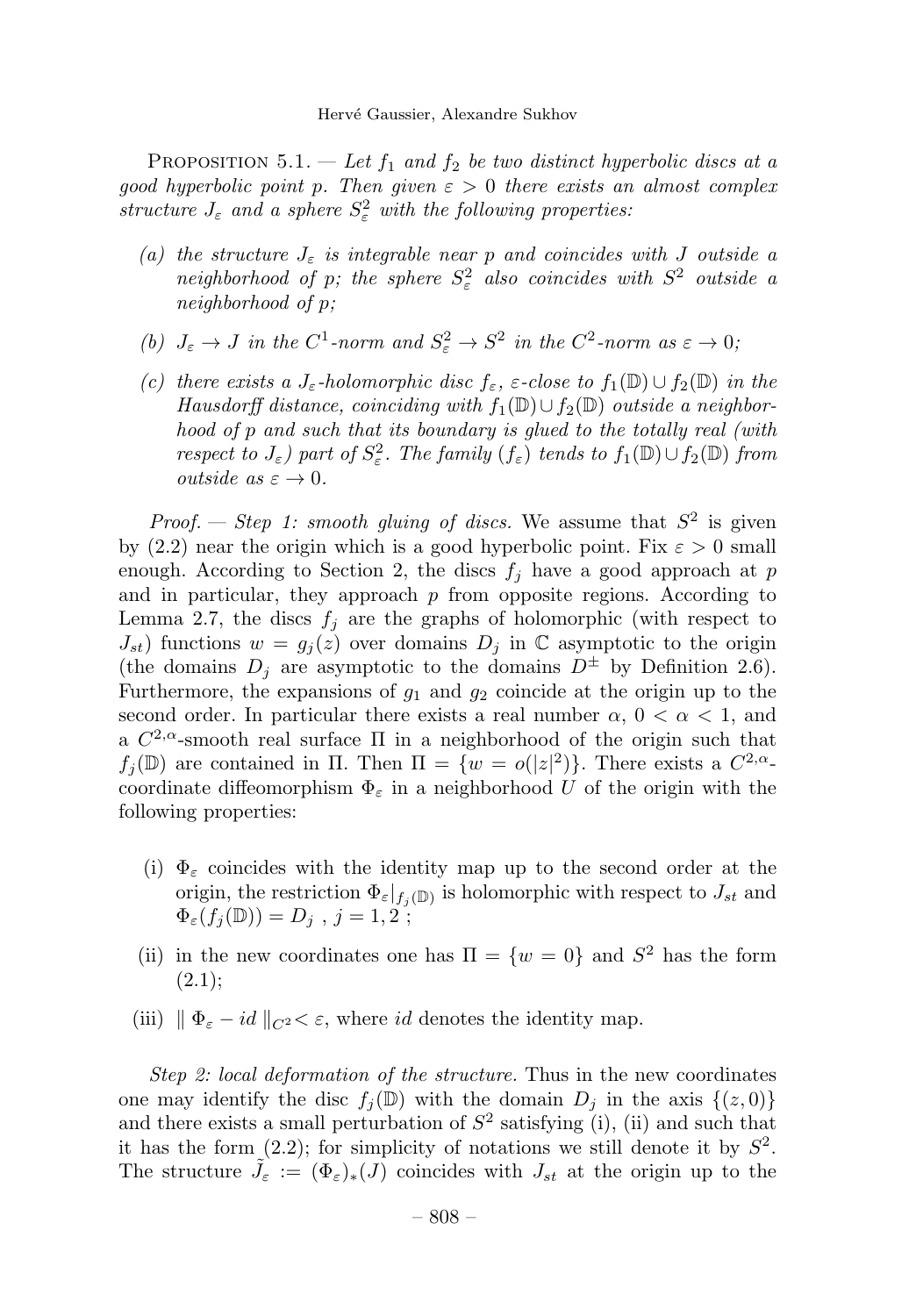first order. Furthermore,  $\tilde{J}_{\varepsilon}|_{D_j} = J_{st}$ . Let  $\tilde{A}_{\varepsilon} := A_{\tilde{J}_{\varepsilon}}$  be the matrix of the deformation tensor of  $\tilde{J}_\varepsilon$ , see [10] (the complex matrix of the structure  $\tilde{J}_\varepsilon$  in the terminology of [20]). Recall that there exists a one-to-one correspondence between an almost complex structure and its deformation tensor, see [20]. In our case  $A_{\tilde{J}_{\varepsilon}}$  vanishes at the origin together with all first order partial derivatives and vanishes on the domains  $D_i$ .

Step 3: local deformation of the sphere. Let  $V$  be a neighborhood of the origin in C and  $\psi: V \to \mathbb{R}_+$  be a smooth function,  $\psi(0) > 0$ , with support compactly contained in V. Let  $0 < \delta = \delta(\varepsilon) < \varepsilon$  be small enough. Consider the surface  $S^2_{\varepsilon}$  defined by

$$
w = z\overline{z} + \gamma Re z^2 - \delta \psi(z). \tag{5.1}
$$

Then  $S^2_{\varepsilon}$  coincides with  $S^2$  outside a small neighborhood of the origin. The real surface  $\Pi = \{w = 0\}$  is  $J_{st}$  -complex. Its intersection with  $S_{\varepsilon}^2$  is a real curve in the  $J_{st}$ -totally real part of  $S_{\varepsilon}^2$  and coincides with the boundaries of  $D_j$  outside a neighborhood of the origin. This curve bounds a  $J_{st}$ holomorphic disc  $\tilde{f}_{\varepsilon}$  on  $\Pi$  coinciding with  $D_1 \cup D_2$  outside a neighborhood of the origin. The family  $f_{\varepsilon}$  tends to  $D_1 \cup D_2$  from outside as  $\varepsilon \to 0$ . Fix a smooth function  $\chi(t)$  with  $\chi(t)= 0$  for  $t < 1$  and  $\chi(t) = 1$  for  $t > 2$ . Consider the matrix  $A_{\varepsilon}(z,w) = \chi((|z|+|w|)/\delta_1)A_{\varepsilon}(Z)$ . Here  $0 < \delta_1 < \varepsilon$  is small enough. Then  $A_{\varepsilon}$  tends to  $\tilde{A}_{\varepsilon}$  in the  $C^1$  norm as  $\delta_1 \to 0$  (recall that  $\tilde{A}_{\varepsilon}$  vanishes at the origin up to the first order). Furthermore,  $\hat{A}_{\varepsilon}$  vanishes near the origin, coincides with  $A_{\varepsilon}$  outside a neighborhood of the origin and in the sectors  $D_j$  where  $\tilde{A}_{\varepsilon}$  vanishes. Fixing  $\delta \ll \delta_1$  we obtain that the disc  $\tilde{f}_{\varepsilon}$  is holomorphic with respect to the almost complex structure  $\hat{J}_{\varepsilon}$  defined by the matrix  $\hat{A}_{\varepsilon}$ . Hence the disc  $f_{\varepsilon} = (\Phi_{\varepsilon})^{-1}(\tilde{f}_{\varepsilon})$  and the structure  $J_{\varepsilon} := (\Phi_{\varepsilon})^{-1}(\hat{J}_{\varepsilon})$  satisfy the assertion of the lemma.

 $Remark.$  — In the above proof we slightly perturbed the sphere  $S^2$  and the almost complex structure  $J$  near a good hyperbolic point. Since the boundary  $\partial M$  is strictly Levi convex near every hyperbolic point, it remains strictly Levi convex after this  $C^1$ -perturbation of J.

We assume that the point  $p$  is a positive hyperbolic point and that the two hyperbolic discs  $f_1$  and  $f_2$  are limits of two maximal positive families  $(f_1^t)$  and  $(f_2^t)$  of Bishop discs with Maslov indices equal to 0. Applying Lemma 5.1 we obtain a disc  $f_{\varepsilon}$  approaching the union  $f_1(\mathbb{D}) \cup f_2(\mathbb{D})$  from outside as  $\varepsilon$  tends to 0.

LEMMA 5.2. — The Maslov index of the disc  $f_{\varepsilon}$  is equal to 0.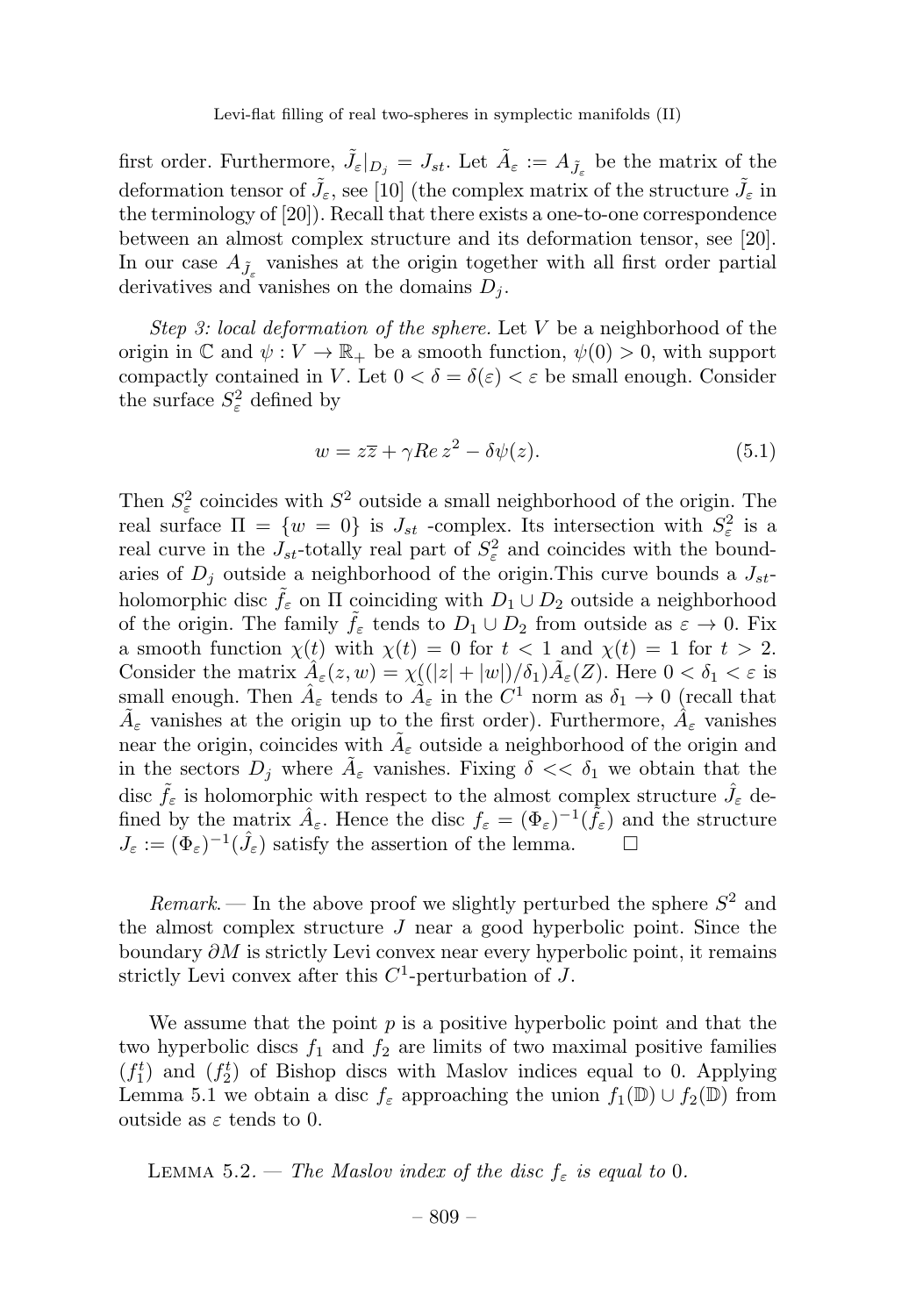*Proof.*  $-$  Fix t large enough and consider the real oriented surface E which is an open piece of  $S^2$  bounded by the curves  $f_1^t(\partial \mathbb{D})$ ,  $f_2^t(\partial \mathbb{D})$  and  $f_{\varepsilon}(\partial \mathbb{D})$ . We choose on these curves the orientation induced by the orientation of E and denote the obtained loops by  $\gamma_1$ ,  $\gamma_2$  and  $\gamma_3$  respectively. Thus, the orientations of  $\gamma_i$ ,  $j = 1, 2$  are opposite to the orientations induced by the discs  $f_j^t$ ,  $j = 1, 2$  and the orientation of  $\gamma_3$  coincides with the orientation induced by  $f_{\varepsilon}$ . The boundary of E is totally real with respect to the almost complex structure  $J_{\varepsilon}$  from Lemma 5.1 and E contains one positive hyperbolic point p. So  $I_{+}(E) = -1$  and  $I_{-}(E) = 0$ . The Maslov indices of  $f_j^t$ ,  $j = 1, 2$  are equal to 0. Hence  $I_E(f_j^t | \partial \mathbb{D}) = 1$ ,  $j = 1, 2$  and the sum of the indices  $I_E(\gamma_j)$  is equal to −2. Then by Proposition 3.5 we obtain  $I_E(\gamma_3) = +1$  and the Maslov index of  $f_{\varepsilon}$  is equal to 0.  $\Box$ obtain  $I_E(\gamma_3)=+1$  and the Maslov index of  $f_{\varepsilon}$  is equal to 0.

In Proposition 5.1 and Lemma 5.2 we moved two hyperbolic discs  $f_1$ and  $f_2$  to a single disc which is "above" the hyperbolic point creating a family of discs approaching the hyperbolic point from outside; this family bifurcates in the initial hyperbolic discs  $f_j$ ,  $j = 1, 2$ . This construction is useful when  $f_i$  are obtained as limits of two families of Bishop discs approaching a hyperbolic point from inside. Of course, one can reverse this dynamics of families of Bishop discs and adapt it for the case of outside approach. Since we do not need it here, we drop the details.

#### 5.2. Hyperbolic chains

We considered above the case where hyperbolic discs touch exactly one hyperbolic point. It is easy to see that this construction admits a generalisation to the case where discs touch several hyperbolic points. More precisely, let  $f_j$ ,  $j = 1, ..., k$ , be hyperbolic discs and let  $\mathcal{D} = \bigcup_{j=1}^k f_j(\mathbb{D})$  be their union. We will use the notation  $G_j = f_j(\mathbb{D})$ ; we stress out that the discs  $G_j$ forming a chain are closed.

Suppose that  $\overline{\mathcal{D}}$  is connected. We know that every disc touches a good hyperbolic point with a good asymptotic approach and by the uniqueness principle, if two discs touch the same hyperbolic point, they approach it from opposite regions. Such family of discs (a nodal curve) is called in  $[2]$  a hyperbolic chain. A chain  $\mathcal D$  is called *saturated* if for every hyperbolic point in  $D$  both approach regions are filled by discs from that chain.

LEMMA 5.3.  $-$  If a chain  $D$  containing k discs is not saturated, then it contains at least k hyperbolic points.

*Proof.* — We proceed by induction in k. Consider the case where  $k = 2$ . If D contains only one hyperbolic point, by Section 2 the discs  $G_j$ ,  $j = 1, 2$ ,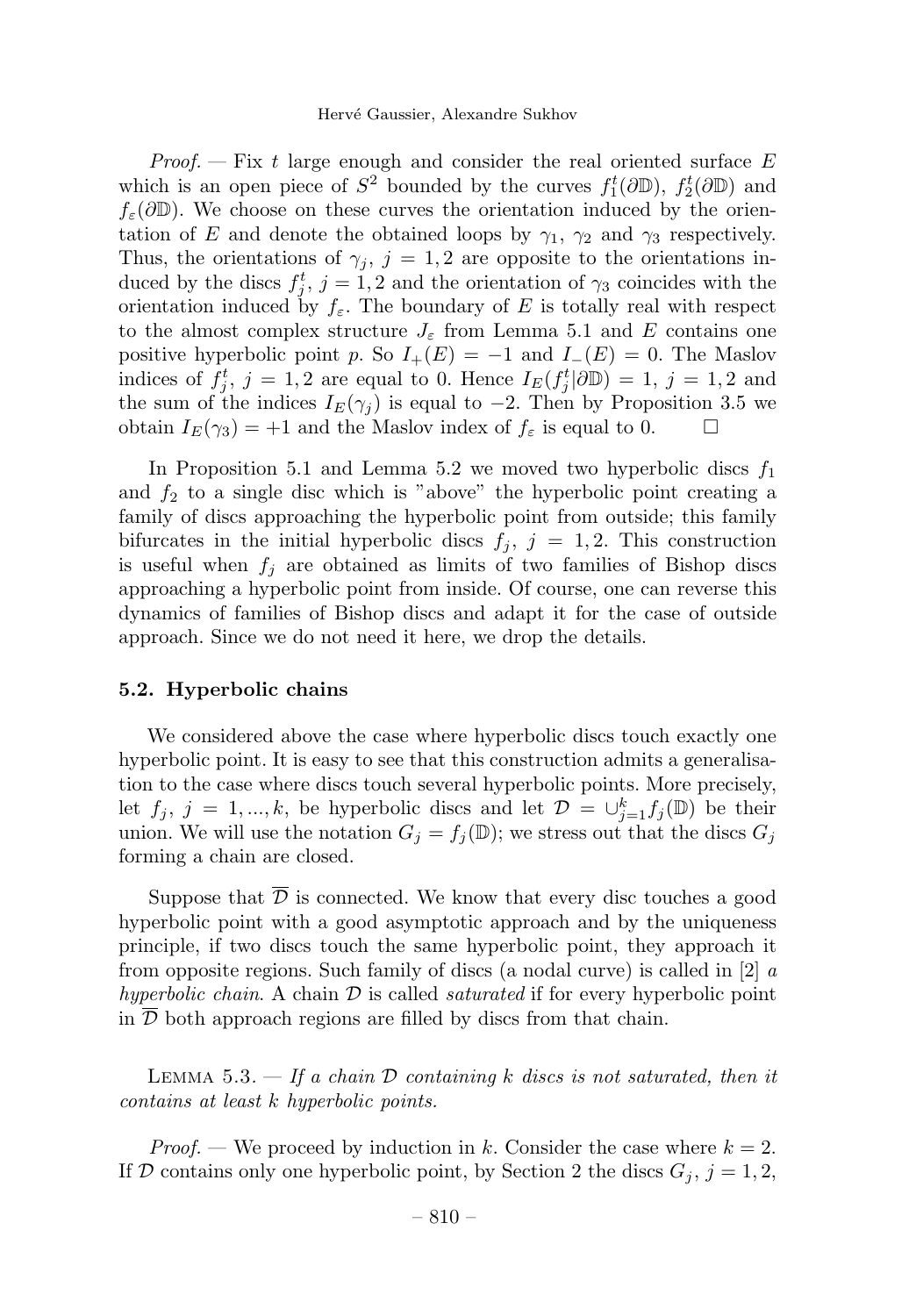fill opposite admissible regions for that point and the chain is saturated. Suppose now that the assertion of the Lemma holds for every chain containing at most  $k - 1$  discs.

Consider a chain  $\mathcal D$  containing k discs and denote by m the number of its hyperbolic points. Since the chain is not saturated, there exists a hyperbolic point for which just one admissible region is filled, say, by the disc  $G_k$ . Removing  $G_k$ , we obtain a new chain  $\mathcal{D}'$  containing  $k-1$  discs and  $m-1$  hyperbolic points. This new chain can not be saturated since the disc  $G_k$  is different from the discs forming  $\mathcal{D}'$  and approaches at least one point of the chain  $\mathcal{D}'$ . Applying the induction assumption, we conclude. of the chain  $\mathcal{D}'$ . Applying the induction assumption, we conclude.  $\Box$ 

Furthermore, in general a chain  $\overline{\mathcal{D}}$  can be non-simply connected. For example, one may think about a "triangle" formed by three hyperbolic discs intersecting in three "vertices" that are the hyperbolic points. Then a closed path formed by the diameters of these discs with the ends at the hyperbolic points, is not homotopic to a point in  $\mathcal{D}$ .

LEMMA  $5.4. - A$  non-simply connected chain consisting of k discs contains at least k hyperbolic points.

*Proof.* — Again we proceed by induction in k. Consider the case  $k = 2$ . If  $\mathcal D$  contains only one hyperbolic point, it is formed by two discs glued together at this point and it is simply connected. Suppose that the assertion of the Lemma holds for all chains containing at most  $k - 1$  discs.

Consider a chain  $\mathcal D$  formed by k discs and containing m hyperbolic points. If  $m < k$ , then at least one disc, say  $G_k$ , contains only one hyperbolic point  $p$ . Remove that disc from the chain obtaining the new chain  $\mathcal{D}'$ . Since by the previous Lemma the chain  $\mathcal D$  is saturated, the hyperbolic point p remains in the chain  $\mathcal{D}'$  and belongs to a single disc, say  $G_{k-1}$ . Slightly deforming the disc  $G_{k-1}$  and the almost complex structure J near p, we obtain a new chain (for the deformed structure) that does not contain  $p$ ; hence it contains  $m - 1$  hyperbolic points and it is simply connected by assumption. Hence  $\mathcal{D}'$  also is simply connected. But  $\mathcal D$  is obtained by gluing the disc  $G_k$  at a single point  $p$ , so it is simply connected. the disc  $G_k$  at a single point p, so it is simply connected.

In the previous Subsection we proved the existence of a deformation for saturated simply connected hyperbolic chains containing two discs and one hyperbolic point. This construction immediately generalises to the case of saturated simply connected chains containing k discs. We give details in the next section.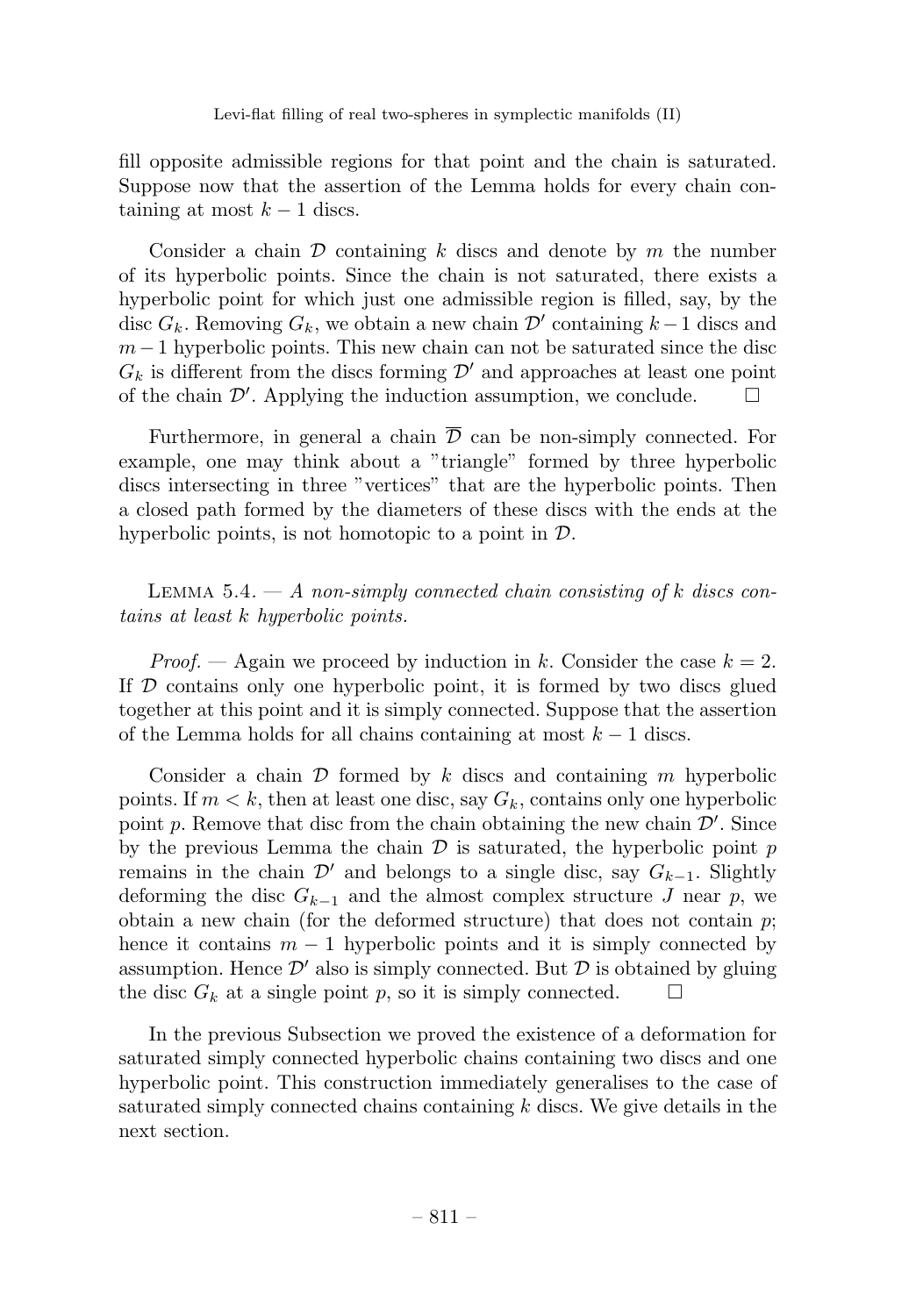### 6. Filling spheres

Now we prove Theorem 1.1. We proceed by induction on the number  $N$ of hyperbolic points in  $S^2$ .

The case  $N = 0$  is treated in [10].

Consider the model case  $N = 1 : S^2$  contains exactly one hyperbolic point H. This point may be assumed positive changing the orientation of  $S^2$  if necessary. Then  $S^2$  has three elliptic points  $E_j$ ,  $j = 1, 2, 3$ , and necessarily two of them are positive because  $I_+(S^2) = I_-(S^2) = 1$ . Denote by  $E_1$ and  $E_2$  the positive elliptic points and by  $E_3$  the negative one. Let  $(f_j^t)$  be the maximal positive families of Bishop discs generated by  $E_j$ ,  $j = 1, 2, 3$ According to Lemma 4.8, the families  $(f_j^t)$ ,  $j = 1, 2$  end up into two hyperbolic discs  $f_1$  and  $f_2$ . We point out that the families  $(f_j^t), j = 1, 2$  can not approach the negative elliptic point  $E_3$ : in that case they would touch the discs from the family  $(f_3^t)$  and so would coincide with these discs by the uniqueness principle from [10], which is impossible. By Lemma 2.7,  $f_1(\mathbb{D})$ and  $f_2(\mathbb{D})$  approach H from two opposite regions. Applying Proposition 5.1 we obtain a family of discs  $(f_{\varepsilon})$  approaching H from outside; they are holomorphic with respect to a structure  $J_{\varepsilon}$  which is a small perturbation of J near H. Let now  $\tilde{f}_3^t$  be the family of  $J_\varepsilon$ -holomorphic Bishop discs generated by E<sub>3</sub>. By the uniqueness principle from [10] the disc  $f_{\varepsilon}$  is necessarily contained in the family  $(\tilde{f}_3^t)$ . Passing to the limit as  $\varepsilon \to 0$ , we conclude that  $S^2$ (after a small generic perturbation) is filled by boundaries of J-holomorphic discs.

Consider the case  $N \ge 2$ . We have  $I_+(S^2) = I_-(S^2) = 1$ . Let  $E_1,...,E_d$ be the positive elliptic points. Consider the positive families of Bishop discs  $(f_j^t)$  generated by  $E_j$ .

Case 1. The maximal families  $(f_j^t)$  touch only positive hyperbolic points. Every family  $(f_j^t)$  approaches a positive hyperbolic point from inside and fills one approach region. Denote by  $f_i, j = 1, ..., d$ , the limit hyperbolic disc for every family. We can regroup these discs to a finite family of disjoint hyperbolic chains  $\mathcal{D}_l$ . Since the number of positive hyperbolic points is less than d, one of the chains, say  $\mathcal{D}_1$ , contains more discs than hyperbolic points. Let n and m be respectively the numbers of the discs and the hyperbolic points in  $\mathcal{D}_1$ . Since  $m < n$ , this chain is saturated and simply connected. Applying to this chain the deformation construction from the previous section (Proposition 5.1), we swept an open subset of  $S^2$  containing the hyperbolic points from  $\mathcal{D}_1$  by the boundaries of discs holomorphic with respect to an  $\varepsilon$ -perturbed almost complex structure. We extend these families past the hyperbolic points; since the chain saturated and simply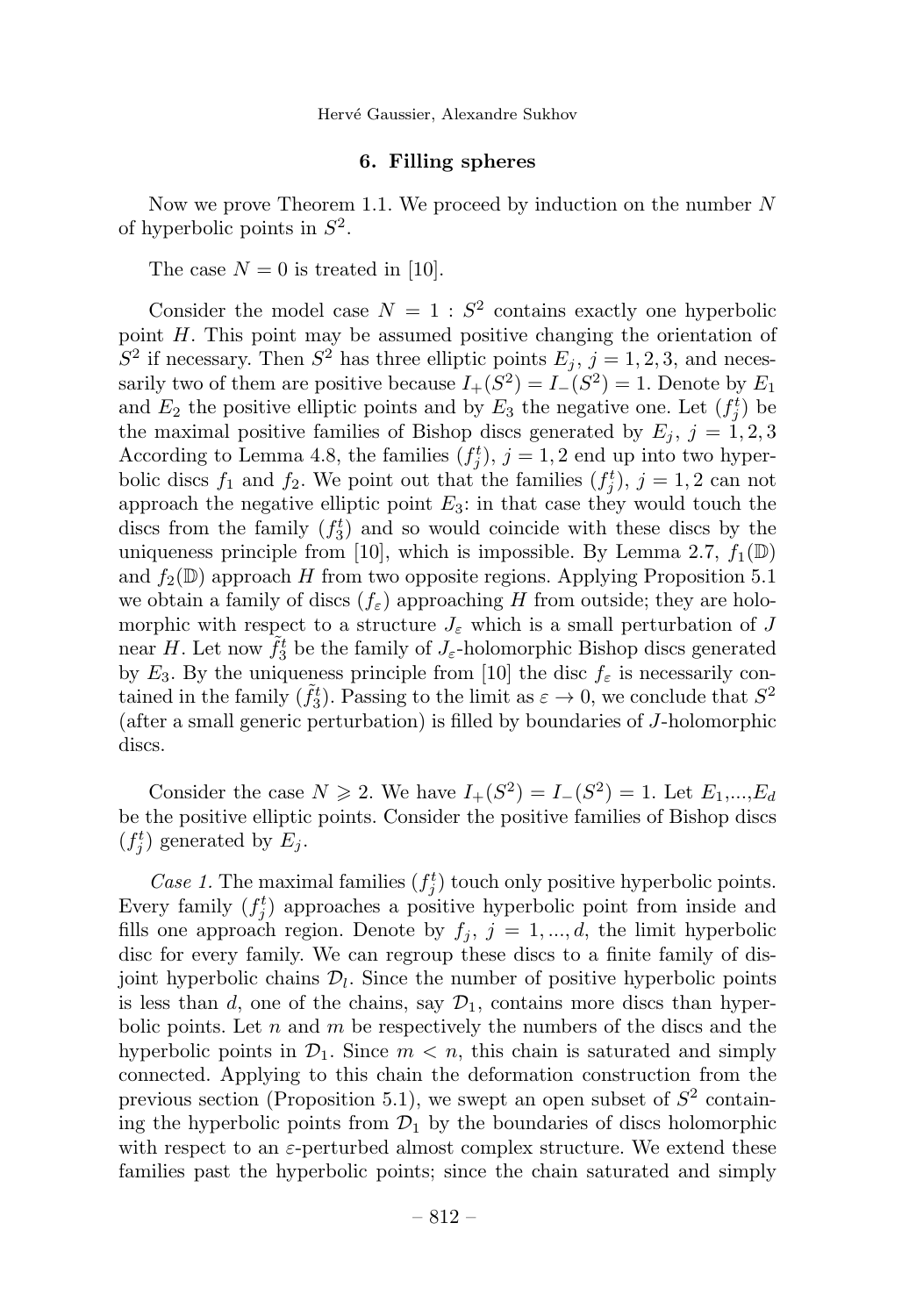connected, we obtain  $(n-m)$  positive families of Bishop discs of the Maslov index 0. Thus we removed the same number of discs and hyperbolic points and may proceed by induction. Finally we obtain a filling of  $S<sup>2</sup>$  by boundaries of discs holomorphic with respect to an almost complex structure  $J_{\varepsilon}$ obtained from J by an  $\varepsilon$ -perturbation near every hyperbolic point. Passing to the limit as  $\varepsilon \to 0$ , we conclude.

Case 2. There are negative hyperbolic points which are limits of the families  $(f_j^t)$ . Once again we regroup the limit hyperbolic discs  $f_j$  into disjoint chains  $\mathcal{D}_i$ . Since a positive family of discs approaches a negative hyperbolic point from outside, it fills both approach regions by Section 4 and the limit chains are saturated at every negative hyperbolic point; furthermore, every negative hyperbolic point attracts precisely one positive family of discs. Next we may apply a deformation construction similarly to Proposition 5.1 at every negative hyperbolic point and slightly deform every chain near such a point; we also suitably deform the almost complex structure so that the new chains remain holomorphic. The new chains contain only positive hyperbolic points and by the previous argument, one of these chains is saturated and simply connected. Since such a chain is obtained by a small deformation of an old one, we conclude that one of the initial chains, say  $\mathcal{D}_1$ , is saturated and simply connected. Then we extend this chain through positive hyperbolic points by Proposition 5.1 replacing two positive families and at least one positive hyperbolic point by a family of discs of Maslov index 0. If the above chains contain only negative hyperbolic points, we consider families of Bishop's discs starting from negative hyperbolic points. Such a family fills both admissible regions near a positive hyperbolic point. Hence in every chain obtained from negative families of discs every positive hyperbolic point attracts precisely one family of discs. Since  $I(S) = 2$ , at least one of these chains contains a negative hyperbolic point and we apply the above argument extending the chain through that point by Proposition 5.1. Thus, in any case we remove at least one hyperbolic point and two families of discs replacing them by a single family. By the induction assumption, we conclude the proof of Theorem 1.1.

Thus, we obtain a real hypersurface  $\Gamma$  with boundary  $S^2$ . By construction,  $\Gamma$  is a real smooth hypersurface foliated by a 1-parameter family of J-holomorphic discs; it is obvious from the above construction that  $\Gamma$  is diffeomorphic to the 3-ball.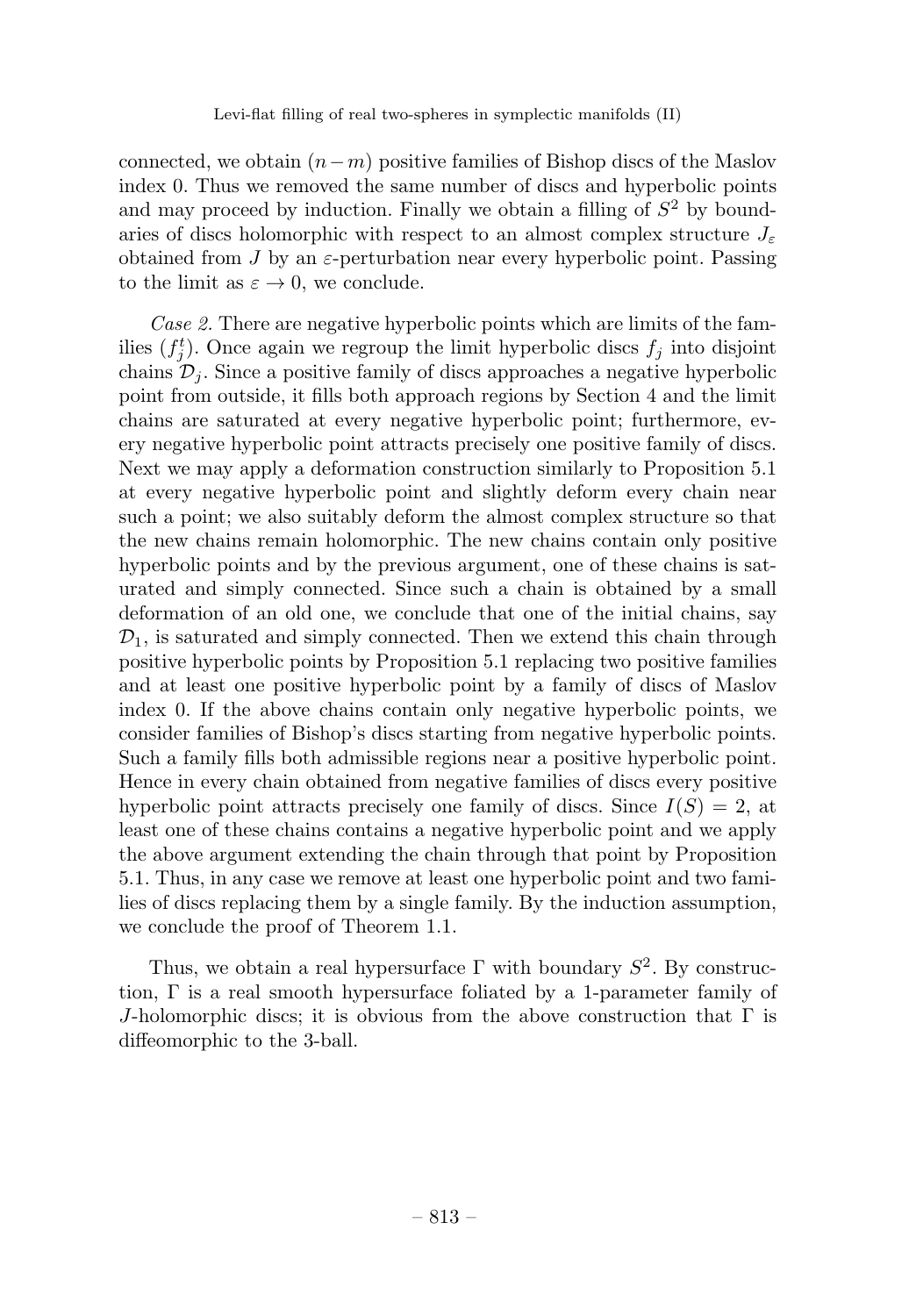# 7. Concluding remarks

In this section we compare Theorem 1.1 with related results. We do not discuss numerous applications of this Theorem to symplectic and contact geometry; see, for instance [5].

0. A true breakthrough in the study of filling of 2-spheres in presence of hyperbolic points was done by E.Bedford-W.Klingenberg [2]. They consider the case of spheres with elliptic and good hyperbolic points generically embedded into a strictly pseudoconvex hypersurface in  $\mathbb{C}^2$ . This work remains an important reference in the subject.

1. In the interesting and important work by R.Hind [11] the following situation is considered. Let  $(M, J, \omega)$  denote a symplectic manifold with a tame almost complex structure containing no holomorphic spheres of negative self-intersection. Let  $\Omega$  be a smoothly bounded domain with Levi convex boundary  $\partial\Omega$ . Suppose that  $\partial\Omega$  is not the cartesian product of a holomorphic sphere with the circle  $S^1$  and let  $S^2$  be a real 2-sphere generically embedded into  $\partial\Omega$ . Suppose that J is integrable in a neighborhood of every hyperbolic point of  $S^2$ . Then, if necessarily after a  $C^2$  perturbation in a neighborhood of the complex points, there exists a filling of  $S<sup>2</sup>$  by boundaries of holomorphic discs. The work contains a detailed description of the properties of this filling. Admitting that the result holds in the case where  $\partial\Omega$  is strictly Levi convex, the author uses Y.Eliashberg-W.Thurston's theorem [6] on approximation of Levi convex boundaries by strictly Levi convex ones. However, in the almost complex setting the corresponding result on filling in the strictly Levi convex case was never proved (it was announced by Y.Eliashberg in [5]).

The present paper fixes that gap. In fact, we prove much more since Theorem 1.1 is established in the Levi convex case under the assumption that there are no non-constant holomorphic discs in the boundary. This is the main case considered in the work [11] since the case where the boundary contains holomorphic discs can be reduced to the previous one by approximation of the boundary, see [11]. We also point out that many other technical simplifications of R.Hind's work are given in [10] using exhaustion plurisubharmonic functions.

Note that in general, the condition of the Levi convexity cannot be dropped. It was first observed by Y. Eliashberg [5]; later J.Fornaess-D.Ma [7] constructed an explicit example.

2. N.Kruzhilin proved in [14] the existence of a filling of a two-sphere generically embedded into a strictly Levi convex hypersurface in  $\mathbb{C}^2$  (with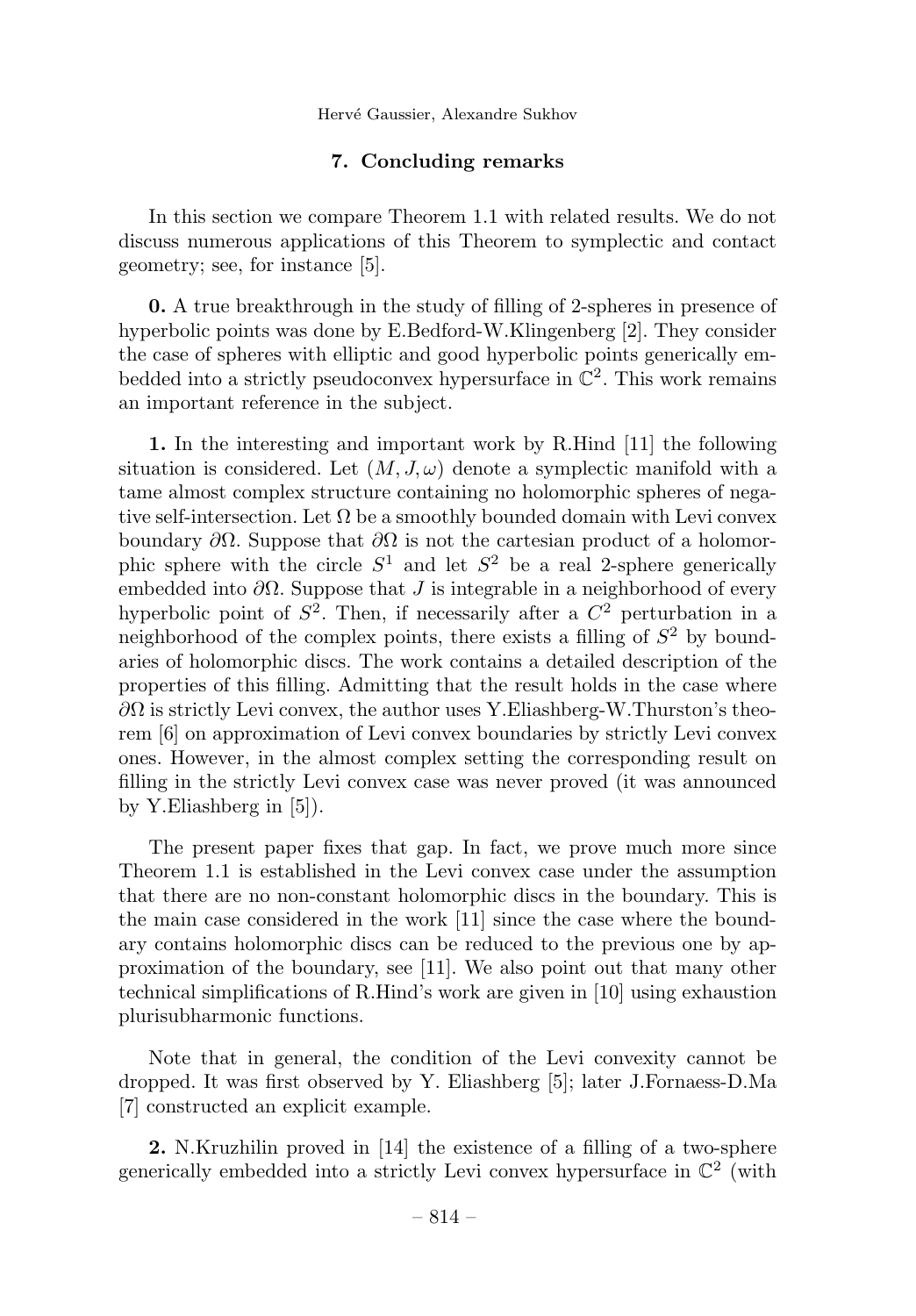the standard complex structure) without any assumption that the hyperbolic points are good. His description of the boundary behaviour of hyperbolic discs is substantially more complicated. It is natural to think that a combination of his techniques with the methods of the present work will allow to obtain Theorem 1.1 without assuming that the hyperbolic points are good. Another (more general) open question is if Theorem 1.1 remains true when the almost complex structure  $J$  is not supposed to be integrable near hyperbolic points. However, we must point out that for many applications the condition of the integrability of J near hyperbolic points and the assumption that these points are good are not restrictive and naturally hold. Indeed, by a small perturbation of an almost complex structure a given two-sphere can be lead into a position where the assumptions of Theorem 1.1 hold; the integrability of the structure near complex points also often can be assumed. Thus, Theorem 1.1 is in general sufficient for filling a single sphere. So it is quite possible that the necessary technical difficulties to answer the above open questions will not correspond to the impact.

**3.** As mentioned in [10], the condition that  $(M, J, \omega)$  contains no nonconstant holomorphic spheres may be weakened. We do not develop this subject here referring to the concluding remarks in [10].

4. Many parts of the proof presented in our article still work in the case where instead of the real sphere  $S<sup>2</sup>$  one considers a compact real surface (with or without boundary) contained in a pseudoconvex hypersurface and admitting a finite number of complex points. Here suitable assumptions on the numbers of elliptic and hyperbolic points are necessary. We hope that it will be useful in further applications.

# Bibliography

- [1] ARNOLD  $(V.I.)$  On a characteristic class appearing in the quantization condition, Funktsion. Anal. i Prilozhen. 1, p. 1-14 (1967).
- [2] BEDFORD  $(E.)$ , KLINGENBERG  $(W.)$ .  $\longrightarrow$  On the envelope of holomorphy of a 2-sphere in  $C^2$ . J. Amer. Math. Soc. 4, p. 623-646 (1991).
- [3] Chirka (E.). Lectures on almost complex analysis, Lecture notes (2003).
- [4] CHIRKA (E.). Complex analytic sets. Kluwer (1989).
- [5] Eliashberg (Y.). Filling by holomorphic discs and its applications. Geometry of low-dimensional manifolds, 2 (Durham, 1989), p. 45-67, London Math. Soc. Lecture Note Ser., 151, Cambridge Univ. Press, Cambridge (1990).
- [6] ELIASHBERG (Y.), THURSTON (W.). Confoliations. University Lecture Series, 13. American Mathematical Society, Providence, RI, x+66 pp (1998).
- [7] FORNAESS (J.E.), MA (D.). A 2-sphere in  $C^2$  that cannot be filled in with analytic disks. Internat. Math. Res. Notices 1, p. 17-22 (1995).